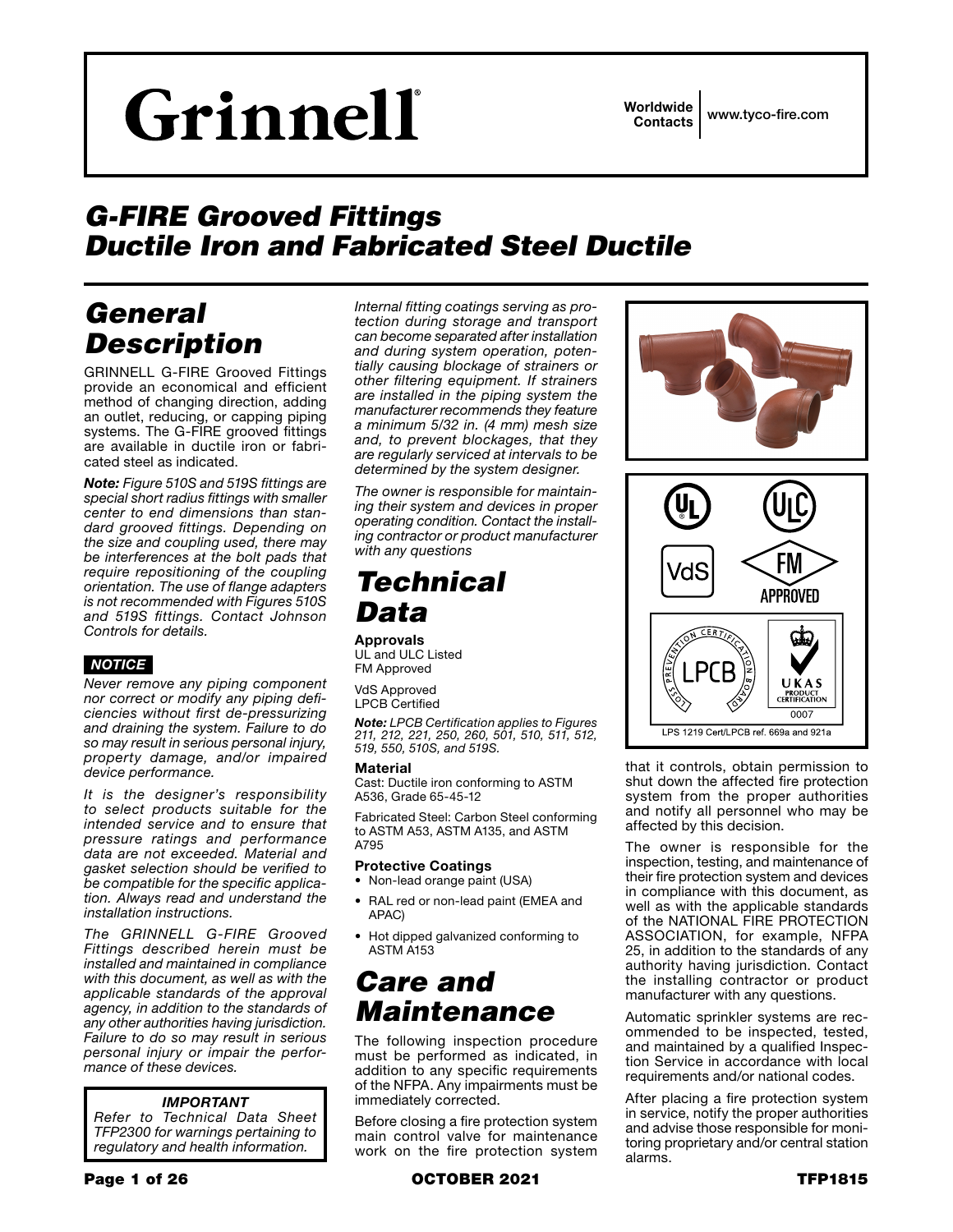|                                                                     | <b>Nominal Pipe Size</b>                                                                                                         |                                                       |                                            | Figure 250<br>Cast                | Figure 350<br><b>Fabricated</b>                   |                                   |                                                   | Figure 550(a)<br>Cast             |  |
|---------------------------------------------------------------------|----------------------------------------------------------------------------------------------------------------------------------|-------------------------------------------------------|--------------------------------------------|-----------------------------------|---------------------------------------------------|-----------------------------------|---------------------------------------------------|-----------------------------------|--|
|                                                                     | <b>ANSI Inches</b><br>(DN)                                                                                                       | O.D.<br><b>Inches</b><br>(mm)                         | Nominal<br>E to E<br><b>Inches</b><br>(mm) | Approx.<br>Weight<br>Lbs.<br>(kg) | <b>Nominal</b><br>E to E<br><b>Inches</b><br>(mm) | Approx.<br>Weight<br>Lbs.<br>(kg) | <b>Nominal</b><br>E to E<br><b>Inches</b><br>(mm) | Approx.<br>Weight<br>Lbs.<br>(kg) |  |
|                                                                     | $1 - 1/4 \times 1$<br>$(32 \times 25)$                                                                                           | $1.66 \times 1.31$<br>$(42, 4 \times 33, 4)$          | 2.50<br>(63, 5)                            | 0.7<br>(0,3)                      |                                                   |                                   | 2.50<br>(63, 5)                                   | 0.7<br>(0,3)                      |  |
|                                                                     | $1 - 1/2 \times 1$<br>$(40 \times 25)$                                                                                           | $1.90 \times 1.31$<br>$(48,3 \times 33,4)$            |                                            |                                   | 2.50<br>(63, 5)                                   | 0.7<br>(0,3)                      |                                                   |                                   |  |
|                                                                     | $1-1/2 \times 1-1/4$<br>$(40 \times 32)$                                                                                         | $1.90 \times 1.66$<br>$(48,3 \times 42,4)$            | 2.50<br>(63, 5)                            | 0.8<br>(0,3)                      |                                                   |                                   | 2.50<br>(63, 5)                                   | 0.8<br>(0,3)                      |  |
|                                                                     | $2 \times 1$<br>$(50 \times 25)$                                                                                                 | $2.37 \times 1.31$<br>$(60, 3 \times 33, 4)$          |                                            |                                   | 2.50<br>(63, 5)                                   | 0.9<br>(0,4)                      |                                                   | $\overline{\phantom{0}}$          |  |
| E to E                                                              | $2 \times 1 - 1/4$<br>$(50 \times 32)$                                                                                           | 2.37 x 1.66<br>$(60,3 \times 42,4)$                   |                                            |                                   |                                                   |                                   | 2.50<br>(63, 5)                                   | 0.9<br>(0,4)                      |  |
|                                                                     | $2 \times 1 - 1/2$<br>$(50 \times 40)$                                                                                           | $2.37 \times 1.90$<br>(60,3 x 48,3)                   |                                            |                                   |                                                   |                                   | 2.50<br>(63, 5)                                   | 1.0<br>(0, 5)                     |  |
| <b>FIGURE 250</b>                                                   | $2 - 1/2 \times 1$<br>$(65 \times 25)$                                                                                           | $2.87 \times 1.31$<br>$(73.0 \times 33.4)$            |                                            |                                   | 2.50<br>(63, 5)                                   | 1.2<br>(0, 5)                     |                                                   |                                   |  |
| <b>CAST CONCENTRIC</b><br><b>REDUCER</b>                            | $2 - 1/2 \times 1 - 1/4$<br>$(65 \times 32)$                                                                                     | $2.87 \times 1.66$<br>$(73,0 \times 42,4)$            | 2.50<br>(63, 5)                            | 1.4<br>(0,6)                      | —                                                 |                                   | 2.50<br>(63, 5)                                   | 1.4<br>(0,6)                      |  |
| E to E                                                              | $2 - 1/2 \times 1 - 1/2$<br>$(65 \times 40)$                                                                                     | $2.87 \times 1.90$<br>(73,0 x 48,3)                   | 2.50<br>(63, 5)                            | 1.4<br>(0,6)                      | $\overline{\phantom{0}}$                          |                                   | 2.50<br>(63, 5)                                   | 1.4<br>(0,6)                      |  |
|                                                                     | $2 - 1/2 \times 2$<br>$(65 \times 50)$                                                                                           | $2.87 \times 2.37$<br>$(73,0 \times 60,3)$            | 2.50<br>(63, 5)                            | 1.3<br>(0,6)                      | —                                                 |                                   | 2.50<br>(63, 5)                                   | 1.3<br>(0,6)                      |  |
|                                                                     | 76,1mm x 1-1/4<br>$(65 \times 32)$                                                                                               | $3.00 \times 1.66$<br>$(76, 1 \times 42, 4)$          | 2.50<br>(63, 5)                            | 1.4<br>(0,6)                      |                                                   |                                   | 2.50<br>(63, 5)                                   | 1.4<br>(0,6)                      |  |
| <b>FIGURE 350</b><br><b>FABRICATED CONCENTRIC</b><br><b>REDUCER</b> | 76,1mm x 1-1/2<br>$(65 \times 40)$                                                                                               | $3.00 \times 1.90$<br>(76,1 x 48,3)                   | 2.50<br>(63, 5)                            | 1.4<br>(0,6)                      |                                                   |                                   | 2.50<br>(63, 5)                                   | 1.4<br>(0,6)                      |  |
| E to E                                                              | 76,1mm x 2<br>$(65 \times 50)$                                                                                                   | $3.00 \times 2.37$<br>$(76, 1 \times 60, 3)$          | 2.50<br>(63, 5)                            | 1.5<br>(0,7)                      |                                                   |                                   | 2.50<br>(63, 5)                                   | 1.5<br>(0,7)                      |  |
|                                                                     | $3 \times 1$<br>$(80 \times 25)$                                                                                                 | $3.50 \times 1.31$<br>$(88, 9 \times 33, 4)$          |                                            | $\qquad \qquad -$                 | 2.50<br>(63, 5)                                   | 1.3<br>(0,6)                      |                                                   |                                   |  |
|                                                                     | $3 \times 1 - 1/4$<br>$(80 \times 32)$                                                                                           | $3.50 \times 1.66$<br>$(88, 9 \times 42, 4)$          |                                            |                                   | 2.50<br>(63, 5)                                   | 1.3<br>(0,6)                      |                                                   |                                   |  |
| FIGURE 550 <sup>a</sup><br><b>CAST CONCENTRIC</b><br><b>REDUCER</b> | $3 \times 1 - 1/2$<br>$(80 \times 40)$                                                                                           | $3.50 \times 1.90$<br>(88,9 x 48,3)                   | 2.50<br>(63, 5)                            | 1.8<br>(0,8)                      |                                                   |                                   | 2.50<br>(63, 5)                                   | 1.8<br>(0,8)                      |  |
|                                                                     | $3 \times 2$<br>$(80 \times 50)$                                                                                                 | $3.50 \times 2.37$<br>$(88, 9 \times 60, 3)$          | 2.50<br>(63, 5)                            | 1.7<br>(0, 8)                     |                                                   |                                   | 2.50<br>(63, 5)                                   | 1.7<br>(0, 8)                     |  |
|                                                                     | $3 \times 2 - 1/2$<br>$(80 \times 65)$                                                                                           | $3.50 \times 2.87$<br>$(88,9 \times 70,3)$            | 2.50<br>(63, 5)                            | 1.7<br>(0,8)                      |                                                   |                                   | 2.50<br>(63, 5)                                   | 1.7<br>(0, 8)                     |  |
|                                                                     | $3 \times 76,1$ mm<br>$(80 \times 65)$                                                                                           | $3.50 \times 3.00$<br>$(88, 9 \times 76, 1)$          | 2.50<br>(63, 5)                            | 2.0<br>(0,9)                      |                                                   |                                   | 2.50<br>(63, 5)                                   | 2.0<br>(0, 9)                     |  |
|                                                                     | $4 \times 1$<br>$(100 \times 25)$                                                                                                | $4.50 \times 1.31$<br>$(114, 3 \times 33, 4)$         |                                            |                                   | 3.00<br>(76, 2)                                   | 2.9<br>(1,1)                      |                                                   |                                   |  |
|                                                                     | $4 \times 1 - 1/4$<br>$(100 \times 32)$                                                                                          | $4.50 \times 1.66$<br>$(114.3 \times 42.4)$           |                                            |                                   | 3.00<br>(76, 2)                                   | 2.2<br>(1,0)                      |                                                   |                                   |  |
|                                                                     | $4 \times 1 - 1/2$<br>$(100 \times 40)$                                                                                          | 4.50 x 1.90<br>$(114.3 \times 48.3)$                  |                                            |                                   | 3.00<br>(76, 2)                                   | 2.3<br>(1,0)                      |                                                   |                                   |  |
|                                                                     | $4 \times 2$<br>$(100 \times 50)$                                                                                                | $4.50 \times 2.37$<br>(114,3 x 60,3)                  | 3.00<br>(76, 2)                            | 2.4<br>(1,1)                      |                                                   |                                   | 3.00<br>(76,2)                                    | 2.4<br>(1,1)                      |  |
|                                                                     | $4 \times 2 - 1/2$<br>$(100 \times 65)$                                                                                          | 4.50 x 2.87<br>(114,3 x 73,0)                         | 3.00<br>(76, 2)                            | 2.7<br>(1,2)                      |                                                   |                                   | 3.00<br>(76, 2)                                   | 2.7<br>(1,2)                      |  |
|                                                                     | <b>NOTES</b><br>a. Figure 550 is available for the Americas market only.<br><b>FIGURES 250, 350, AND 550 CONCENTRIC REDUCERS</b> | <b>FIGURE 1 (1 OF 3)</b><br><b>NOMINAL DIMENSIONS</b> |                                            |                                   |                                                   |                                   |                                                   |                                   |  |

#### TFP1815 Page 2 of 26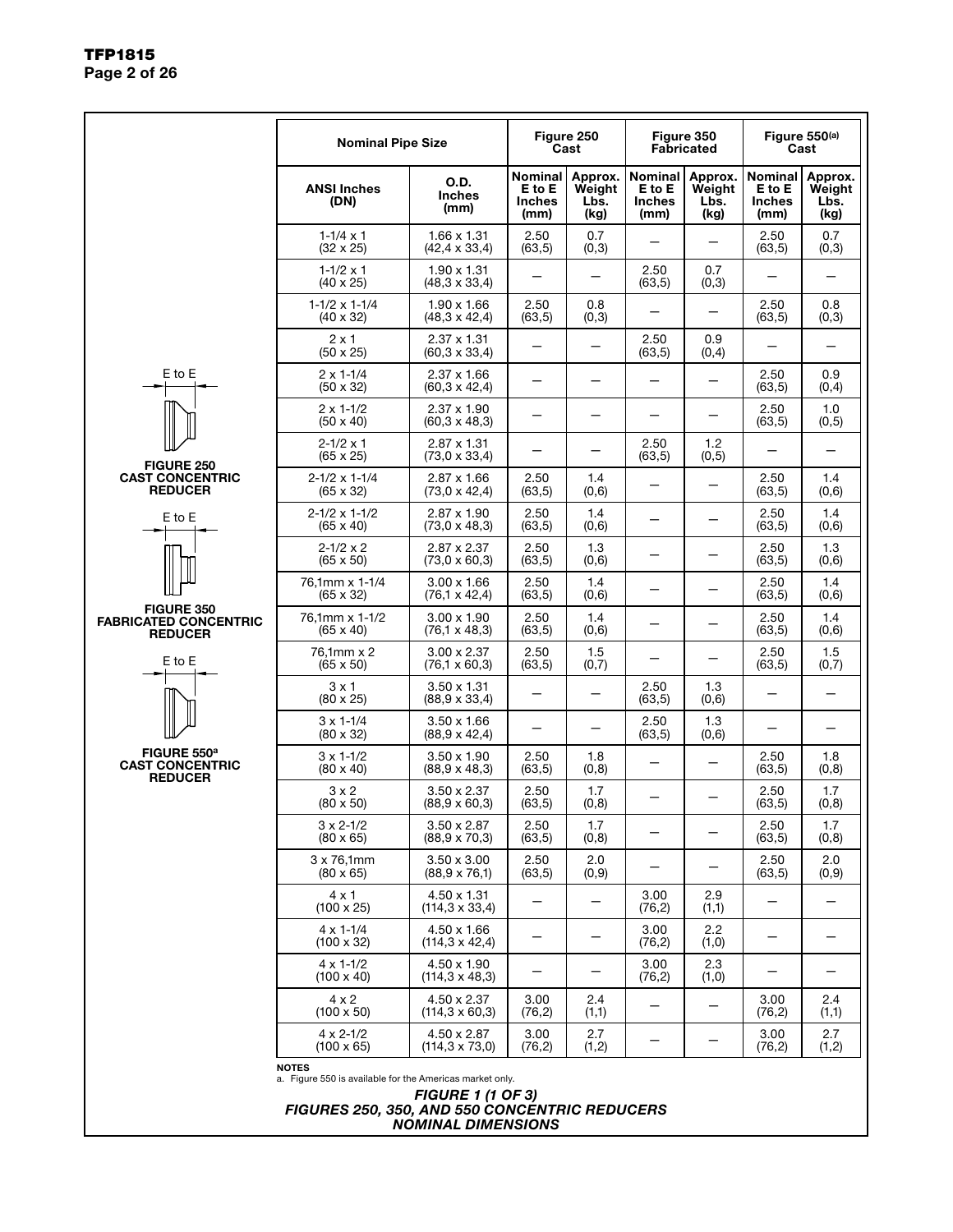#### TFP1815 Page 3 of 26

| <b>Nominal Pipe Size</b>                   |                                                |                                            | Figure 250<br>Cast                |                                                   | Figure 350<br><b>Fabricated</b>   |                                            | Figure 550(a)<br>Cast             |                                                   |
|--------------------------------------------|------------------------------------------------|--------------------------------------------|-----------------------------------|---------------------------------------------------|-----------------------------------|--------------------------------------------|-----------------------------------|---------------------------------------------------|
| <b>ANSI Inches</b><br>(DN)                 | O.D.<br><b>Inches</b><br>(mm)                  | Nominal<br>E to E<br><b>Inches</b><br>(mm) | Approx.<br>Weight<br>Lbs.<br>(kg) | <b>Nominal</b><br>E to E<br><b>Inches</b><br>(mm) | Approx.<br>Weight<br>Lbs.<br>(kg) | Nominal<br>E to E<br><b>Inches</b><br>(mm) | Approx.<br>Weight<br>Lbs.<br>(kg) |                                                   |
| 4 x 76,1mm<br>$(100 \times 65)$            | 4.50 x 3.00<br>$(114.3 \times 76.1)$           | 3.00<br>(76, 2)                            | 3.2<br>(1, 5)                     |                                                   |                                   | 3.00<br>(76, 2)                            | 3.2<br>(1, 5)                     |                                                   |
| $4 \times 3$<br>$(100 \times 80)$          | 4.50 x 3.50<br>$(114, 3 \times 88, 9)$         | 3.00<br>(76, 2)                            | 2.8<br>(1,3)                      | $\overline{\phantom{0}}$                          |                                   | 3.00<br>(76, 2)                            | 2.8<br>(1,3)                      |                                                   |
| $139,7$ mm $\times$ 3<br>$(125 \times 80)$ | $5.50 \times 3.50$<br>(139,7 x 88,9)           | 3.50<br>(88, 9)                            | 4.2<br>(1, 9)                     |                                                   |                                   | 3.50<br>(88, 9)                            | 4.2<br>(1, 9)                     |                                                   |
| 139.7 $mm \times 4$<br>$(125 \times 100)$  | 5.50 x 4.50<br>$(139.7 \times 114.3)$          | 3.50<br>(88, 9)                            | 4.4<br>(2,0)                      |                                                   |                                   | 3.50<br>(88, 9)                            | 4.4<br>(2,0)                      |                                                   |
| $5 \times 2$<br>$(125 \times 50)$          | 5.56 x 2.37<br>$(141, 3 \times 60, 3)$         |                                            | $\overline{\phantom{0}}$          | 3.50<br>(88, 9)                                   | 4.6<br>(2,1)                      |                                            | -                                 | E to E                                            |
| $5 \times 2 - 1/2$<br>$(125 \times 65)$    | 5.56 x 2.87<br>(141,3 x 73,0)                  |                                            |                                   | 3.50<br>(88, 9)                                   | 4.5<br>(2,0)                      |                                            |                                   |                                                   |
| $5 \times 3$<br>$(125 \times 80)$          | 5.56 x 3.50<br>$(141, 3 \times 88, 9)$         | 3.50<br>(88, 9)                            | 4.2<br>1, 9)                      |                                                   |                                   | 3.50<br>(88, 9)                            | 4.2<br>1, 9)                      |                                                   |
| $5 \times 4$<br>$(125 \times 100)$         | 5.56 x 4.50<br>$(141.3 \times 114.3)$          | 3.50<br>(88, 9)                            | 4.4<br>(2,0)                      |                                                   |                                   | 3.50<br>(88, 9)                            | 4.4<br>(2,0)                      | <b>FIGURE 250</b><br><b>CAST CONCENTRIC</b>       |
| $165,1mm \times 3$<br>$(150 \times 80)$    | 6.50 x 3.50<br>$(165.1 \times 88.9)$           | 4.00<br>(101, 6)                           | 5.5<br>(2, 5)                     |                                                   |                                   | 4.00<br>(101, 6)                           | 5.5<br>(2, 5)                     | <b>REDUCER</b><br>E to E                          |
| 165,1mm x 4<br>$(150 \times 100)$          | $6.50 \times 4.50$<br>$(165, 1 \times 114, 3)$ | 4.00<br>(101, 6)                           | 6.0.<br>(2,7)                     |                                                   |                                   | 4.00<br>(101, 6)                           | 6.0.<br>(2,7)                     |                                                   |
| 165,1mm x 139,7mm<br>$(150 \times 125)$    | $6.50 \times 5.50$<br>$(165, 1 \times 139, 7)$ | 4.00<br>(101, 6)                           | 5.6<br>(2, 5)                     | —                                                 |                                   | 4.00<br>(101, 6)                           | 5.6<br>(2, 5)                     |                                                   |
| $6 \times 1$<br>$(150 \times 25)$          | $6.63 \times 1.31$<br>$(168.3 \times 33.7)$    | 4.00<br>(101, 6)                           | 4.7<br>(2,1)                      | $\overline{\phantom{0}}$                          |                                   | 4.00<br>(101, 6)                           | 4.7<br>(2,1)                      | <b>FIGURE 350</b><br><b>FABRICATED CONCENTRIC</b> |
| $6 \times 1 - 1/2$<br>$(150 \times 40)$    | $6.63 \times 1.90$<br>(168.3 x 48.3)           | 4.00<br>(101, 6)                           | 5.0<br>(2,3)                      |                                                   |                                   | 4.00<br>(101, 6)                           | 5.0<br>(2,3)                      | <b>REDUCER</b>                                    |
| $6 \times 2$<br>$(150 \times 50)$          | $6.63 \times 2.37$<br>$(168, 3 \times 60, 3)$  | 4.00<br>(101, 6)                           | 5.3<br>(2,4)                      |                                                   |                                   | 4.00<br>(101, 6)                           | 5.3<br>(2,4)                      | E to E                                            |
| $6 \times 2 - 1/2$<br>$(150 \times 65)$    | 6.63 x 2.87<br>$(168, 3 \times 73, 0)$         | 4.00<br>(101, 6)                           | 5.7<br>(2,6)                      |                                                   |                                   | 4.00<br>(101, 6)                           | 5.7<br>(2,6)                      |                                                   |
| 6 x 76,1mm<br>$(150 \times 65)$            | $6.63 \times 3.00$<br>$(168, 3 \times 76, 1)$  | 4.00<br>(101, 6)                           | 6.1<br>(2,7)                      |                                                   |                                   | 4.00<br>(101, 6)                           | 6.1<br>(2,7)                      | FIGURE 550 <sup>a</sup>                           |
| $6 \times 3$<br>$(150 \times 80)$          | $6.63 \times 3.50$<br>(168,3 x 88,9)           | 4.00<br>(101, 6)                           | 5.8<br>(2,6)                      |                                                   |                                   | 4.00<br>(101.6)                            | 5.8<br>(2,6)                      | <b>CAST CONCENTRIC</b><br><b>REDUCER</b>          |
| 6 x 108,0mm<br>$(150 \times 100)$          | 6.63 x 4.25<br>$(168, 3 \times 108, 0)$        |                                            | —                                 | 4.00<br>(101, 6)                                  | 6.0<br>(2,7)                      |                                            | -                                 |                                                   |
| $6 \times 4$<br>$(150 \times 100)$         | $6.63 \times 4.50$<br>$(168, 3 \times 114, 3)$ | 4.00<br>(101, 6)                           | 6.0<br>(2,7)                      |                                                   |                                   | 4.00<br>(101, 6)                           | 6.0<br>(2,7)                      |                                                   |
| 6 x 139,7mm<br>$(150 \times 100)$          | $6.63 \times 5.50$<br>$(168, 3 \times 139, 7)$ | 4.00<br>(101, 6)                           | 6.3<br>(2,3)                      | $\overline{\phantom{0}}$                          | $\overline{\phantom{0}}$          | 4.00<br>(101, 6)                           | 6.3<br>(2,3)                      |                                                   |
| $6 \times 5$<br>$(150 \times 125)$         | $6.63 \times 5.56$<br>$(168, 3 \times 141, 3)$ | 4.00<br>(101, 6)                           | 6.2<br>(2,8)                      |                                                   |                                   | 4.00<br>(101, 6)                           | 6.2<br>(2,8)                      |                                                   |
| 216,3mm x 2-1/2<br>$(200 \times 65)$       | 8.52 x 2.87<br>$(216.3 \times 73.0)$           |                                            |                                   | 5.00<br>(127,0)                                   | 12.1<br>(5,5)                     |                                            |                                   |                                                   |
| $8 \times 3$<br>$(200 \times 80)$          | $8.63 \times 3.50$<br>$(219, 1 \times 88, 9)$  | 5.00<br>(127,0)                            | 11.5<br>(5,2)                     |                                                   | $\overline{\phantom{0}}$          | 5.00<br>(127,0)                            | 11.5<br>(5,2)                     |                                                   |
| $8 \times 4$<br>$(200 \times 100)$         | $8.63 \times 4.50$<br>$(219, 1 \times 114, 3)$ | 5.00<br>(127,0)                            | 10.7<br>(4, 9)                    |                                                   |                                   | 5.00<br>(127,0)                            | 10.7<br>(4, 9)                    |                                                   |
| <b>NOTES</b>                               |                                                |                                            |                                   |                                                   |                                   |                                            |                                   |                                                   |



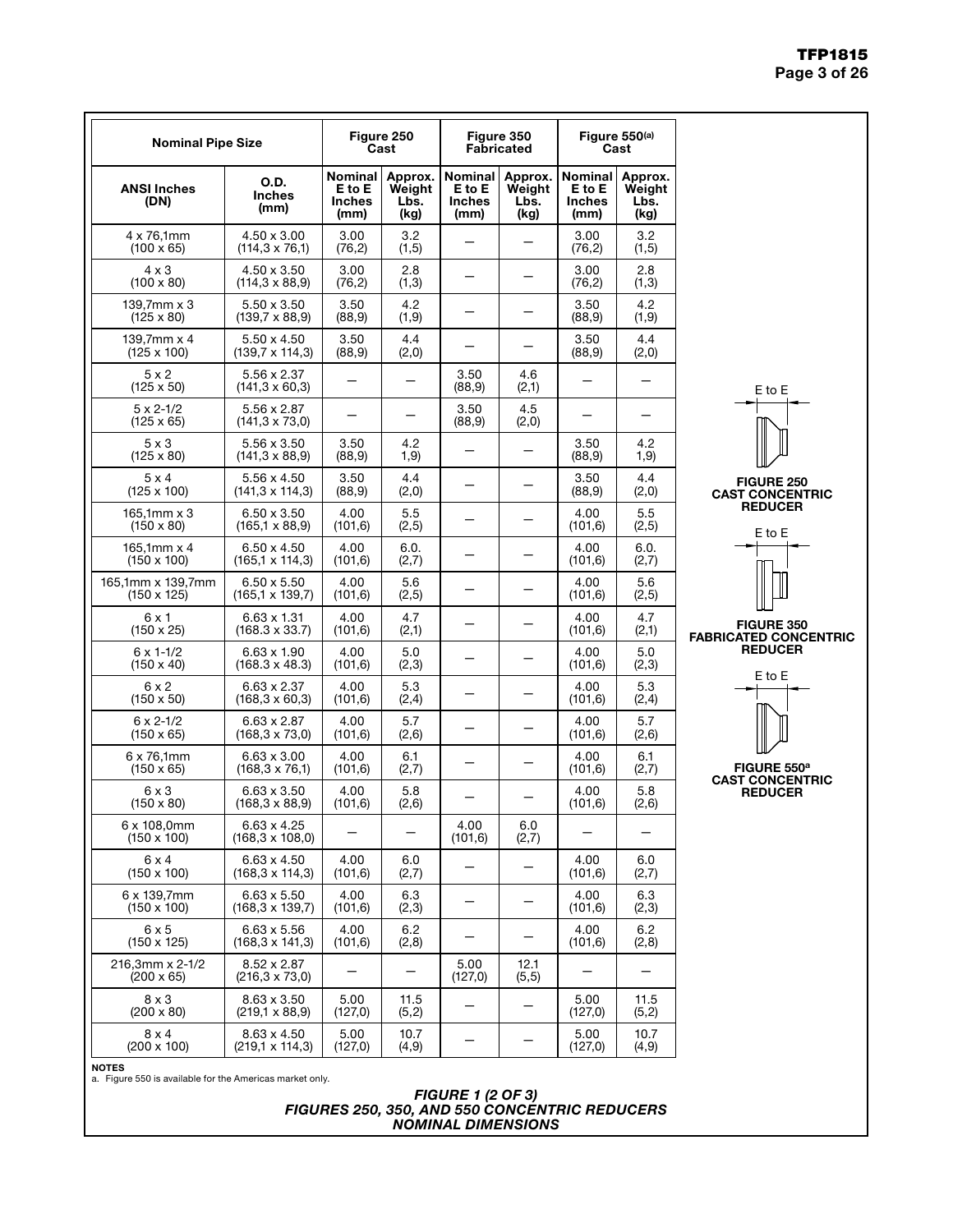|                                                | <b>Nominal Pipe Size</b>                                                                                                  |                                                       | Figure 250<br>Cast                                |                                   | Figure 350<br><b>Fabricated</b>            |                                   |                                                   |                                                                                                                                                                                                                                    |
|------------------------------------------------|---------------------------------------------------------------------------------------------------------------------------|-------------------------------------------------------|---------------------------------------------------|-----------------------------------|--------------------------------------------|-----------------------------------|---------------------------------------------------|------------------------------------------------------------------------------------------------------------------------------------------------------------------------------------------------------------------------------------|
| E to E                                         | <b>ANSI Inches</b><br>(DN)                                                                                                | O.D.<br><b>Inches</b><br>(mm)                         | <b>Nominal</b><br>E to E<br><b>Inches</b><br>(mm) | Approx.<br>Weiaht<br>Lbs.<br>(kg) | Nominal<br>E to E<br><b>Inches</b><br>(mm) | Approx.<br>Weiaht<br>Lbs.<br>(kg) | <b>Nominal</b><br>E to E<br><b>Inches</b><br>(mm) | Approx.<br>Weight<br>Lbs.<br>(kg)                                                                                                                                                                                                  |
|                                                | 8 x 139,7mm<br>$(200 \times 125)$                                                                                         | 8.63 x 5.50<br>$(219.1 \times 139.7)$                 | 5.00<br>(127,0)                                   | 10.0<br>(4, 5)                    |                                            |                                   | 5.00<br>(127,0)                                   | 10.0<br>(4, 5)                                                                                                                                                                                                                     |
| <b>FIGURE 250</b>                              | $8 \times 5$<br>$(200 \times 125)$                                                                                        | $8.63 \times 5.56$<br>$(219, 1 \times 141, 3)$        | 5.00<br>(127,0)                                   | 10.8<br>(4, 9)                    | —                                          |                                   | 5.00<br>(127,0)                                   | 10.8<br>(4, 9)                                                                                                                                                                                                                     |
| <b>CAST CONCENTRIC</b><br><b>REDUCER</b>       | 8 x 165,1mm<br>$(200 \times 150)$                                                                                         | $8.63 \times 6.50$<br>$(219, 1 \times 165.1)$         | 5.00<br>(127,0)                                   | 11.0<br>(5,0)                     |                                            |                                   | 5.00<br>(127,0)                                   | Figure 550(a)<br>Cast<br>11.0<br>(5,0)<br>11.3<br>5.00<br>(5,1)<br>6.00<br>17.8<br>(8,0)<br>16.3<br>(7,4)<br>18.3<br>(8,3)<br>22.7<br>7.00<br>(10,3)<br>24.2<br>7.00<br>(11,0)<br>25.8<br>7.00<br>(11,7)<br>28.2<br>7.00<br>(12,8) |
| $E$ to $E$                                     | $8 \times 6$<br>$(200 \times 150)$                                                                                        | $8.63 \times 6.63$<br>$(219, 1 \times 168, 3)$        | 5.00<br>(127,0)                                   | 11.3<br>(5,1)                     |                                            |                                   | (127,0)                                           |                                                                                                                                                                                                                                    |
|                                                | $10 \times 4$<br>$(250 \times 100)$                                                                                       | 10.75 x 4.50<br>$(273.0 \times 114.3)$                |                                                   |                                   | 6.00<br>(152, 4)                           | 20.5<br>(9,3)                     |                                                   |                                                                                                                                                                                                                                    |
| FIGURE 350                                     | $10 \times 5$<br>$(250 \times 125)$                                                                                       | 10.75 x 5.56<br>$(273,0 \times 141,3)$                |                                                   |                                   | 6.00<br>(152, 4)                           | 20.1<br>(9,1)                     |                                                   |                                                                                                                                                                                                                                    |
| <b>FABRICATED CONCENTRIC</b><br><b>REDUCER</b> | 10 x 165.1mm<br>$(250 \times 150)$                                                                                        | 10.75 x 6.50<br>$(273.0 \times 165.1)$                | 6.00<br>(152, 4)                                  | 17.8<br>(8,0)                     |                                            |                                   | (152, 4)                                          |                                                                                                                                                                                                                                    |
| $E$ to $E$                                     | $10 \times 6$<br>$(250 \times 150)$                                                                                       | 10.75 x 6.63<br>$(273.0 \times 168.3)$                | 6.00<br>(152, 4)                                  | 16.3<br>(7,4)                     |                                            |                                   | 6.00<br>(152, 4)                                  |                                                                                                                                                                                                                                    |
|                                                | 267,4mm x 216,3mm<br>$(250 \times 200)$                                                                                   | $10.52 \times 8.52$<br>$(267, 4 \times 216, 3)$       | 6.00<br>(152, 4)                                  | 17.40<br>(7, 89)                  | $\overline{\phantom{0}}$                   | $\overline{\phantom{0}}$          |                                                   |                                                                                                                                                                                                                                    |
| FIGURE 550 <sup>a</sup>                        | $10 \times 8$<br>$(250 \times 200)$                                                                                       | 10.75 x 8.63<br>$(273,0 \times 219,1)$                | 6.00<br>(152, 4)                                  | 18.3<br>(8, 3)                    |                                            |                                   | 6.00<br>(152, 4)                                  |                                                                                                                                                                                                                                    |
| <b>CAST CONCENTRIC</b><br><b>REDUCER</b>       | $12 \times 4$<br>$(300 \times 100)$                                                                                       | 12.75 x 4.50<br>$(323.9 \times 114.3)$                | 7.00<br>(177,8)                                   | 22.7<br>(10,3)                    |                                            |                                   | (177,8)                                           |                                                                                                                                                                                                                                    |
|                                                | $12 \times 6$<br>$(300 \times 150)$                                                                                       | 12.75 x 6.63<br>$(323.9 \times 168.3)$                | 7.00<br>(177, 8)                                  | 23.6<br>(10,7)                    | -                                          |                                   | (177, 8)<br>(177,8)<br>(177,8)                    |                                                                                                                                                                                                                                    |
|                                                | 318,5mm x 216,3mm<br>$(300 \times 200)$                                                                                   | 12.54 x 8.52<br>$(318, 5 \times 216, 3)$              | 7.00<br>(177, 8)                                  | 23.12<br>(10, 48)                 |                                            |                                   |                                                   |                                                                                                                                                                                                                                    |
|                                                | $12 \times 8$<br>$(300 \times 200)$                                                                                       | 12.75 x 8.63<br>$(323, 9 \times 219, 1)$              | 7.00<br>(177, 8)                                  | 25.2<br>(11,4)                    |                                            |                                   |                                                   |                                                                                                                                                                                                                                    |
|                                                | 318,5mm x 267,4mm<br>$(300 \times 250)$                                                                                   | 12.54 x 10.52<br>$(318, 5 \times 267, 4)$             | 7.00<br>(177, 8)                                  | 25.42<br>(11, 53)                 |                                            |                                   |                                                   |                                                                                                                                                                                                                                    |
|                                                | $12 \times 10$<br>$(300 \times 250)$                                                                                      | 12.75 x 10.75<br>$(323.9 \times 273.0)$               | 7.00<br>(177,8)                                   | 28.2<br>(12,8)                    | 7.00<br>(177,8)                            | 28.2<br>(12,8)                    |                                                   |                                                                                                                                                                                                                                    |
|                                                | <b>NOTES</b><br>a. Figure 550 is available for the Americas market only.<br>FIGURES 250, 350, AND 550 CONCENTRIC REDUCERS | <b>FIGURE 1 (3 OF 3)</b><br><b>NOMINAL DIMENSIONS</b> |                                                   |                                   |                                            |                                   |                                                   |                                                                                                                                                                                                                                    |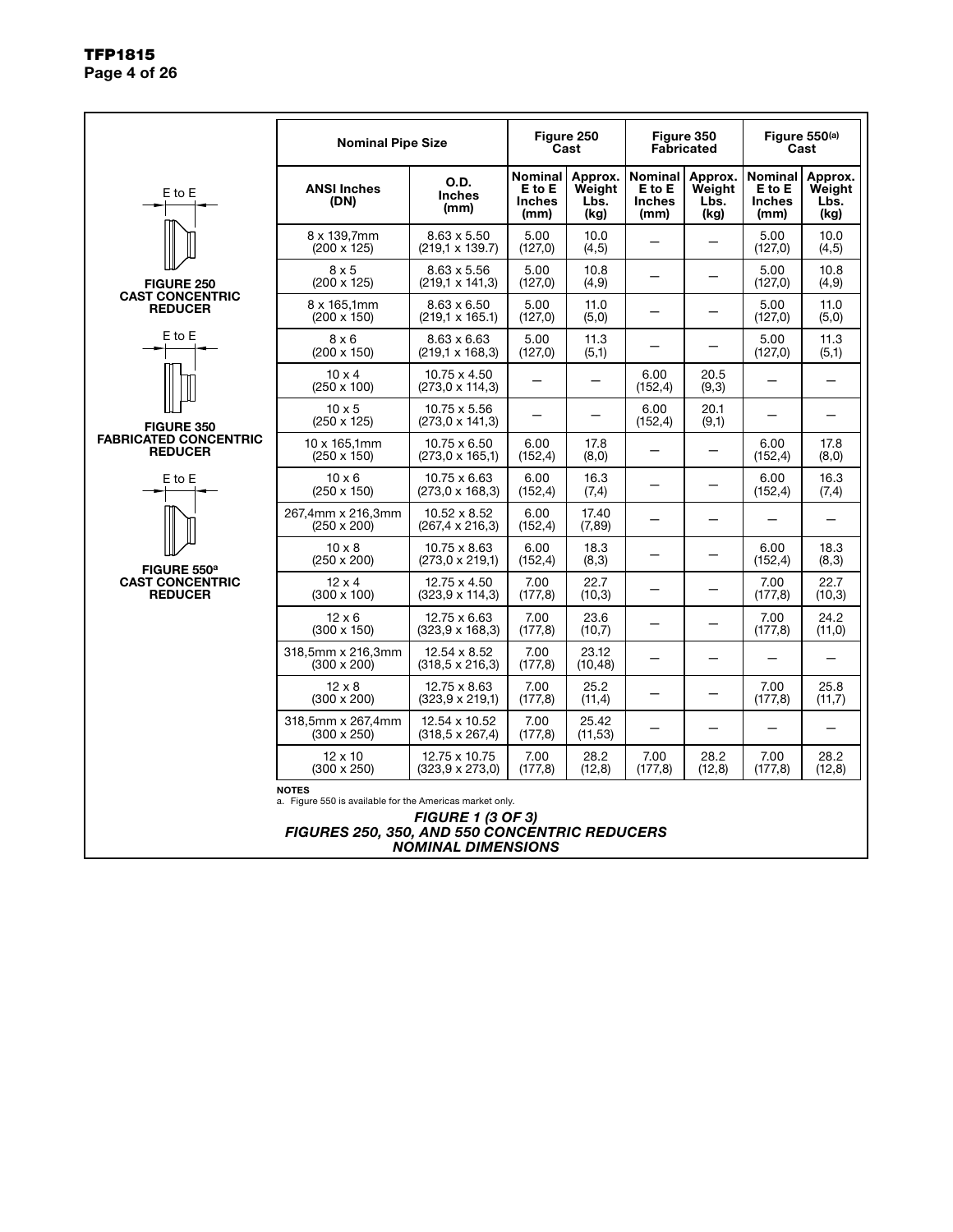|              |  | <b>TFP1815</b> |
|--------------|--|----------------|
| Page 5 of 26 |  |                |

| <b>Nominal Pipe Size</b>             |                               |                                                                                        | Figure 501<br>Cast 45° Elbow | Figure 510<br>Cast 90° Elbow                      |                                   |  |
|--------------------------------------|-------------------------------|----------------------------------------------------------------------------------------|------------------------------|---------------------------------------------------|-----------------------------------|--|
| <b>ANSI</b><br><b>Inches</b><br>(DN) | O.D.<br><b>Inches</b><br>(mm) | <b>Nominal</b><br>Approx.<br>C to E<br>Weight<br><b>Inches</b><br>Lbs.<br>(kg)<br>(mm) |                              | <b>Nominal</b><br>C to E<br><b>Inches</b><br>(mm) | Approx.<br>Weight<br>Lbs.<br>(kg) |  |
| 1                                    | 1.0                           | 1.7                                                                                    | 0.6                          | 2.25                                              | 0.8                               |  |
| (25)                                 | (33,7)                        | (43,2)                                                                                 | (0,3)                        | (57,2)                                            | (0,4)                             |  |
| $1 - 1/4$                            | 1.7                           | 1.8                                                                                    | 0.8                          | 2.8                                               | 1.1                               |  |
| (32)                                 | (42, 4)                       | (44, 5)                                                                                | (0,4)                        | (69, 9)                                           | (0,5)                             |  |
| $1 - 1/2$                            | 1.9                           | 1.8                                                                                    | 1.0                          | 2.8                                               | 1.4                               |  |
| (40)                                 | (48,3)                        | (44,5)                                                                                 | (0,5)                        | (69, 9)                                           | (0,6)                             |  |
| 2                                    | 2.4                           | 2.0                                                                                    | 1.3                          | 3.3                                               | 2.0                               |  |
| (50)                                 | (60, 3)                       | (50, 8)                                                                                | (0,6)                        | (82, 6)                                           | (0,9)                             |  |
| $2 - 1/2$                            | 2.9                           | 2.3                                                                                    | 2.1                          | 3.8                                               | 2.8                               |  |
| (65)                                 | (73, 0)                       | (57,2)                                                                                 | (1,0)                        | (95, 3)                                           | (1,3)                             |  |
| 76,1mm                               | 3.0                           | 2.3                                                                                    | 2.2                          | 3.8                                               | 3.0                               |  |
| (65)                                 | (76,1)                        | (57,2)                                                                                 | (1,0)                        | (95,3)                                            | (1,3)                             |  |
| 3                                    | 3.5                           | 2.5                                                                                    | 3.4                          | 4.3                                               | 4.1                               |  |
| (80)                                 | (88, 9)                       | (63, 5)                                                                                | (1,5)                        | (108, 0)                                          | (1, 9)                            |  |
| 4                                    | 4.5                           | 3.0                                                                                    | 5.5                          | 5.0                                               | 7.0                               |  |
| (100)                                | (114,3)                       | (76,2)                                                                                 | (2, 5)                       | (127,0)                                           | (3,2)                             |  |
| 139,7mm                              | 5.5                           | 3.3                                                                                    | 7.2                          | 5.5                                               | 10.3                              |  |
| (125)                                | (139,7)                       | (82, 6)                                                                                | (3,3)                        | (139,7)                                           | (4,7)                             |  |
| 165,1mm                              | 6.5                           | 3.5                                                                                    | 9.2                          | 6.5                                               | 13.9                              |  |
| (150)                                | (165,1)                       | (88, 9)                                                                                | (4,2)                        | (165,1)                                           | (6,3)                             |  |
| 6                                    | 6.6                           | 3.5                                                                                    | 11.2                         | 6.5                                               | 15.2                              |  |
| (150)                                | (168, 3)                      | (88, 9)                                                                                | (5,1)                        | (165,1)                                           | (6, 9)                            |  |
| 8                                    | 8.6                           | 4.25                                                                                   | 20.6                         | 7.8                                               | 29.6                              |  |
| (200)                                | (219,1)                       | (108, 0)                                                                               | (9,3)                        | (196, 9)                                          | (13,4)                            |  |
| 267,4mm<br>(250)                     | 10.52<br>(267, 4)             |                                                                                        |                              | 9.00<br>(228, 6)                                  | 45.69<br>(20, 72)                 |  |
| 10                                   | 10.750                        | 4.75                                                                                   | 30.1                         | 9.00                                              | 52.0                              |  |
| (250)                                | (273,0)                       | (120,7)                                                                                | (13,7)                       | (228, 6)                                          | (23,6)                            |  |
| 318,5mm<br>(300)                     | 12.54<br>(318, 5)             |                                                                                        |                              | 10.00<br>(254, 0)                                 | 61.86<br>(21, 86)                 |  |
| 12                                   | 12.750                        | 5.25                                                                                   | 48.0                         | 10.00                                             | 66.4                              |  |
|                                      | (323, 9)                      | (133, 4)                                                                               | (22,0)                       | (254, 0)                                          | (30,1)                            |  |





FIGURE 510 CAST 90° ELBOW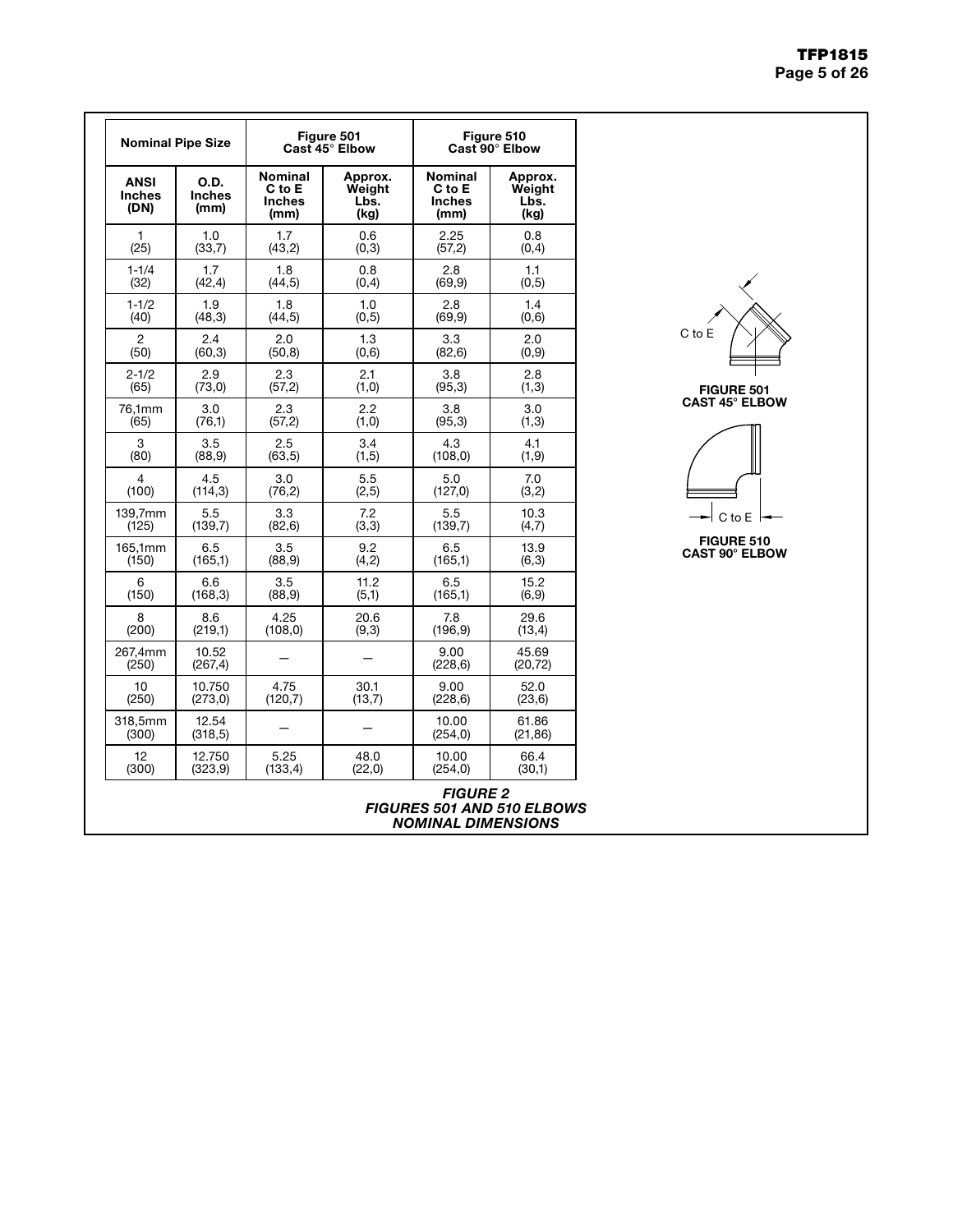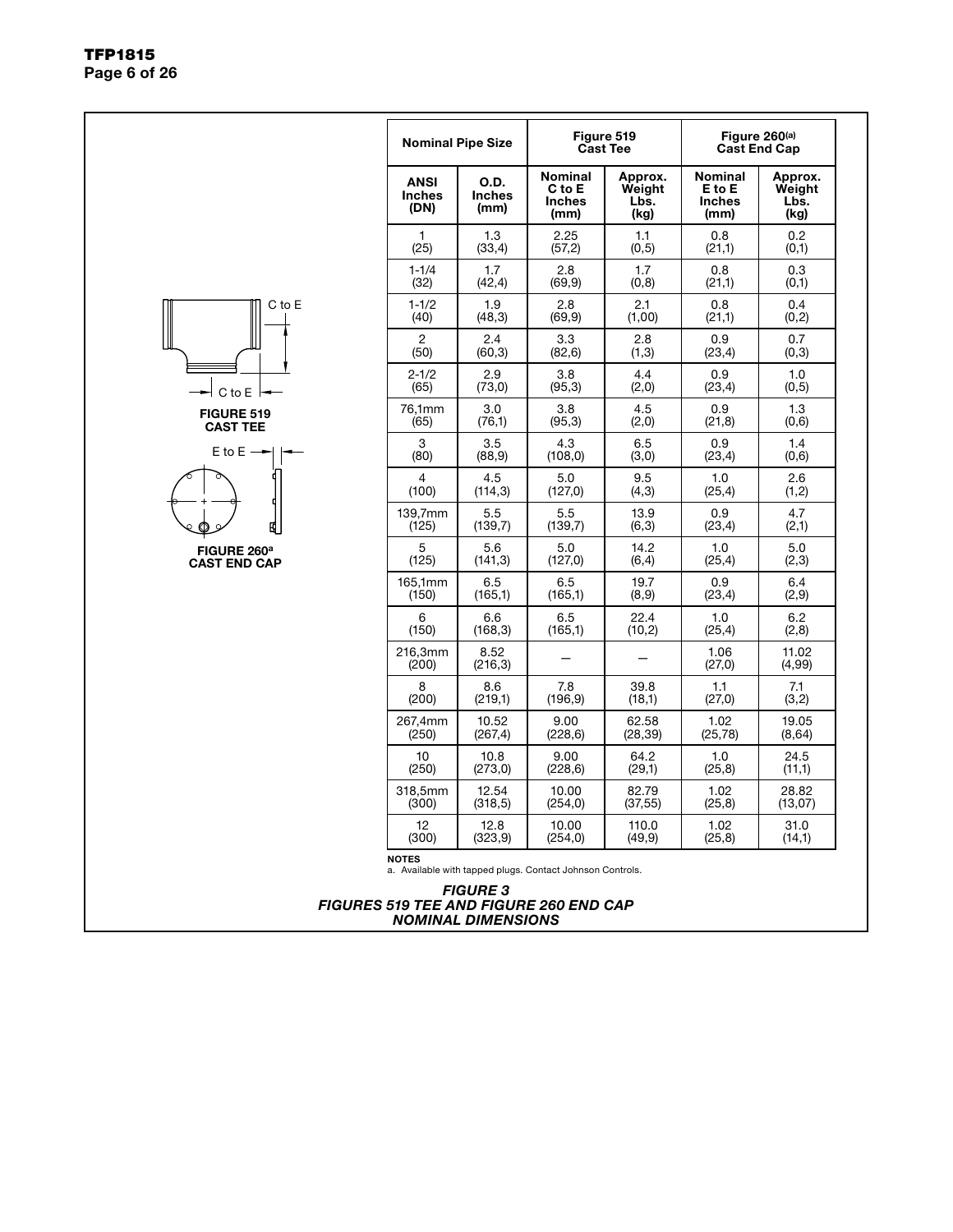#### TFP1815 Page 7 of 26

| <b>Nominal</b><br>C to E<br><b>Inches</b><br><b>Inches</b><br>(mm)<br>2.8<br>(69, 9)<br>3.0<br>(76, 2)<br>3.0<br>(76, 2)<br>3.4<br>(85, 9)<br>4.0 | Approx.<br>Weight<br>Lbs.<br>(kg)<br>1.5<br>(0,7)<br>2.1<br>(1,0)<br>2.3<br>(1,0)<br>3.0<br>(1,4) | <b>Nominal</b><br>C to E<br><b>Inches</b><br>(mm)<br>2.8<br>(69, 9)<br>3.0<br>(76, 2)<br>3.0<br>(76, 2)<br>3.8<br>(85, 9) | Approx.<br>Weight<br>Lbs.<br>(kg)<br>2.6<br>(1, 2)<br>4.4<br>(2,0)<br>3.1<br>(1,4)<br>6.5<br>(3,0) |
|---------------------------------------------------------------------------------------------------------------------------------------------------|---------------------------------------------------------------------------------------------------|---------------------------------------------------------------------------------------------------------------------------|----------------------------------------------------------------------------------------------------|
|                                                                                                                                                   |                                                                                                   |                                                                                                                           |                                                                                                    |
|                                                                                                                                                   |                                                                                                   |                                                                                                                           |                                                                                                    |
|                                                                                                                                                   |                                                                                                   |                                                                                                                           |                                                                                                    |
|                                                                                                                                                   |                                                                                                   |                                                                                                                           |                                                                                                    |
|                                                                                                                                                   |                                                                                                   |                                                                                                                           |                                                                                                    |
| (114,3)<br>(101, 6)                                                                                                                               | 5.0<br>(2,3)                                                                                      | 4.0<br>(101, 6)                                                                                                           | 10.7<br>(4, 9)                                                                                     |
| 4.9<br>(124, 0)                                                                                                                                   | 8.7<br>(3,9)                                                                                      | 4.9<br>(124, 0)                                                                                                           | 10.9<br>(5,0)                                                                                      |
| 4.8<br>(123, 0)                                                                                                                                   | 9.4<br>(4,3)                                                                                      | 4.8<br>(123, 0)                                                                                                           | 11.6<br>(5,3)                                                                                      |
| 5.5<br>(139,7)                                                                                                                                    | 11.4<br>(5,2)                                                                                     | 5.5<br>(139,7)                                                                                                            | 14.8<br>(6,7)                                                                                      |
| 5.5<br>(139,7)                                                                                                                                    | 12.1<br>(5,5)                                                                                     | 5.5<br>(139,7)                                                                                                            | 15.0<br>(6, 8)                                                                                     |
| 6.9<br>(174, 8)                                                                                                                                   | 22.2<br>(10,1)                                                                                    | 6.9<br>(174, 8)                                                                                                           | 39.8<br>(18,1)                                                                                     |
|                                                                                                                                                   | (139,7)<br>(141, 3)<br>(165,1)<br>(168, 3)<br>(219,1)                                             |                                                                                                                           | <b>FIGURE 4</b><br><b>FIGURES 510S ELBOW AND FIGURE 519S TEE</b><br><b>NOMINAL DIMENSIONS</b>      |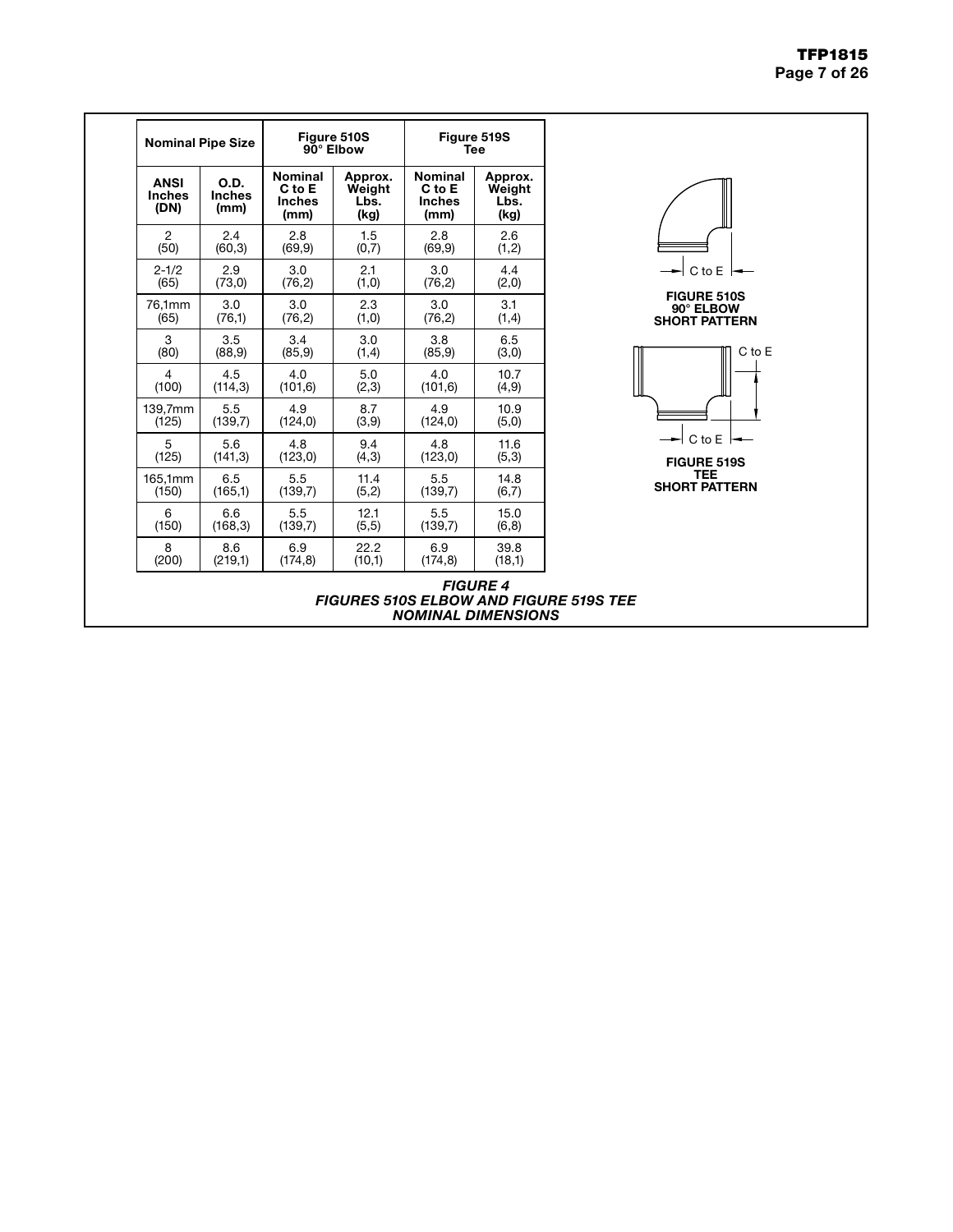

#### *FIGURE 5 FIGURE 510DE 90° DRAIN ELBOW NOMINAL DIMENSIONS*

Weight Lbs. (kg)

> 3.1  $(1,4)$

2.2  $(1,0)$ 

6.0  $(2,7)$ 

8.6 (3,9)

18.0  $(8,2)$ 

31.0  $(14,1)$ 

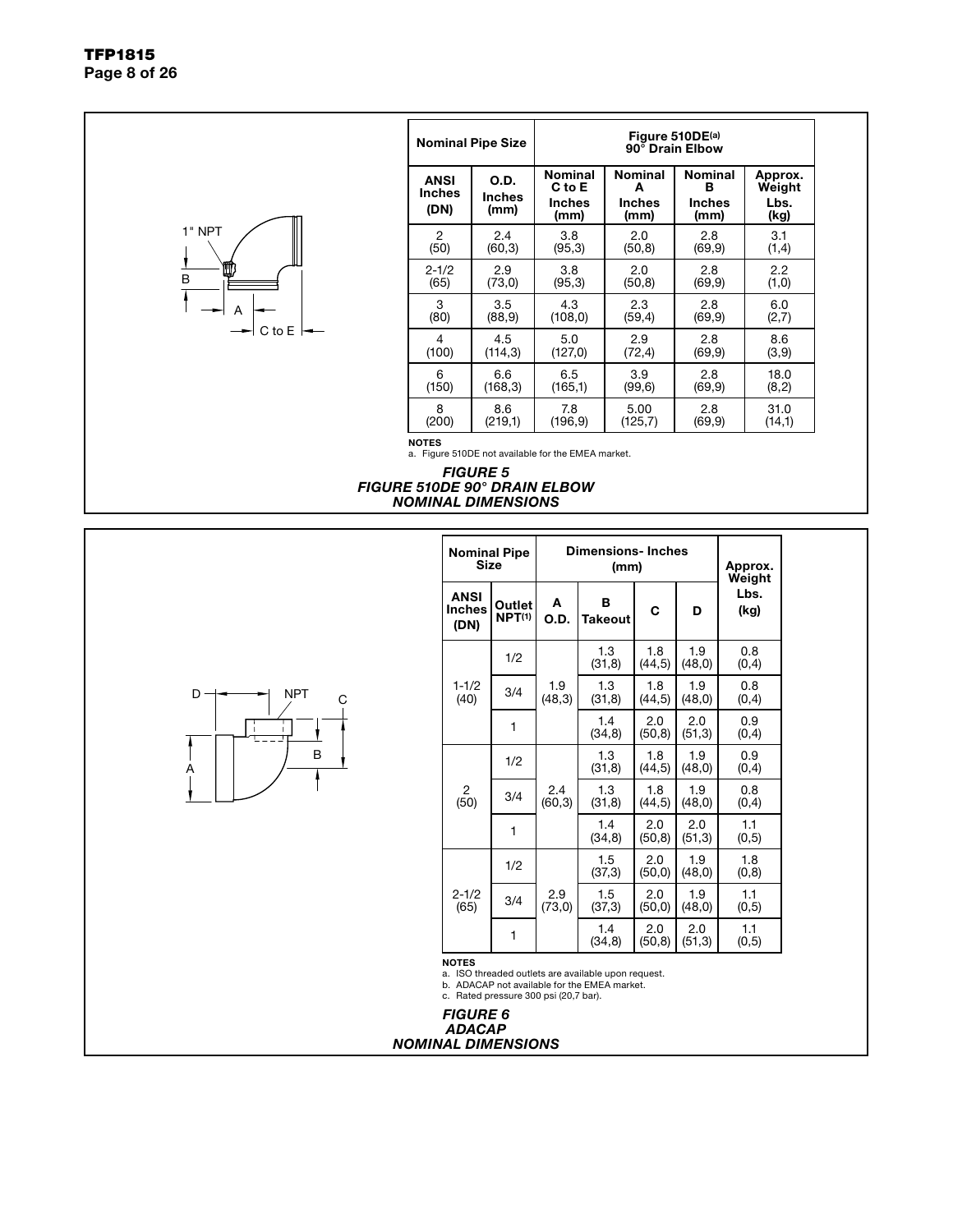#### TFP1815 Page 9 of 26

| <b>Nominal Pipe Size</b>      |                        |                                             | Figure 320<br><b>Fabricated Thread Tee</b>         |                                   |
|-------------------------------|------------------------|---------------------------------------------|----------------------------------------------------|-----------------------------------|
| <b>ANSI</b><br>Inches<br>(DN) | O.D.<br>Inches<br>(mm) | Nominal<br>C to GE<br><b>Inches</b><br>(mm) | <b>Nominal</b><br>C to TE<br><b>Inches</b><br>(mm) | Approx.<br>Weight<br>Lbs.<br>(kg) |
| 1                             | 1.31                   | 2.25                                        | 2.25                                               | 1.3                               |
| (25)                          | (33,4)                 | (57,2)                                      | (57,2)                                             | (0,6)                             |
| $1 - 1/4$                     | 1.66                   | 2.75                                        | 2.75                                               | 1.5                               |
| (32)                          | (42, 4)                | (69, 9)                                     | (69, 9)                                            | (0,7)                             |
| $1 - 1/2$                     | 1.90                   | 2.75                                        | 2.75                                               | 1.9                               |
| (40)                          | (48, 3)                | (69, 9)                                     | (69, 9)                                            | (0,9)                             |
| $\overline{2}$                | 2.37                   | 3.25                                        | 4.25                                               | 3.2                               |
| (50)                          | (60, 3)                | (82, 6)                                     | (108, 0)                                           | (1,5)                             |
| $2 - 1/2$                     | 2.87                   | 3.75                                        | 3.75                                               | 4.0                               |
| (65)                          | (73,0)                 | (95,3)                                      | (95,3)                                             | (1,8)                             |
| 76,1mm                        | 3.00                   | 3.75                                        | 3.75                                               | 4.5                               |
| (65)                          | (76,1)                 | (95,3)                                      | (95,3)                                             | (2,0)                             |
| 3                             | 3.50                   | 4.25                                        | 6.00                                               | 6.0                               |
| (80)                          | (88, 9)                | (108, 0)                                    | (152, 4)                                           | (2,7)                             |
| 4                             | 4.50                   | 5.00                                        | 7.25                                               | 11.0                              |
| (100)                         | (114, 3)               | (127,0)                                     | (184, 2)                                           | (5,0)                             |
| 139,7mm                       | 5.50                   | 5.50                                        | 5.50                                               | 21.0                              |
| (125)                         | (139,7)                | (139,7)                                     | (139,7)                                            | (9,5)                             |
| 5                             | 5.56                   | 5.50                                        | 5.50                                               | 23.0                              |
| (125)                         | (141, 3)               | (139,7)                                     | (139,7)                                            | (10, 5)                           |
| 165,1mm                       | 6.50                   | 6.50                                        | 6.50                                               | 25                                |
| (150)                         | (165,1)                | (165,1)                                     | (165,1)                                            | (11,3)                            |
| 6                             | 6.63                   | 6.50                                        | 6.50                                               | 28.0                              |
| (150)                         | (168, 3)               | (165,1)                                     | (165,1)                                            | (12,7)                            |
| 8                             | 8.63                   | 7.75                                        | 7.75                                               | 38.7                              |
| (200)                         | (219,1)                | (196.9)                                     | (196.9)                                            | (17,6)                            |
| 10                            | 10.75                  | 9.00                                        | 9.00                                               | 72.1                              |
| (250)                         | (273, 0)               | (228, 6)                                    | (228, 6)                                           | (32,8)                            |
| 12                            | 12.75                  | 10.00                                       | 10.00                                              | 92.5                              |
| (300)                         | (323, 9)               | (254, 0)                                    | (254, 0)                                           | (42,0)                            |

 $\Box$  C to TE

NOTES a. Figure 320 not available for the EMEA market.

*FIGURE 7 FIGURE 320 FABRICATED GROOVE X GROOVE X MALE THREAD TEES (SEGMENT WELDED) NOMINAL DIMENSIONS*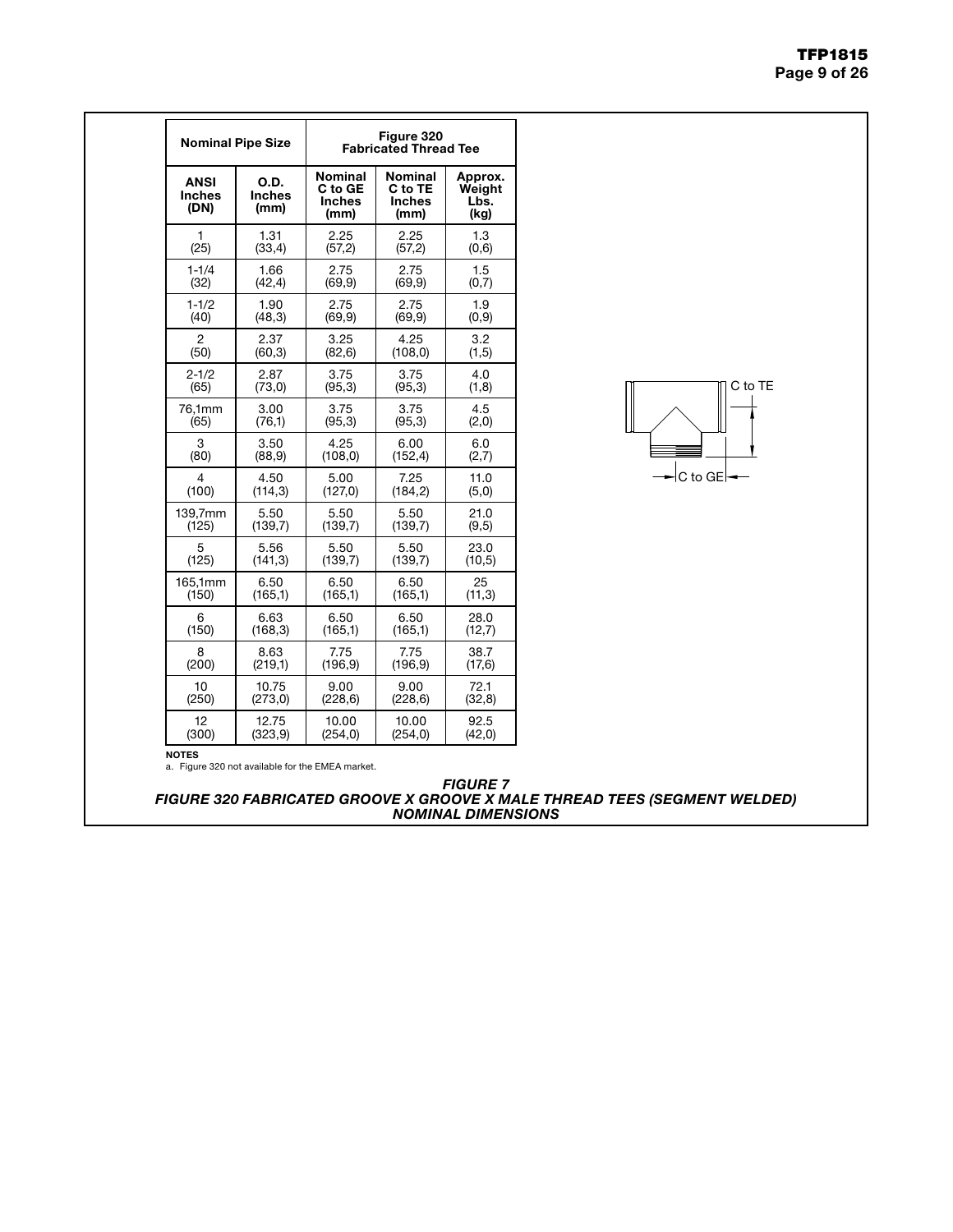|                                                     | <b>Nominal Pipe Size</b>                                              |                                                                                                   |                                 | Figure 221<br>Cast<br><b>Reducing Tee</b> | Figure 321                                                         | <b>Fabricated</b><br><b>Reducing Tee</b>                 |
|-----------------------------------------------------|-----------------------------------------------------------------------|---------------------------------------------------------------------------------------------------|---------------------------------|-------------------------------------------|--------------------------------------------------------------------|----------------------------------------------------------|
|                                                     | <b>ANSI Inches</b><br>(DN)                                            | O.D.<br><b>Inches</b><br>(mm)                                                                     | C to E<br><b>Inches</b><br>(mm) | Weight<br>Lbs.<br>(kg)                    | Nominal Approx. Nominal Approx.<br>C to E<br><b>Inches</b><br>(mm) | Weight<br>Lbs.<br>(kg)                                   |
|                                                     | $1 - 1/4 \times 1 - 1/4 \times 1$<br>$(32 \times 32 \times 25)$       | $1.66 \times 1.66 \times 1.31$<br>$(42, 4 \times 42, 4 \times 33, 4)$                             |                                 |                                           | 2.75<br>(69, 9)                                                    | 1.3<br>(0,6)                                             |
|                                                     | $1-1/2 \times 1-1/2 \times 1$<br>$(40 \times 40 \times 25)$           | $1.90 \times 1.90 \times 1.31$<br>(48,3 x 48,3 x 33,4)                                            |                                 |                                           | 2.75<br>(69, 9)                                                    | 1.4<br>(0,6)                                             |
|                                                     | $1-1/2 \times 1-1/2 \times 1-1/4$<br>$(40 \times 40 \times 32)$       | $1.90 \times 1.90 \times 1.66$<br>$(48,3 \times 48,3 \times 42,4)$                                |                                 |                                           | 2.75<br>(69, 9)                                                    | 1.5<br>(0,7)                                             |
|                                                     | 2x2x1<br>$(50 \times 50 \times 25)$                                   | $2.37 \times 2.37 \times 1.32$<br>$(60.3 \times 60.3 \times 33.4)$                                |                                 |                                           | 3.25<br>(82, 6)                                                    | 1.6<br>(0,7)                                             |
|                                                     | $2 \times 2 \times 1 - 1/2$<br>$(50 \times 50 \times 40)$             | $2.37 \times 2.37 \times 1.90$<br>$(60, 3 \times 60, 3 \times 48, 3)$                             | 3.25<br>(82, 6)                 | 2.7<br>(1,2)                              | 3.25<br>(82, 6)                                                    | 2.0<br>(0,9)                                             |
|                                                     | $2 - 1/2 \times 2 - 1/2 \times 1$<br>$(65 \times 65 \times 25)$       | 2.87 x 2.87 x 1.32<br>(73,0 x 73,0 x 33,4)                                                        |                                 |                                           | 3.75<br>(95,3)                                                     | 2.3<br>(1,1)                                             |
| $C$ to $E$                                          | $2 - 1/2 \times 2 - 1/2 \times 1 - 1/4$<br>$(65 \times 65 \times 32)$ | $2.87 \times 2.87 \times 1.66$<br>$(73,0 \times 73,0 \times 42,4)$                                |                                 |                                           | 3.75<br>(95,3)                                                     | 4.2<br>(1, 9)                                            |
|                                                     | $2 - 1/2 \times 2 - 1/2 \times 1 - 1/2$<br>$(65 \times 65 \times 40)$ | $2.87 \times 2.87 \times 1.90$<br>$(73.0 \times 73.0 \times 48.3)$                                |                                 |                                           | 3.75<br>(95,3)                                                     | 4.2<br>(1,9)                                             |
| $C$ to $E$                                          | $2 - 1/2 \times 2 - 1/2 \times 2$<br>$(65 \times 65 \times 50)$       | $2.87 \times 2.87 \times 2.37$<br>$(73,0 \times 73,0 \times 60,3)$                                | 3.75<br>(95,3)                  | 4.2<br>(1,9)                              | 3.75<br>(95,3)                                                     | 4.5<br>(2,0)                                             |
| <b>FIGURE 221</b><br><b>CAST TEE REDUCING</b>       | 76,1mm x 76,1mm x 1<br>$(65 \times 65 \times 25)$                     | $3.00 \times 3.00 \times 1.32$<br>$(76, 1 \times 76, 1 \times 33, 4)$                             |                                 |                                           | 3.75<br>(95,3)                                                     | 2.4<br>(1,1)                                             |
| <b>GROOVED</b><br>(SEGMENT WELDED)                  | 76,1mm x 76,1mm x 1-1/4<br>$(65 \times 65 \times 32)$                 | $3.00 \times 3.00 \times 1.66$<br>(76,1 x 76,1 x 42,4)                                            |                                 |                                           | 3.75<br>(95,3)                                                     | 4.3<br>(2,0)<br>4.2                                      |
| C to E                                              | 76,1mm x 76,1mm x 1-1/2<br>$(65 \times 65 \times 40)$                 | $3.00 \times 3.00 \times 1.90$<br>$(76.1 \times 76.1 \times 48.3)$                                | 3.75<br>(95,3)                  | 4.5<br>(2,0)                              | 3.75<br>(95,3)                                                     | (1,9)                                                    |
|                                                     | 76,1mm x 76,1mm x 2<br>$(65 \times 65 \times 50)$                     | 3.00 x 3.00 x 2.37<br>$(76.1 \times 76.1 \times 60.3)$                                            | 3.75<br>(95,3)                  | 4.3<br>(2,0)                              | 3.75<br>(95,3)                                                     | 4.6<br>(2,1)                                             |
| C to $E$ $\rightarrow$                              | $3 \times 3 \times 1$<br>(80 x 80 x 25                                | 3.50 x 3.50 x 1.32<br>$(88,9 \times 88,9 \times 33,4)$                                            | 4.25<br>(108, 0)                | 5.6<br>(2,5)                              | 4.25<br>(108, 0)                                                   | 6.0<br>(2,7)                                             |
| <b>FIGURE 321</b><br><b>FABRICATED TEE REDUCING</b> | $3 \times 3 \times 1 - 1/4$<br>$(80 \times 80 \times 32)$             | $3.50 \times 3.50 \times 1.66$<br>$(88.9 \times 88.9 \times 42.4)$                                |                                 |                                           | 4.25<br>(108, 0)                                                   | 6.1<br>(2,8)                                             |
| <b>GROOVED</b><br>(SEGMENT WELDED)                  | $3 \times 3 \times 1 - 1/2$<br>$(80 \times 80 \times 40)$             | $3.50 \times 3.50 \times 1.90$<br>$(88,9 \times 88,9 \times 48,3)$                                | 4.25<br>(108, 0)                | 5.9<br>(2,7)                              | 4.25<br>(108, 0)                                                   | 6.2<br>(2,8)                                             |
|                                                     | $3 \times 3 \times 2$<br>$(80 \times 80 \times 50)$                   | $3.50 \times 3.50 \times 2.37$<br>$(88, 9 \times 88, 9 \times 60, 3)$                             | 4.25<br>(108, 0)                | 6.0<br>(2,7)                              | 4.25<br>(108, 0)                                                   | 6.4                                                      |
|                                                     | $3 \times 3 \times 2 - 1/2$<br>$(80 \times 80 \times 65)$             | $3.50 \times 3.50 \times 2.87$<br>$(88,9 \times 88,9 \times 73,0)$                                | 4.25<br>(108, 0)                | 6.2<br>(2,8)                              | 4.25<br>(108, 0)                                                   | 6.5<br>(2,9)                                             |
|                                                     | $3 \times 3 \times 76,1$ mm<br>$(80 \times 80 \times 65)$             | $3.50 \times 3.50 \times 3.00$<br>$(88,9 \times 88,9 \times 76,1)$                                | 4.25<br>(108, 0)                | 6.0<br>(2,7)                              | 4.25<br>(108, 0)                                                   | 6.7<br>(3,0)                                             |
|                                                     | $4 \times 4 \times 1$<br>$(100 \times 100 \times 25)$                 | $4.50 \times 4.50 \times 1.32$<br>$(114, 3 \times 114, 3 \times 33, 4)$                           |                                 |                                           | 5.00<br>(127,0)                                                    | 8.0<br>(3,7)                                             |
|                                                     | $4 \times 4 \times 1 - 1/4$<br>$(100 \times 100 \times 32)$           | $4.50 \times 4.50 \times 1.66$<br>$(114.3 \times 114.3 \times 42.4)$                              |                                 |                                           | 5.00<br>(127,0)                                                    | 9.8<br>(4,4)                                             |
|                                                     | $4 \times 4 \times 1 - 1/2$<br>$(100 \times 100 \times 40)$           | 4.50 x 4.50 x 1.90<br>$(114,3 \times 114,3 \times 48,3)$                                          |                                 |                                           | 5.00<br>(127,0)                                                    | 9.9<br>(4,5)                                             |
|                                                     | $4 \times 4 \times 2$<br>$(100 \times 100 \times 50)$                 | $4.50 \times 4.50 \times 2.37$<br>$(114.3 \times 114.3 \times 60.3)$                              | 5.00<br>(127,0)                 | 9.1<br>(4,1)                              | 5.00<br>(127,0)                                                    | (2,9)<br>11.0<br>(5,0)<br>11.2<br>(5,1)<br>11.4<br>(5,2) |
|                                                     | $4 \times 4 \times 2 - 1/2$<br>$(100 \times 100 \times 65)$           | 4.50 x 4.50 x 2.88<br>$(114,3 \times 114,3 \times 73,0)$                                          | 5.00<br>(127,0)                 | 9.5<br>(4,3)                              | 5.00<br>(127,0)                                                    |                                                          |
|                                                     | 4 x 4 x 76,1mm<br>$(125 \times 125 \times 65)$                        | $4.50 \times 4.50 \times 3.00$<br>$(114,3 \times 114,3 \times 76,1)$                              | 5.00<br>(127,0)                 | 9.5<br>(4, 3)                             | 5.00<br>(127,0)                                                    |                                                          |
|                                                     |                                                                       | <b>FIGURE 8 (1 OF 3)</b><br><b>FIGURES 221 AND 321 REDUCING TEES</b><br><b>NOMINAL DIMENSIONS</b> |                                 |                                           |                                                                    |                                                          |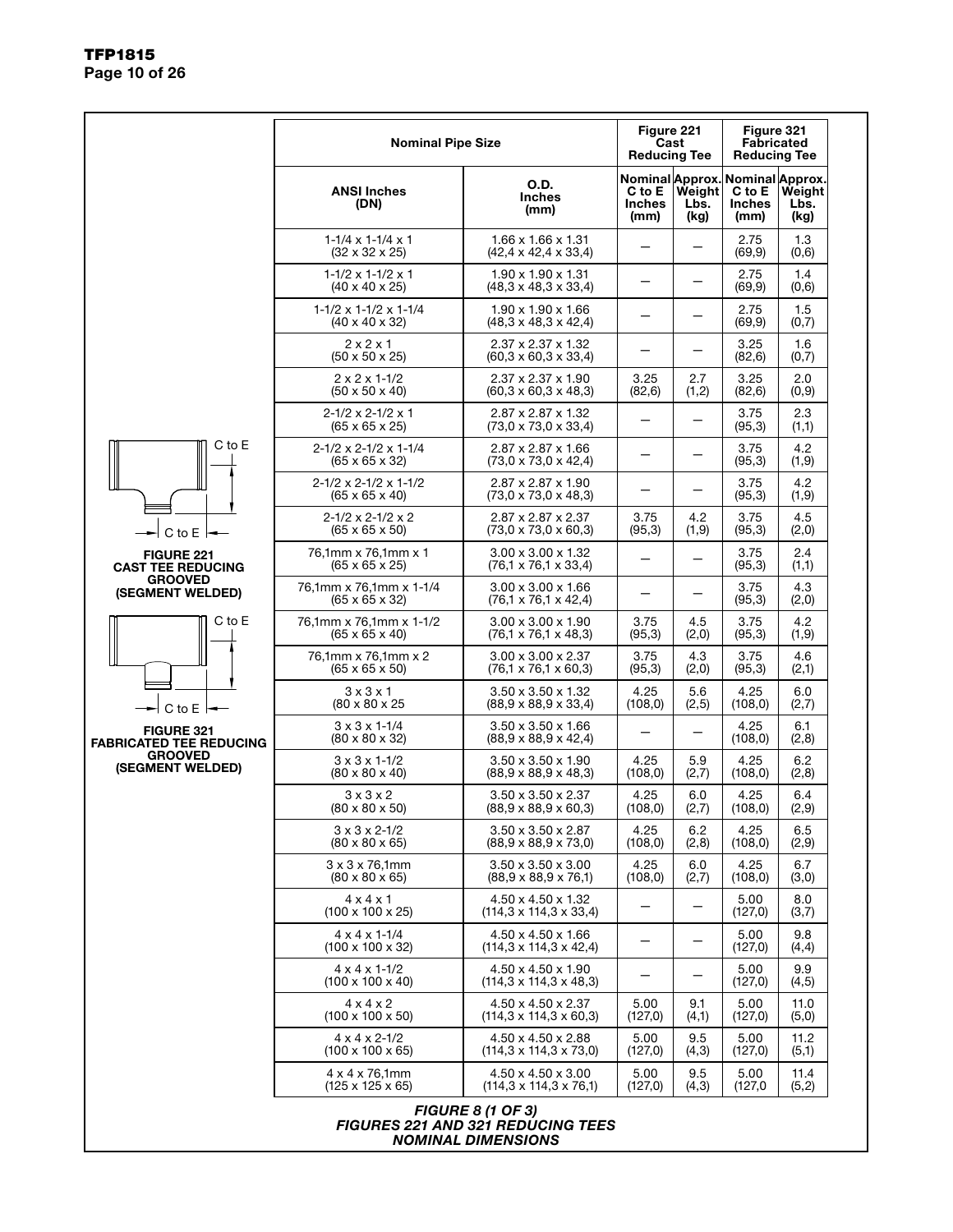| <b>Nominal Pipe Size</b>                                     |                                                                          | Figure 221<br>Cast<br><b>Reducing Tee</b>          |                        | Figure 321<br><b>Fabricated</b><br><b>Reducing Tee</b> |                        |
|--------------------------------------------------------------|--------------------------------------------------------------------------|----------------------------------------------------|------------------------|--------------------------------------------------------|------------------------|
| <b>ANSI Inches</b><br>(DN)                                   | <b>O.D.</b><br><b>Inches</b><br>(mm)                                     | Nominal Approx.<br>C to E<br><b>Inches</b><br>(mm) | Weight<br>Lbs.<br>(kg) | Nominal Approx.<br>C to E<br>Inches<br>(mm)            | Weight<br>Lbs.<br>(kg) |
| $4 \times 4 \times 3$                                        | 4.50 x 4.50 x 3.50                                                       | 5.00                                               | 9.7                    | 5.00                                                   | 11.6                   |
| $(100 \times 100 \times 80)$                                 | $(114,3 \times 114,3 \times 88,9)$                                       | (127,0)                                            | (4,4)                  | (127,0)                                                | (5,3)                  |
| 139,7mm x 139,7mm x 3                                        | $5.50 \times 5.50 \times 3.50$                                           | 5.50                                               | 12.7                   | 5.50                                                   | 12.2                   |
| $(125 \times 125 \times 80)$                                 | $(139.7 \times 139.7 \times 88.9)$                                       | (139,7)                                            | (5,8)                  | (139,7)                                                | (5, 5)                 |
| 139,7mm x 139,7mm x 4                                        | 5.50 x 5.50 x 4.50                                                       | 5.50                                               | 13.4                   | 5.50                                                   | 12.5                   |
| (125 x 125 x 100)                                            | $(139.7 \times 139.7 \times 114.3)$                                      | (139,7)                                            | (6,1)                  | (139,7)                                                | (5,7)                  |
| 5x5x1<br>$(125 \times 125 \times 25)$                        | $5.56 \times 5.56 \times 1.31$<br>$(141, 3 \times 141, 3 \times 33, 4)$  |                                                    |                        | 5.50<br>(139,7)                                        | 13.0<br>(5,9)          |
| $5 \times 5 \times 1 - 1/2$<br>$(125 \times 125 \times 40)$  | 5.56 x 5.56 x 1.90<br>$(141,3 \times 141,3 \times 48,3)$                 |                                                    |                        | 5.50<br>(139,7)                                        | 13.4<br>(6,1)          |
| 5x5x2<br>$(125 \times 125 \times 50)$                        | 5.56 x 5.56 x 2.37<br>$(141, 3 \times 141, 3 \times 60, 3)$              |                                                    |                        | 5.50<br>(139,7)                                        | 14.1<br>(6, 4)         |
| $5 \times 5 \times 2 - 1/2$                                  | 5.56 x 5.56 x 2.87                                                       | 5.50                                               | 18.0                   | 5.50                                                   | 14.8                   |
| (125 x 125 x 65)                                             | $(141, 3 \times 141, 3 \times 73, 0)$                                    | (139,7)                                            | (8,2)                  | (139,7)                                                | (6,7)                  |
| $5 \times 5 \times 76,1$ mm<br>(125 x 125 x 65)              | $5.56 \times 5.56 \times 3.00$<br>$(141, 3 \times 141, 3 \times 76, 1)$  |                                                    |                        | 5.50<br>(139,7)                                        | 15.3<br>(6, 9)         |
| 5x5x3                                                        | 5.56 x 5.56 x 3.50                                                       | 5.50                                               | 14.0                   | 5.50                                                   | 16.0                   |
| $(125 \times 125 \times 80)$                                 | $(141, 3 \times 141, 3 \times 88, 9)$                                    | (139,7)                                            | (6, 4)                 | (139,7)                                                | (7,3)                  |
| 5x5x4                                                        | $5.56 \times 5.56 \times 4.50$                                           | 5.50                                               | 13.9                   | 5.50                                                   | 16.4                   |
| (125 x 125 x 100)                                            | $(141, 3 \times 141, 3 \times 114, 3)$                                   | (139,7)                                            | (6,3)                  | (139,7)                                                | (7,4)                  |
| 165,1mm x 165,1mm x 3                                        | $6.50 \times 6.50 \times 3.50$                                           | 6.50                                               | 18.0                   | 6.50                                                   | 22.0                   |
| $(150 \times 150 \times 80)$                                 | $(165, 1 \times 165, 1 \times 88, 9)$                                    | (165,1)                                            | 8,2                    | (165,1)                                                | (10, 0)                |
| 165,1mm x 165,1mm x 4                                        | $6.50 \times 6.50 \times 4.50$                                           | 6.50                                               | 19.5                   | 6.50                                                   | 22.6                   |
| (150 x 150 x 100)                                            | $(165, 1 \times 165, 1 \times 114, 3)$                                   | (165,1)                                            | 8,9                    | (165,1)                                                | (10,3)                 |
| 165,1mm x 165,1mm x 5<br>(150 x 150 x 125)                   | $6.50 \times 6.50 \times 5.50$<br>$(165, 1 \times 165, 1 \times 139, 7)$ |                                                    |                        | 6.50<br>(165,1)                                        | 23.2<br>(10, 5)        |
| 165,1mm x 165,1mm x 139,7mm<br>$(150 \times 150 \times 125)$ | $6.50 \times 6.50 \times 5.50$<br>$(165, 1 \times 165, 1 \times 141, 3)$ |                                                    |                        | 6.50<br>(165,1)                                        | 22.9<br>(10, 4)        |
| 6x6x1<br>$(150 \times 150 \times 25)$                        | $6.63 \times 6.63 \times 1.31$<br>$(168.3 \times 168.3 \times 33.4)$     |                                                    |                        | 6.50<br>(165,1)                                        | 22.8<br>(10,3)         |
| $6 \times 6 \times 1 - 1/2$<br>(150 x 150 x 40)              | $6.63 \times 6.63 \times 1.90$<br>$(168, 3 \times 168, 3 \times 48, 3)$  |                                                    |                        | 6.50<br>(165,1)                                        | 22.9<br>(10,4)         |
| $6 \times 6 \times 2$                                        | $6.63 \times 6.63 \times 2.37$                                           | 6.50                                               | 19.4                   | 6.50                                                   | 23.0                   |
| $(150 \times 150 \times 50)$                                 | $(168, 3 \times 168, 3 \times 60, 3)$                                    | (165,1)                                            | (8, 8)                 | (165,1)                                                | (10, 4)                |
| $6 \times 6 \times 2 - 1/2$                                  | 6.63 x 6.63 x 2.87                                                       | 6.50                                               | 21.2                   | 6.50                                                   | 23.4                   |
| $(150 \times 150 \times 65)$                                 | $(168, 3 \times 168, 3 \times 73, 0)$                                    | (165,1)                                            | (9,8)                  | (165,1)                                                | (10,6)                 |
| $6 \times 6 \times 76,1$ mm                                  | $6.63 \times 6.63 \times 3.00$                                           | 6.50                                               | 21.2                   | 6.50                                                   | 23.5                   |
| $(150 \times 150 \times 65)$                                 | $(168, 3 \times 168, 3 \times 76, 1)$                                    | (165,1)                                            | 9,8                    | (165,1)                                                | (10,7)                 |
| $6 \times 6 \times 3$                                        | $6.63 \times 6.63 \times 3.50$                                           | 6.50                                               | 21.0                   | 6.50                                                   | 23.7                   |
| $(150 \times 150 \times 80)$                                 | $(168, 3 \times 168, 3 \times 88, 9)$                                    | (165,1)                                            | (9,5)                  | (165,1)                                                | (10,7)                 |
| $6 \times 6 \times 4$                                        | 6.63 x 6.63 x 4.50                                                       | 6.50                                               | 21.8                   | 6.50                                                   | 23.9                   |
| (150 x 150 x 100)                                            | $(168, 3 \times 168, 3 \times 114, 3)$                                   | (165,1)                                            | (9,9)                  | (165,1)                                                | (10, 8)                |
| 6 x 6 x 139,7mm                                              | 6.63 x 6.63 x 5.50                                                       | 6.50                                               | 23.0                   | 6.50                                                   | 24.0                   |
| $(150 \times 150 \times 125)$                                | $(168, 3 \times 168, 3 \times 139, 7)$                                   | (165,1)                                            | 10,4                   | (165,1)                                                | (10, 9)                |
| $6 \times 6 \times 5$<br>$(150 \times 150 \times 125)$       | 6.63 x 6.63 x 5.56<br>$(168, 3 \times 168, 3 \times 141, 3)$             |                                                    |                        | 6.50<br>(165,1)                                        | 27.0<br>12,2           |
| $8 \times 8 \times 1 - 1/2$<br>(200 x 200 x 40)              | 8.63 x 8.63 x 1.90<br>$(219, 1 \times 219, 1 \times 48, 3)$              | —                                                  |                        | 7.75<br>(196,9                                         | 36.0<br>(16,3)         |
| $8 \times 8 \times 2$<br>$(200 \times 200 \times 50)$        | 8.63 x 8.63 x 2.375<br>$(219, 1 \times 219, 1 \times 60, 3)$             |                                                    |                        | 7.75<br>(196, 9)                                       | 36.2<br>(16, 4)        |







FIGURE 321 FABRICATED TEE REDUCING GROOVED (SEGMENT WELDED)

*FIGURE 8 (2 OF 3) FIGURES 221 AND 321 REDUCING TEES NOMINAL DIMENSIONS*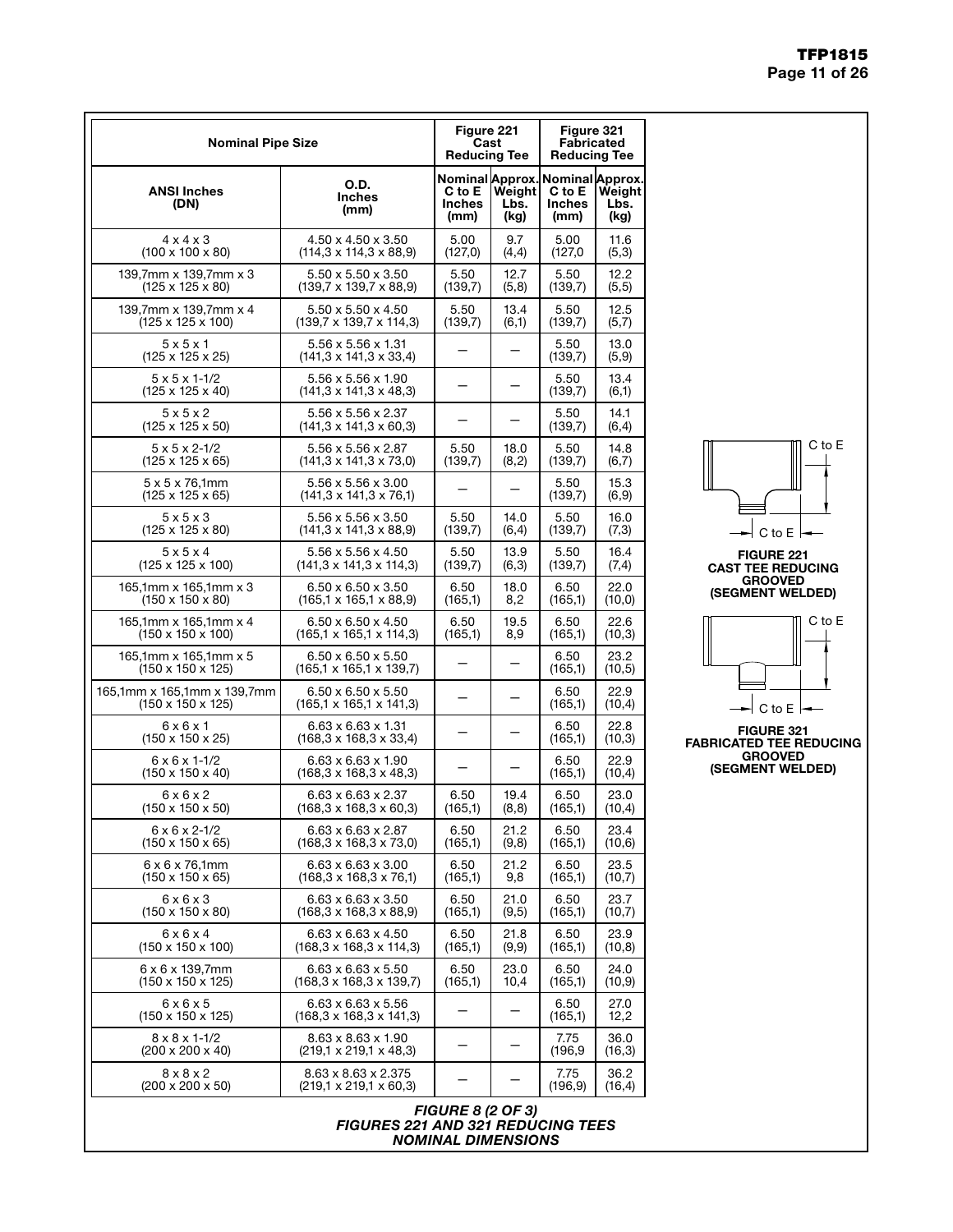|                                                  | <b>Nominal Pipe Size</b>                                                 |                                                                                      | Figure 221<br>Cast<br><b>Reducing Tee</b> |                        | Figure 321                      |                                                                                                                                                                                                                                                   |
|--------------------------------------------------|--------------------------------------------------------------------------|--------------------------------------------------------------------------------------|-------------------------------------------|------------------------|---------------------------------|---------------------------------------------------------------------------------------------------------------------------------------------------------------------------------------------------------------------------------------------------|
|                                                  | <b>ANSI Inches</b><br>(DN)                                               | O.D.<br><b>Inches</b><br>(mm)                                                        | C to E<br><b>Inches</b><br>(mm)           | Weight<br>Lbs.<br>(kg) | C to E<br><b>Inches</b><br>(mm) | Weight<br>Lbs.<br>(kg)                                                                                                                                                                                                                            |
|                                                  | $8 \times 8 \times 2 - 1/2$<br>$(200 \times 200 \times 65)$              | $8.63 \times 8.63 \times 2.88$<br>$(219.1 \times 219.1 \times 73.0)$                 |                                           |                        | 7.75<br>(196, 9)                | 36.4<br>(16, 5)                                                                                                                                                                                                                                   |
|                                                  | 216mm x 216mm x 165,1mm<br>$(200 \times 200 \times 150)$                 | $8.52 \times 8.52 \times 6.50$<br>$(216.3 \times 216.3 \times 165.1)$                |                                           |                        | 7.75<br>(196, 9)                | 37.9<br>(17,2)                                                                                                                                                                                                                                    |
|                                                  | $8 \times 8 \times 76,1$ mm<br>$(200 \times 200 \times 65)$              | $8.63 \times 8.63 \times 3.00$<br>$(216, 1 \times 219, 1 \times 76.1)$               |                                           |                        | 7.75<br>(196, 9)                | 36.4<br>(16, 5)                                                                                                                                                                                                                                   |
|                                                  | $8 \times 8 \times 3$<br>$(200 \times 200 \times 80)$                    | $8.63 \times 8.63 \times 3.50$<br>$(219,1 \times 219,1 \times 88,9)$                 |                                           |                        | 7.75<br>(196, 9)                | 36.5<br>(16, 6)                                                                                                                                                                                                                                   |
|                                                  | $8 \times 8 \times 4$<br>$(200 \times 200 \times 100)$                   | $8.63 \times 8.63 \times 4.50$<br>$(219,1 \times 219,1 \times 114,1)$                | 7.75<br>(196, 9)                          | 37.2<br>(16, 9)        | 7.75<br>(196, 9)                | 36.4<br>(16, 5)                                                                                                                                                                                                                                   |
| C to E                                           | $8 \times 8 \times 139,7$ mm<br>$(200 \times 200 \times 125)$            | $8.63 \times 8.63 \times 5.56$<br>$(219, 1 \times 219, 1 \times 139, 7)$             | 7.75<br>(196, 9)                          | 37.7<br>(17,1)         | 7.75<br>(196, 9)                | 36.7<br>(16, 6)                                                                                                                                                                                                                                   |
|                                                  | $8 \times 8 \times 5$<br>$(200 \times 200 \times 125)$                   | $8.63 \times 8.63 \times 5.50$<br>$(219, 1 \times 219, 1 \times 141, 3)$             |                                           |                        | 7.75<br>(196, 9)                | 36.8<br>(16,7)                                                                                                                                                                                                                                    |
|                                                  | 8 x 8 x 165.1mm<br>$(200 \times 200 \times 150)$                         | $8.63 \times 8.63 \times 6.50$<br>$(219, 1 \times 219, 1 \times 165, 1)$             | 7.75<br>(196.9)                           | 37.7<br>(17,1)         | 7.75<br>(196, 9)                | 39.0<br>(17,7)                                                                                                                                                                                                                                    |
| $C$ to $E$ $\vdash$<br><b>FIGURE 221</b>         | $10 \times 10 \times 1 - 1/2$<br>$(250 \times 250 \times 40)$            | 10.75 x 10.75 x 1.90<br>$(273,0 \times 273,0 \times 48,3)$                           |                                           |                        | 9.00<br>(228, 6)                | 57.0<br>(25, 8)                                                                                                                                                                                                                                   |
| <b>CAST TEE REDUCING</b><br><b>GROOVED</b>       | $10 \times 10 \times 2$<br>$(250 \times 250 \times 50)$                  | 10.75 x 10.75 x 2.37<br>$(273.0 \times 273.0 \times 60.3)$                           |                                           |                        | 9.00<br>(228, 6)                | 57.1<br>(25, 9)                                                                                                                                                                                                                                   |
| (SEGMENT WELDED)<br>C to E                       | $10 \times 10 \times 2 - 1/2$<br>$(250 \times 250 \times 65)$            | 10.75 x 10.75 x 2.87<br>$(273,0 \times 273,0 \times 73,0)$                           |                                           |                        | 9.00<br>(228, 6)                | 57.3<br>(26, 0)                                                                                                                                                                                                                                   |
|                                                  | $10 \times 10 \times 3$<br>$(250 \times 250 \times 80)$                  | 10.75 x 10.75 x 3.50<br>$(273.0 \times 273.0 \times 88.9)$                           |                                           |                        | 9.00<br>(228, 6)                | 57.4<br>(26, 0)                                                                                                                                                                                                                                   |
|                                                  | $10 \times 10 \times 4$<br>$(250 \times 250 \times 100)$                 | 10.75 x 10.75 x 4.50<br>$(273,0 \times 273,0 \times 114,3)$                          |                                           |                        | 9.00<br>(228, 6)                | 57.8<br>(26, 2)                                                                                                                                                                                                                                   |
| C to $E \models$<br><b>FIGURE 321</b>            | $10 \times 10 \times 5$<br>$(250 \times 250 \times 125)$                 | 10.75 x 10.75 x 5.56<br>$(273,0 \times 273,0 \times 141,3)$                          |                                           |                        | 9.00<br>(228, 6)                | 58.0<br>(26,3)                                                                                                                                                                                                                                    |
| <b>FABRICATED TEE REDUCING</b><br><b>GROOVED</b> | $10 \times 10 \times 6$<br>(250 x 250 x 150)                             | 10.75 x 10.75 x 6.63<br>$(273,0 \times 273,0 \times 168,3)$                          |                                           |                        | 9.00<br>(228, 6)                | 62.0<br>(28,1)                                                                                                                                                                                                                                    |
| (SEGMENT WELDED)                                 | $10 \times 10 \times 8$<br>$(250 \times 250 \times 200)$                 | 10.75 x 10.75 x 8.63<br>$(273,0 \times 273,0 \times 219,1)$                          |                                           |                        | 9.00<br>(228, 6)                | 63.0<br>(28, 6)                                                                                                                                                                                                                                   |
|                                                  | $12 \times 12 \times 1$<br>(300 x 300 x 25)                              | 12.75 x 12.75 x 1.31<br>(323,9 x 323,9 x 33,4)                                       |                                           |                        | 10.00<br>(254, 0)               | 64.0<br>(29, 0)                                                                                                                                                                                                                                   |
|                                                  | $12 \times 12 \times 2$<br>$(300 \times 300 \times 50)$                  | 12.75 x 12.75 x 2.37<br>$(323.9 \times 323.9 \times 60.3)$                           |                                           |                        | 10.00<br>(254, 0)               | <b>Fabricated</b><br><b>Reducing Tee</b><br>Nominal Approx. Nominal Approx.<br>69.5<br>(31,5)<br>75.6<br>(34,3)<br>80.2<br>(36, 4)<br>80.5<br>(36, 5)<br>80.7<br>(36, 6)<br>80.9<br>(36,7)<br>79.9<br>(36,2)<br>76.3<br>(34, 6)<br>77.6<br>(35,2) |
|                                                  | 12 x 12 x 2-1/2<br>$(300 \times 300 \times 65)$                          | 12.75 x 12.75 x 2.87<br>$(323.9 \times 323.9 \times 73.0)$                           | —                                         |                        | 10.00<br>(254, 0)               |                                                                                                                                                                                                                                                   |
|                                                  | $12 \times 12 \times 3$<br>$(300 \times 300 \times 80)$                  | 12.75 x 12.75 x 3.50<br>$(323, 9 \times 323, 9 \times 88, 9)$                        | -                                         |                        | 10.00<br>(254, 0)               |                                                                                                                                                                                                                                                   |
|                                                  | $12 \times 12 \times 4$<br>$(300 \times 300 \times 100)$                 | 12.75 x 12.75 x 4.50<br>$(323.9 \times 323.9 \times 114.3)$                          | $\qquad \qquad -$                         |                        | 10.00<br>(254, 0)               |                                                                                                                                                                                                                                                   |
|                                                  | $12 \times 12 \times 5$<br>(300 x 300 x 125)                             | 12.75 x 12.75 x 5.56<br>$(323.9 \times 323.9 \times 141.3)$                          |                                           |                        | 10.00<br>(254, 0)               |                                                                                                                                                                                                                                                   |
|                                                  | $12 \times 12 \times 6$<br>(300 x 300 x 150)                             | 12.75 x 12.75 x 6.63<br>$(323.9 \times 323.9 \times 168.3)$                          | -                                         |                        | 10.00<br>(254, 0)               |                                                                                                                                                                                                                                                   |
|                                                  | 12 x 12 x 165,1mm<br>$(300 \times 300 \times 150)$                       | 12.75 x 12.75 x 6.50<br>$(323.9 \times 323.9 \times 165.1)$                          |                                           |                        | 10.00<br>(254, 0)               |                                                                                                                                                                                                                                                   |
|                                                  | $12 \times 12 \times 8$<br>$(300 \times 300 \times 200)$<br>12 x 12 x 10 | 12.75 x 12.75 x 8.63<br>$(323.9 \times 323.9 \times 219.1)$<br>12.75 x 12.75 x 10.75 | -                                         |                        | 10.00<br>(254, 0)<br>10.00      |                                                                                                                                                                                                                                                   |
|                                                  | (300 x 300 x 250)                                                        | $(323.9 \times 323.9 \times 273.0)$                                                  |                                           |                        | (254, 0)                        |                                                                                                                                                                                                                                                   |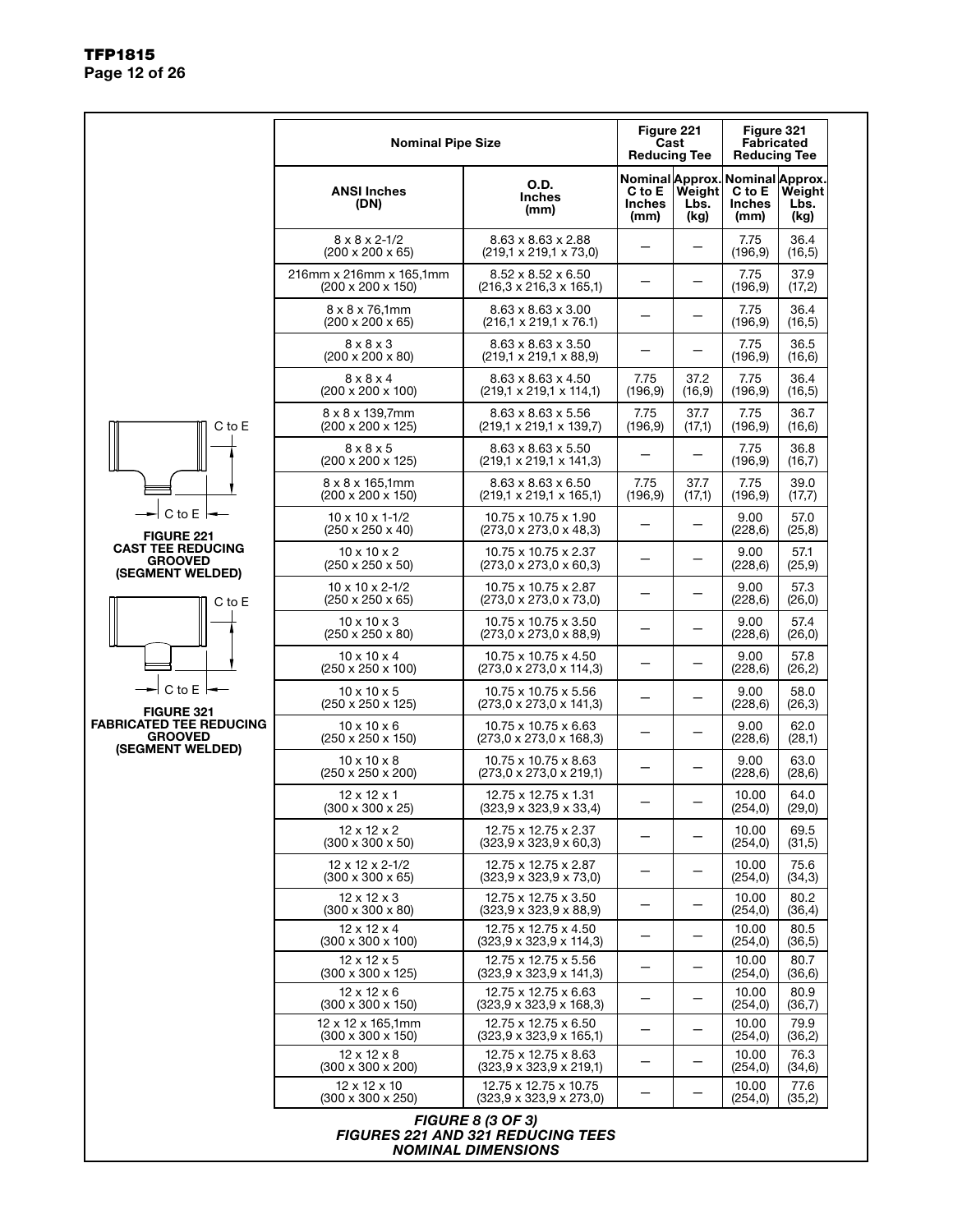#### TFP1815 Page 13 of 26

| <b>Nominal Pipe</b><br><b>Size</b>   |                               | Figure 327(a)<br>Figure 341(a)                        |                                   |                                                   |                                                |                                   | Figure 342(a)                              |                                                |                                   |  |
|--------------------------------------|-------------------------------|-------------------------------------------------------|-----------------------------------|---------------------------------------------------|------------------------------------------------|-----------------------------------|--------------------------------------------|------------------------------------------------|-----------------------------------|--|
| <b>ANSI</b><br><b>Inches</b><br>(DN) | O.D.<br><b>Inches</b><br>(mm) | <b>Nominal</b><br>$C$ to $E$<br><b>Inches</b><br>(mm) | Approx.<br>Weight<br>Lbs.<br>(kg) | <b>Nominal</b><br>E to E<br><b>Inches</b><br>(mm) | <b>Mating</b><br>Flange<br><b>Bolt</b><br>Qty. | Approx.<br>Weight<br>Lbs.<br>(kg) | Nominal<br>E to E<br><b>Inches</b><br>(mm) | <b>Mating</b><br>Flange<br><b>Bolt</b><br>Qty. | Approx.<br>Weight<br>Lbs.<br>(kg) |  |
| 1<br>(25)                            | 1.31<br>(33,4)                | 2.25<br>(57,2)                                        | 2.2<br>(1,0)                      | 3.00<br>(76, 2)                                   | 4                                              | 2.3<br>(1,0)                      | 3.00<br>(76, 2)                            | 4                                              | 4.0<br>(1, 8)                     |  |
| $1 - 1/4$<br>(32)                    | 1.66<br>(42, 4)               | 2.75<br>(69, 9)                                       | 2.2<br>(1,0)                      | 4.00<br>(101, 6)                                  | $\overline{4}$                                 | 2.8<br>(1,3)                      | 4.00<br>(101, 6)                           | $\overline{4}$                                 | 4.6<br>(2,1)                      |  |
| $1 - 1/2$<br>(40)                    | 1.90<br>(48, 3)               | 2.75<br>(69, 9)                                       | 2.5<br>(1,1)                      | 4.00<br>(101, 6)                                  | 4                                              | 3.2<br>(1, 5)                     | 4.00<br>(101, 6)                           | 4                                              | 7.1<br>(3,2)                      |  |
| $\mathbf{2}$<br>(50)                 | 2.37<br>(60, 3)               | 3.25<br>(82,6) <sup>b</sup>                           | 3.7<br>$(1,7)$ <sub>b</sub>       | 4.00<br>(101, 6)                                  | 4                                              | 5.2<br>(2,4)                      | 4.00<br>(101, 6)                           | 8                                              | 8.2<br>(3,7)                      |  |
| $2 - 1/2$<br>(65)                    | 2.87<br>(73,0)                | 3.75<br>(95,3) <sup>b</sup>                           | 5.8<br>$(2,6)^{b}$                | 4.00<br>(101, 6)                                  | $\overline{4}$                                 | 8.0<br>(3,6)                      | 4.00<br>(101, 6)                           | 8                                              | 11.9<br>(5, 4)                    |  |
| 76,1mm<br>(65)                       | 3.00<br>(76,1)                | 3.75<br>(95,3)                                        | 6.0<br>(2,7)                      | 4.00<br>(101, 6)                                  | $\overline{4}$                                 | 8.8<br>(4,0)                      | 4.00<br>(101, 6)                           | 8                                              | 12.5<br>(5,7)                     |  |
| 3<br>(80)                            | 3.50<br>(88, 9)               | 4.25<br>(108, 0)                                      | 8.6<br>(3, 9)                     | 4.00<br>(101, 6)                                  | $\overline{4}$                                 | 10.2<br>(4, 6)                    | 4.00<br>(101, 6)                           | 8                                              | 15.5<br>(7,0)                     |  |
| 4<br>(100)                           | 4.50<br>(114, 3)              | 5.00<br>(127,0) <sup>b</sup>                          | 20.7<br>(9,4) <sup>b</sup>        | 6.00<br>(152, 4)                                  | 8                                              | 17.2<br>(7,8)                     | 6.00<br>(152, 4)                           | 8                                              | 28.0<br>(12,7)                    |  |
| 139,7mm<br>(125)                     | 5.50<br>(139,7)               | 5.50<br>(139,7)                                       | 18.3<br>(8,3)                     | 6.00<br>(152, 4)                                  | 8                                              | 18.5<br>(8,4)                     | 6.00<br>(152, 4)                           | 8                                              | 32.5<br>(14,7)                    |  |
| 5<br>(125)                           | 5.56<br>(141, 3)              | 5.50<br>(139,7)                                       | 18.5<br>(8, 4)                    | 6.00<br>(152, 4)                                  | 8                                              | 21.4<br>(9,7)                     | 6.00<br>(152, 4)                           | 8                                              | 37.0<br>(16, 8)                   |  |
| 165.1mm<br>(150)                     | 6.50<br>(165,1)               | 6.50<br>(165,1)                                       | 26.2<br>(11, 9)                   | 6.00<br>(152, 4)                                  | 8                                              | 22.0<br>(10, 0)                   | 6.00<br>(152, 4)                           | 12                                             | 42.5<br>(19,3)                    |  |
| 6<br>(150)                           | 6.63<br>(168, 3)              | 6.50<br>(165,1)                                       | 27.3<br>(12,4)                    | 6.00<br>(152, 4)                                  | 8                                              | 26.0<br>(11, 8)                   | 6.00<br>(152, 4)                           | 12                                             | 48.0<br>(21, 8)                   |  |
| 216,3mm<br>(200)                     | 8.52<br>(216, 3)              | 7.75<br>(196, 9)                                      | 44.0<br>(20, 0)                   | 6.00<br>(152, 4)                                  | 8                                              | 34.5<br>(15, 6)                   | 6.00<br>(152, 4)                           | 12                                             | 72.5<br>(32, 9)                   |  |
| 8<br>(200)                           | 8.63<br>(219,1)               | 7.75<br>(196, 9)                                      | 48.0<br>(21,7)                    | 6.00<br>(152, 4)                                  | 8                                              | 38.4<br>(17, 4)                   | 6.00<br>(152, 4)                           | 12                                             | 79.0<br>(35, 8)                   |  |
| 10<br>(250)                          | 10.75<br>(273,0)              | 9.00<br>(228, 6)                                      | 75.0<br>(34,0)                    | 8.00<br>(203, 2)                                  | 12                                             | 65.0<br>(29,5)                    | 8.00<br>(203, 2)                           | 16                                             | 122.0<br>(55,3)                   |  |
| 12<br>(300)                          | 12.75<br>(323, 9)             | 10.00<br>(254, 0)                                     | 95.8<br>(43, 4)                   | 8.00<br>(203, 2)                                  | 12                                             | 91.0<br>(41,3)                    | 8.00<br>(203, 2)                           | 16                                             | 183.0<br>(83,0)                   |  |



FLANGE ADAPTER ANSI CLASS 150 LBS. GROOVED



NOTES a. Figure 327, Figure 341, and Figure 342 are not available for the EMEA market. b. Figure 227

*FIGURE 9 FIGURE 327 CROSS AND FIGURE 341 AND FIGURE 342 FLANGE ADAPTERS NOMINAL DIMENSIONS*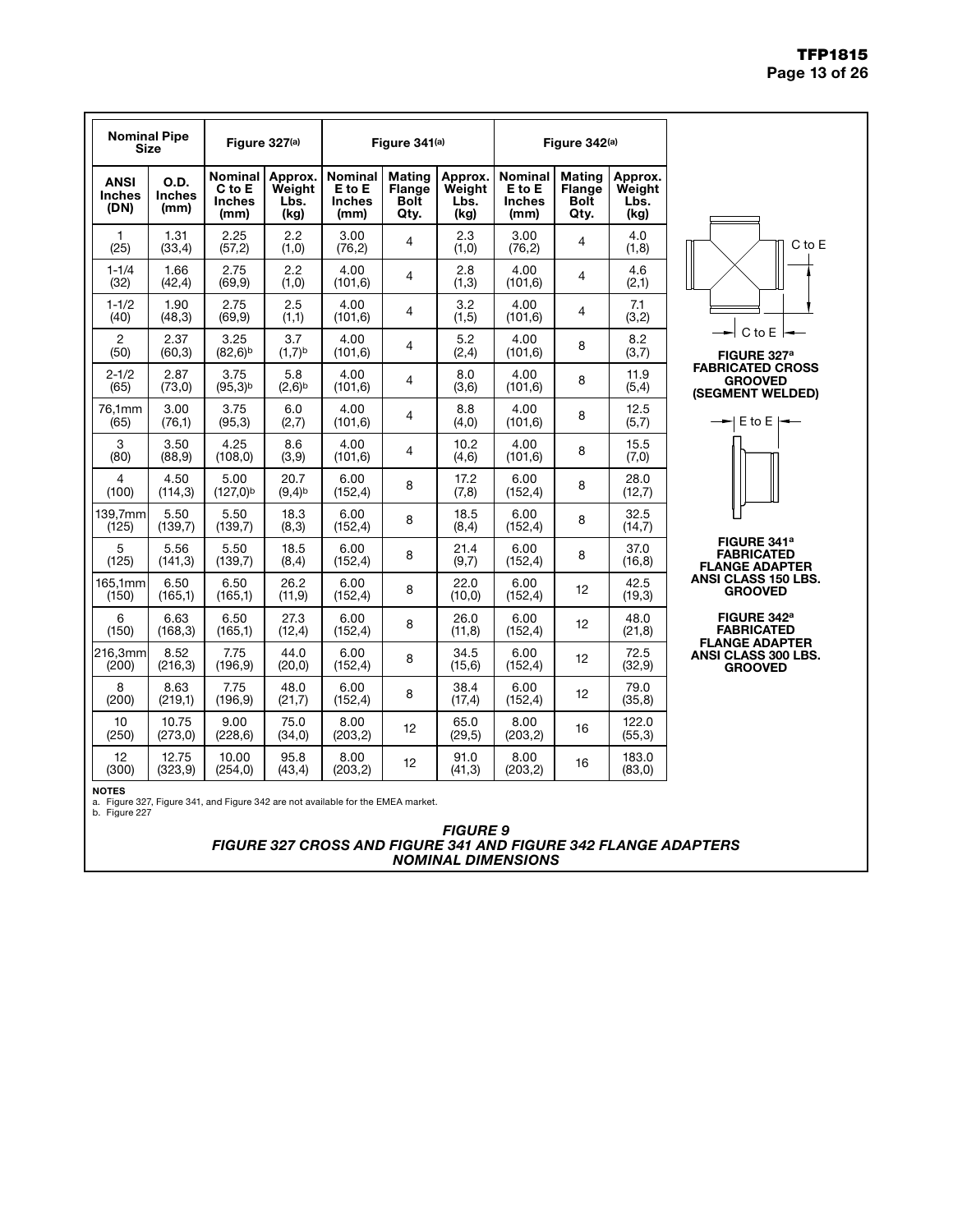|             | <b>Nominal Pipe Size</b>                                              |                                                                       | <b>Nominal</b>                                                                                                                                                                                                                                                                             | Approx.                |
|-------------|-----------------------------------------------------------------------|-----------------------------------------------------------------------|--------------------------------------------------------------------------------------------------------------------------------------------------------------------------------------------------------------------------------------------------------------------------------------------|------------------------|
|             | <b>ANSI Inches</b><br>(DN)                                            | O.D.<br><b>Inches</b><br>(mm)                                         | <b>Inches</b><br>(mm)                                                                                                                                                                                                                                                                      | Weight<br>Lbs.<br>(kg) |
|             | $2 \times 2 \times 3/4$<br>$(50 \times 50 \times 20)$                 | $2.37 \times 2.37 \times 1.05$<br>$(60,3 \times 60,3 \times 26,7)$    | 3.25<br>(82,6)                                                                                                                                                                                                                                                                             | 2.0<br>(0,9)           |
|             | $2 \times 2 \times 1$<br>$(50 \times 50 \times 25)$                   | 2.37 x 2.37 x 1.31<br>$(60,3 \times 60,3 \times 33,4)$                | 3.25<br>(82, 6)                                                                                                                                                                                                                                                                            | 2.2<br>(1,0)           |
|             | $2 \times 2 \times 1 - 1/4$<br>$(50 \times 50 \times 32)$             | $2.37 \times 2.37 \times 1.66$<br>$(60,3 \times 60,3 \times 42,4)$    | 3.25<br>(82, 6)                                                                                                                                                                                                                                                                            | 2.3<br>(1,0)           |
|             | $2 \times 2 \times 1 - 1/2$<br>$(50 \times 50 \times 40)$             | $2.37 \times 2.37 \times 1.90$<br>$(60, 3 \times 60, 3 \times 48, 3)$ | 3.25<br>(82, 6)                                                                                                                                                                                                                                                                            | 1.4<br>(1,1)           |
|             | $2 - 1/2 \times 2 - 1/2 \times 1$<br>$(65 \times 65 \times 25)$       | 2.875 x 2.875 x 1.315<br>$(73,0 \times 73,0 \times 33,4)$             | 3.75<br>(95,3)                                                                                                                                                                                                                                                                             | 3.6<br>(1,6)           |
|             | $2 - 1/2 \times 2 - 1/2 \times 1 - 1/4$<br>$(65 \times 65 \times 32)$ | 2.875 x 2.875 x 1.660<br>$(73,0 \times 73,0 \times 42,4)$             | 3.75<br>(95,3)                                                                                                                                                                                                                                                                             | 3.8<br>(1,7)           |
|             | $2-1/2 \times 2-1/2 \times 1-1/2$<br>$(65 \times 65 \times 40)$       | 2.875 x 2.875 x 1.900<br>$(73,0 \times 73,0 \times 48,3)$             | 3.75<br>(95,3)                                                                                                                                                                                                                                                                             | 4.0<br>(1,8)           |
|             | $2 - 1/2 \times 2 - 1/2 \times 2$<br>$(65 \times 65 \times 50)$       | 2.875 x 2.875 x 2.375<br>$(73,0 \times 73,0 \times 60,3)$             | 3.75<br>(95,3)                                                                                                                                                                                                                                                                             | 4.2<br>(1, 9)          |
|             | 76,1mm x 76,1mm x 1<br>$(65 \times 65 \times 25)$                     | $3.00 \times 3.00 \times 1.31$<br>$(76.1 \times 76.1 \times 33.4)$    | C to E<br>3.75<br>(95,3)<br>3.75<br>(95,3)<br>3.75<br>(95,3)<br>4.25<br>(108, 0)<br>4.25<br>(108, 0)<br>4.25<br>(108, 0)<br>4.25<br>(108, 0)<br>4.25<br>(108, 0)<br>4.25<br>(108, 0)<br>3.75<br>(95,3)<br>5.00<br>(127,0)<br>5.00<br>(127,0)<br>5.00<br>(127,0)<br>5.00<br>(127,0)<br>5.00 | 3.8<br>(1,7)           |
| C to E      | 76.1mm x 76.1mm x 1-1/4<br>$(65 \times 65 \times 32)$                 | $3.00 \times 3.00 \times 1.66$<br>$(76, 1 \times 76, 1 \times 42, 4)$ |                                                                                                                                                                                                                                                                                            | 4.0<br>(1,8)           |
|             | 76,1mm x 76,1mm x 1-1/2<br>$(65 \times 65 \times 40)$                 | $3.00 \times 3.00 \times 1.90$<br>$(76, 1 \times 76, 1 \times 48, 3)$ |                                                                                                                                                                                                                                                                                            | 4.2<br>(1, 9)          |
| -l C to E ŀ | $3 \times 3 \times 3/4$<br>$(80 \times 80 \times 20)$                 | $3.50 \times 3.50 \times 1.05$<br>$(88,9 \times 88,9 \times 26,7)$    |                                                                                                                                                                                                                                                                                            | 5.2<br>(2, 4)          |
|             | $3 \times 3 \times 1$<br>$(80 \times 80 \times 25)$                   | $3.50 \times 3.50 \times 1.31$<br>$(88,9 \times 88,9 \times 33,4)$    |                                                                                                                                                                                                                                                                                            | 5.7<br>(2,6)           |
|             | $3 \times 3 \times 1 - 1/2$<br>$(80 \times 80 \times 40)$             | $3.50 \times 3.50 \times 1.90$<br>$(88,9 \times 88,9 \times 48,3)$    |                                                                                                                                                                                                                                                                                            | 5.8<br>(2,6)           |
|             | $3 \times 3 \times 2$<br>$(80 \times 80 \times 50)$                   | $3.50 \times 3.50 \times 2.37$<br>$(88,9 \times 88,9 \times 60,3)$    |                                                                                                                                                                                                                                                                                            | 5.9<br>(2,7)           |
|             | $3 \times 3 \times 2 - 1/2$<br>$(80 \times 80 \times 65)$             | 3.50 x 3.50 x 2.87<br>$(88,9 \times 88,9 \times 73,0)$                |                                                                                                                                                                                                                                                                                            | 6.3<br>(2,9)           |
|             | $3 \times 3 \times 76,1$ mm<br>$(80 \times 80 \times 65)$             | $3.50 \times 3.50 \times 3.00$<br>$(88,9 \times 88,9 \times 76,1)$    |                                                                                                                                                                                                                                                                                            | 6.5<br>(2,9)           |
|             | $4 \times 4 \times 3/4$<br>$(100 \times 100 \times 20)$               | $4.50 \times 4.50 \times 1.05$<br>$(114,3 \times 114,3 \times 26,7)$  |                                                                                                                                                                                                                                                                                            | 6.4<br>(2,9)           |
|             | $4 \times 4 \times 1$<br>$(100 \times 100 \times 25)$                 | 4.50 x 4.50 x 1.31<br>$(114,3 \times 114,3 \times 33,4)$              |                                                                                                                                                                                                                                                                                            | 6.9<br>(3,1)           |
|             | $4 \times 4 \times 1 - 1/4$<br>$(100 \times 100 \times 32)$           | 4.50 x 4.50 x 1.66<br>$(114,3 \times 114,3 \times 42,4)$              |                                                                                                                                                                                                                                                                                            | 7.6<br>(3,4)           |
|             | $4 \times 4 \times 1 - 1/2$<br>$(100 \times 100 \times 40)$           | 4.50 x 4.50 x 1.90<br>$(114,3 \times 114,3 \times 48,3)$              |                                                                                                                                                                                                                                                                                            | 8.3<br>(3,8)           |
|             | $4 \times 4 \times 2$<br>$(100 \times 100 \times 50)$                 | 4.50 x 4.50 x 2.37<br>$(114.3 \times 114.3 \times 60.3)$              |                                                                                                                                                                                                                                                                                            | 9.6<br>(4, 4)          |
|             | $4 \times 4 \times 2 - 1/2$<br>$(100 \times 100 \times 65)$           | 4.500 x 4.500 x 2.875<br>$(114,3 \times 114,3 \times 73,0)$           | (127,0)                                                                                                                                                                                                                                                                                    | 10.0<br>(4, 5)         |
|             | 4 x 4 x 76,1mm<br>$(100 \times 100 \times 65)$                        | 4.500 x 4.500 x 3.00<br>$(114,3 \times 114,3 \times 76,1)$            | 5.00<br>(127,0)                                                                                                                                                                                                                                                                            | 10.5<br>(4, 8)         |
|             | <b>NOTES</b><br>a. Figure 323 not available for the EMEA market.      |                                                                       |                                                                                                                                                                                                                                                                                            |                        |

*FIGURE 10 (1 OF 3)*

*FIGURE 323 FABRICATED GROOVE X GROOVE X MALE THREAD REDUCING TEES (SEGMENT WELDED) NOMINAL DIMENSIONS*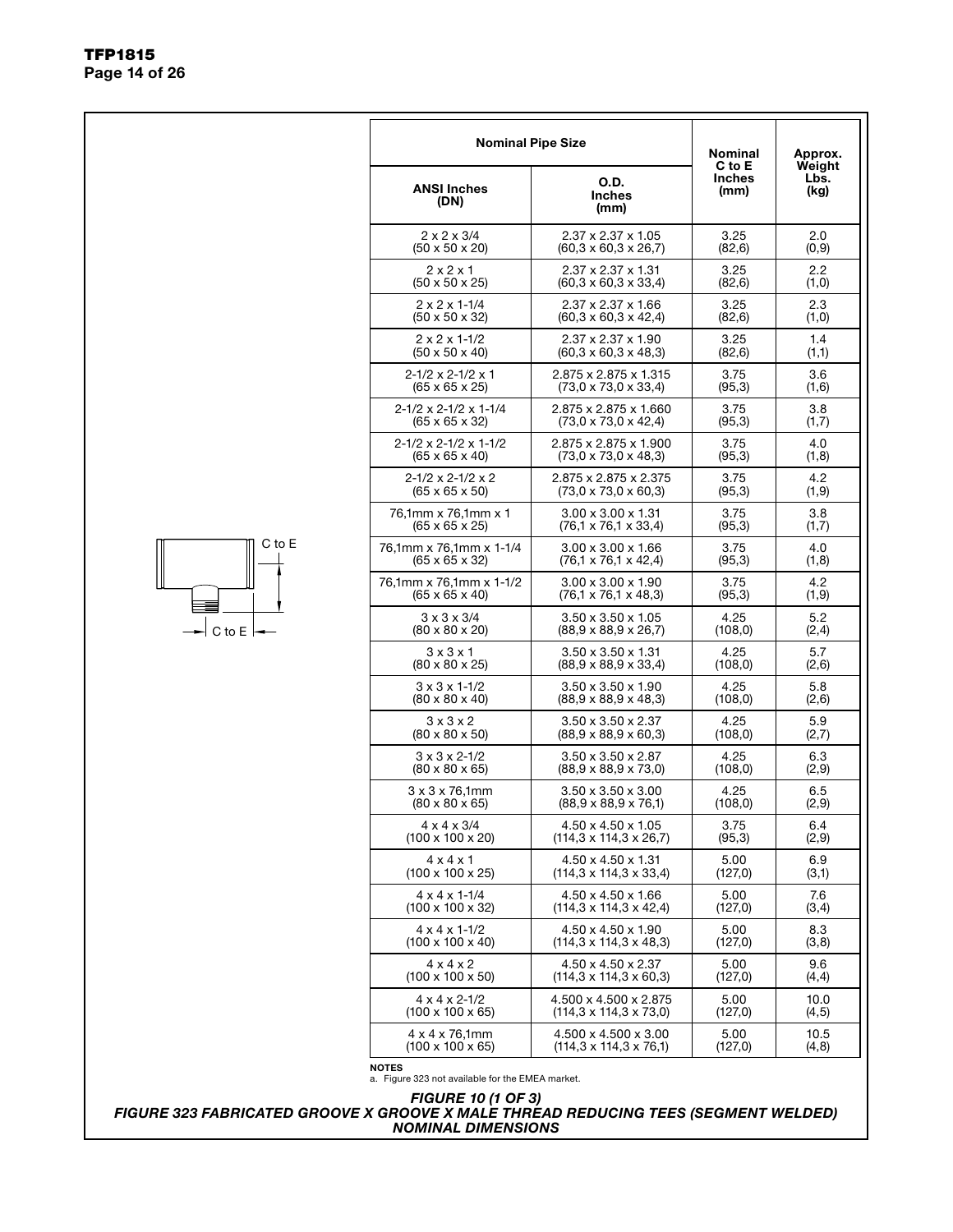| <b>Nominal Pipe Size</b>                                      | <b>Nominal</b><br>C to E                                             | Approx.<br>Weiaht     |              |
|---------------------------------------------------------------|----------------------------------------------------------------------|-----------------------|--------------|
| <b>ANSI Inches</b><br>(DN)                                    | O.D.<br><b>Inches</b><br>(mm)                                        | <b>Inches</b><br>(mm) | Lbs.<br>(kg) |
| $4 \times 4 \times 3$                                         | 4.50 x 4.50 x 3.50                                                   | 5.00                  | 10.3         |
| $(100 \times 100 \times 80)$                                  | $(114, 3 \times 114, 3 \times 88, 9)$                                | (127, 0)              | (4,7)        |
| 5x5x2                                                         | 5.56 x 5.56 x 2.37                                                   | 5.50                  | 14.0         |
| $(125 \times 125 \times 50)$                                  | $(141.3 \times 141.3 \times 60.3)$                                   | (139,7)               | (6, 4)       |
| $5 \times 5 \times 2 - 1/2$                                   | 5.56 x 5.56 x 2.87                                                   | 5.50                  | 14.3         |
| $(125 \times 125 \times 65)$                                  | $(141,3 \times 141,3 \times 73,0)$                                   | (139,7)               | (6, 5)       |
| $5 \times 5 \times 76,1$ mm                                   | 5.56 x 5.56 x 3.00                                                   | 5.50                  | 14.5         |
| (125 x 125 x 65)                                              | $(141, 3 \times 141, 3 \times 76, 1)$                                | (139,7)               | (6, 6)       |
| 5x5x3                                                         | 5.56 x 5.56 x 3.50                                                   | 5.50                  | 14.6         |
| $(125 \times 125 \times 80)$                                  | $(141,3 \times 141,3 \times 88,9)$                                   | (139,7)               | (6, 6)       |
| 5x5x4                                                         | $5.56 \times 5.56 \times 4.50$                                       | 5.50                  | 15.1         |
| $(125 \times 125 \times 100)$                                 | $(141.3 \times 141.3 \times 114.3)$                                  | (139,7)               | (6,8)        |
| 165,1mm x 165,1mm x 2                                         | $6.50 \times 6.50 \times 2.37$                                       | 6.50                  | 9.5          |
| $(150 \times 150 \times 50)$                                  | $(165.1 \times 165.1 \times 60.3)$                                   | (165,1)               | (4,3)        |
| 165,1mm x 165,1mm x 2-1/2                                     | $6.50 \times 6.50 \times 2.875$                                      | 6.50                  | 9.7          |
| $(150 \times 150 \times 65)$                                  | $(165, 1 \times 165, 1 \times 73, 0)$                                | (165,1)               | (4,4)        |
| 165,1mm x 165,1mm x<br>76,1mm<br>$(150 \times 150 \times 65)$ | $6.50 \times 6.50 \times 3.00$<br>$(165.1 \times 165.1 \times 76.1)$ | 6.50<br>(165,1)       | 9.7<br>(4,4) |
| 165.1mm x 165.1mm x 3                                         | $6.50 \times 6.50 \times 3.50$                                       | 6.50                  | 9.8          |
| $(150 \times 150 \times 80)$                                  | $(165, 1 \times 165, 1 \times 88, 9)$                                | (165,1)               | (4,4)        |
| 165,1mm x 165,1mm x 4                                         | $6.50 \times 6.50 \times 4.50$                                       | 6.50                  | 10.0         |
| $(150 \times 150 \times 100)$                                 | $(165, 1 \times 165, 1 \times 114, 3)$                               | (165,1)               | (4, 5)       |
| 165,1mm x 165,1mm x 5                                         | $6.50 \times 6.50 \times 5.563$                                      | 6.50                  | 10.2         |
| $(150 \times 150 \times 125)$                                 | $(165, 1 \times 165, 1 \times 141, 3)$                               | (165,1)               | (4,6)        |
| $6 \times 6 \times 1 - 1/2$                                   | 6.625 x 6.625 x 1.90                                                 | 6.50                  | 19.0         |
| $(150 \times 150 \times 40)$                                  | $(168, 3 \times 168, 3 \times 48, 3)$                                | (165,1)               | (8,6)        |
| $6 \times 6 \times 2$                                         | 6.625 x 6.625 x 2.375                                                | 6.50                  | 21.3         |
| (150 x 150 x 50)                                              | $(168, 3 \times 168, 3 \times 60, 3)$                                | (165,1)               | (9,7)        |
| $6 \times 6 \times 2 - 1/2$                                   | 6.625 x 6.625 x 2.875                                                | 6.50                  | 21.7         |
| (150 x 150 x 65)                                              | $(168, 3 \times 168, 3 \times 73, 0)$                                | (165,1)               | (9,8)        |
| $6 \times 6 \times 76,1$ mm                                   | $6.625 \times 6.625 \times 3.00$                                     | 6.50                  | 14.5         |
| (150 x 150 x 65)                                              | $(168, 3 \times 168, 3 \times 76, 1)$                                | (165,1)               | (6, 6)       |
| $6 \times 6 \times 3$                                         | 6.625 x 6.625 x 3.500                                                | 6.50                  | 22.0         |
| $(150 \times 150 \times 80)$                                  | $(168, 3 \times 168, 3 \times 88, 9)$                                | (165,1)               | (10, 0)      |
| 6 x 6 x 4                                                     | 6.625 x 6.625 x 4.500                                                | 6.50                  | 22.5         |
| $(150 \times 150 \times 100)$                                 | (168,3 x 168,3 x 114,3)                                              | (165,1)               | (10.2)       |
| 6x6x5                                                         | 6.625 x 6.625 x 5.563                                                | 6.50                  | 23.1         |
| $(150 \times 150 \times 125)$                                 | (168,3 x 168,3 x 141,3)                                              | (165,1)               | 10,5         |
| $8 \times 8 \times 2$                                         | $8.63 \times 8.63 \times 2.37$                                       | 7.75                  | 32.7         |
| $(200 \times 200 \times 50)$                                  | $(219,1 \times 219,1 \times 60,3)$                                   | (196,9)               | (14, 8)      |
| $8 \times 8 \times 3$                                         | 8.63 x 8.63 x 3.50                                                   | 7.75                  | 33.5         |
| $(200 \times 200 \times 80)$                                  | $(219, 1 \times 219, 1 \times 88, 9)$                                | (196, 9)              | (15,2)       |
| $8 \times 8 \times 4$                                         | 8.63 x 8.63 x 4.50                                                   | 7.75                  | 34.5         |
| $(200 \times 200 \times 100)$                                 | $(219,1 \times 219,1 \times 114,1)$                                  | (196,9)               | (15, 6)      |
| $8 \times 8 \times 5$                                         | $8.63 \times 8.63 \times 5.56$                                       | 7.75                  | 34.7         |
| $(200 \times 200 \times 125)$                                 | $(219, 1 \times 219, 1 \times 141, 3)$                               | (196,9)               | (15,7)       |



NOTES a. Figure 323 not available for the EMEA market.

#### *FIGURE 10 (2 OF 3) FIGURE 323 FABRICATED GROOVE X GROOVE X MALE THREAD REDUCING TEES (SEGMENT WELDED) NOMINAL DIMENSIONS*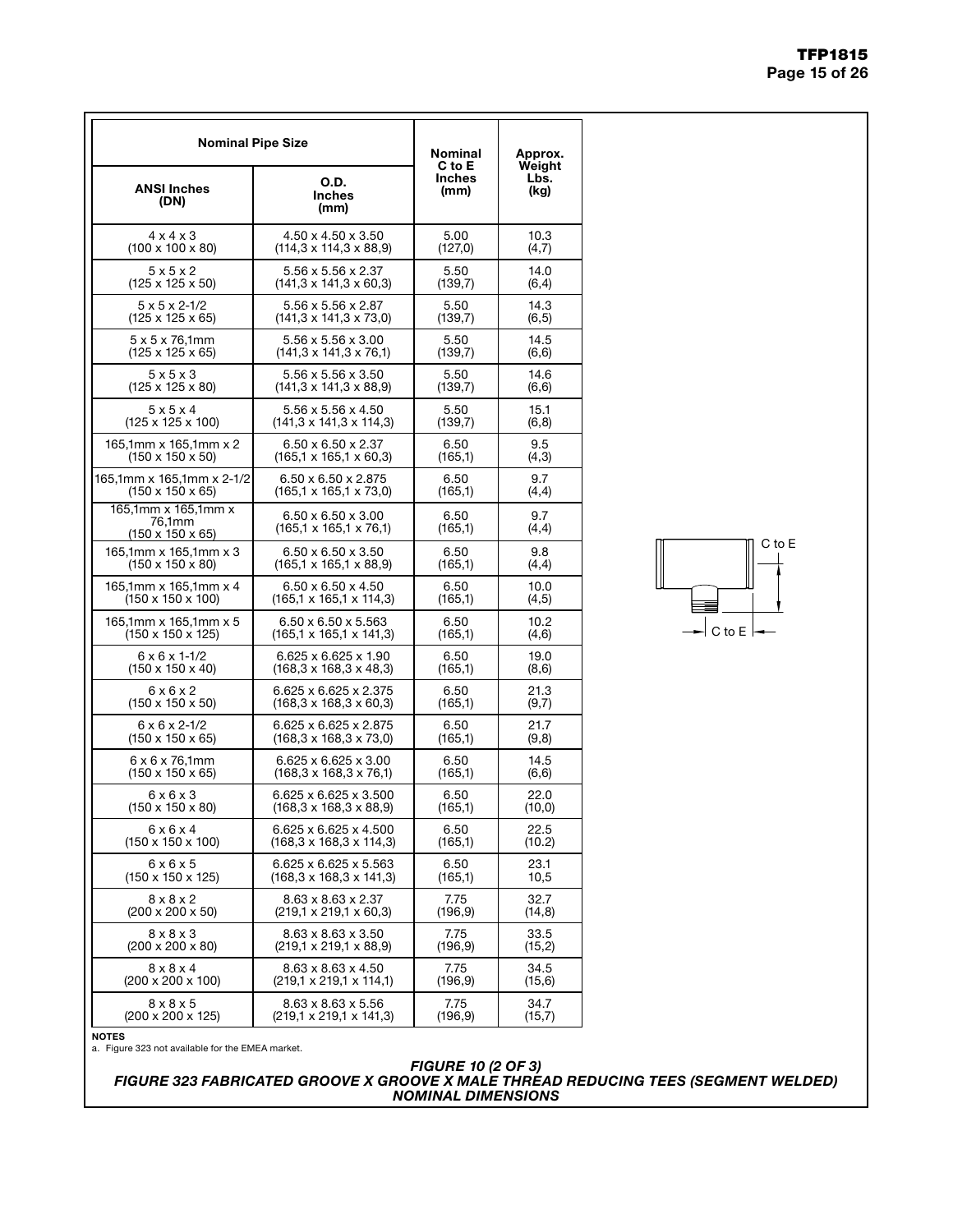|                                                                                    | <b>Nominal Pipe Size</b>                                         | Nominal                                | Approx.                         |                        |
|------------------------------------------------------------------------------------|------------------------------------------------------------------|----------------------------------------|---------------------------------|------------------------|
|                                                                                    | <b>ANSI Inches</b><br>(DN)                                       | <b>O.D.</b><br><b>Inches</b><br>(mm)   | C to E<br><b>Inches</b><br>(mm) | Weight<br>Lbs.<br>(kg) |
|                                                                                    | $8 \times 8 \times 165,1$ mm                                     | $8.63 \times 8.63 \times 6.50$         | 7.75                            | 35.0                   |
|                                                                                    | $(200 \times 200 \times 150)$                                    | $(219.1 \times 219.1 \times 165.1)$    | (196.9)                         | (15, 9)                |
|                                                                                    | $8 \times 8 \times 6$                                            | 8.63 x 8.63 x 6.63                     | 7.75                            | 35.6                   |
|                                                                                    | $(200 \times 200 \times 150)$                                    | $(219,1 \times 219,1 \times 168,3)$    | (196, 9)                        | (16,1)                 |
|                                                                                    | $10 \times 10 \times 2$                                          | 10.75 x 10.75 x 2.37                   | 9.00                            | 52.2                   |
|                                                                                    | $(250 \times 250 \times 50)$                                     | $(273.0 \times 273.0 \times 60.3)$     | (228, 6)                        | (23,7)                 |
|                                                                                    | $10 \times 10 \times 3$                                          | 10.75 x 10.75 x 3.50                   | 9.00                            | 53.0                   |
|                                                                                    | $(250 \times 250 \times 80)$                                     | $(273,0 \times 273,0 \times 88,9)$     | (228, 6)                        | (24,0)                 |
| C to E                                                                             | $10 \times 10 \times 4$                                          | 10.75 x 10.75 x 4.50                   | 9.00                            | 53.6                   |
|                                                                                    | $(250 \times 250 \times 100)$                                    | $(273.0 \times 273.0 \times 114.3)$    | (228, 6)                        | (24,3)                 |
|                                                                                    | $10 \times 10 \times 5$                                          | 10.75 x 10.75 x 5.56                   | 9.00                            | 54.2                   |
|                                                                                    | (250 x 250 x 125)                                                | $(273,0 \times 273,0 \times 141,3)$    | (228, 6)                        | (24, 6)                |
|                                                                                    | 10 x 10 x 165,1mm                                                | 10.75 x 10.75 x 6.50                   | 9.00                            | 55.5                   |
|                                                                                    | $(250 \times 250 \times 150)$                                    | $(273,0 \times 273,0 \times 165,1)$    | (228, 6)                        | (25,2)                 |
| C to $E$ $\rightarrow$                                                             | $10 \times 10 \times 6$                                          | 10.75 x 10.75 x 6.63                   | 9.00                            | 54.9                   |
|                                                                                    | (250 x 250 x 150)                                                | $(273,0 \times 273,0 \times 168,3)$    | (228, 6)                        | (24, 9)                |
|                                                                                    | $10 \times 10 \times 8$                                          | 10.75 x 10.75 x 8.63                   | 9.00                            | 55.3                   |
|                                                                                    | $(250 \times 250 \times 200)$                                    | $(273,0 \times 273,0 \times 219,1)$    | (228, 6)                        | (25,1)                 |
|                                                                                    | $12 \times 12 \times 3$                                          | 12.75 x 12.75 x 3.50                   | 10.00                           | 74.6                   |
|                                                                                    | $(300 \times 300 \times 80)$                                     | $(323.9 \times 323.9 \times 88.9)$     | (254, 0)                        | (33,8)                 |
|                                                                                    | $12 \times 12 \times 4$                                          | 12.75 x 12.75 x 4.50                   | 10.00                           | 75.1                   |
|                                                                                    | $(300 \times 300 \times 100)$                                    | $(323.9 \times 323.9 \times 141.3)$    | (254, 0)                        | (34,1)                 |
|                                                                                    | $12 \times 12 \times 5$                                          | 12.75 x 12.75 x 5.563                  | 10.00                           | 75.6                   |
|                                                                                    | $(300 \times 300 \times 125)$                                    | $(323.9 \times 323.9 \times 114.3)$    | (254, 0)                        | (34,3)                 |
|                                                                                    | $12 \times 12 \times 165,1$ mm                                   | 12.75 x 12.75 x 6.50                   | 10.00                           | 76.2                   |
|                                                                                    | $(300 \times 300 \times 150)$                                    | $(323.9 \times 323.9 \times 165.1)$    | (254, 0)                        | (34,6)                 |
|                                                                                    | $12 \times 12 \times 6$                                          | 12.75 x 12.75 x 6.625                  | 10.00                           | 76.2                   |
|                                                                                    | $(300 \times 300 \times 150)$                                    | $(323.9 \times 323.9 \times 168.3)$    | (254, 0)                        | (34, 6)                |
|                                                                                    | $12 \times 12 \times 8$                                          | 12.750 x 12.750 x 8.625                | 10.00                           | 76.3                   |
|                                                                                    | $(300 \times 300 \times 200)$                                    | $(323, 9 \times 323, 9 \times 219, 1)$ | (254, 0)                        | (34,6)                 |
|                                                                                    | $12 \times 12 \times 10$                                         | 12.750 x 12.750 x 10.750               | 10.00                           | 77.6                   |
|                                                                                    | $(300 \times 300 \times 250)$                                    | $(323, 9 \times 323, 9 \times 273, 0)$ | (254, 0)                        | (35,2)                 |
|                                                                                    | <b>NOTES</b><br>a. Figure 323 not available for the EMEA market. |                                        |                                 |                        |
| FIGURE 323 FABRICATED GROOVE X GROOVE X MALE THREAD REDUCING TEES (SEGMENT WELDED) | <b>FIGURE 10 (3 OF 3)</b><br><b>NOMINAL DIMENSIONS</b>           |                                        |                                 |                        |

٦

#### TFP1815 Page 16 of 26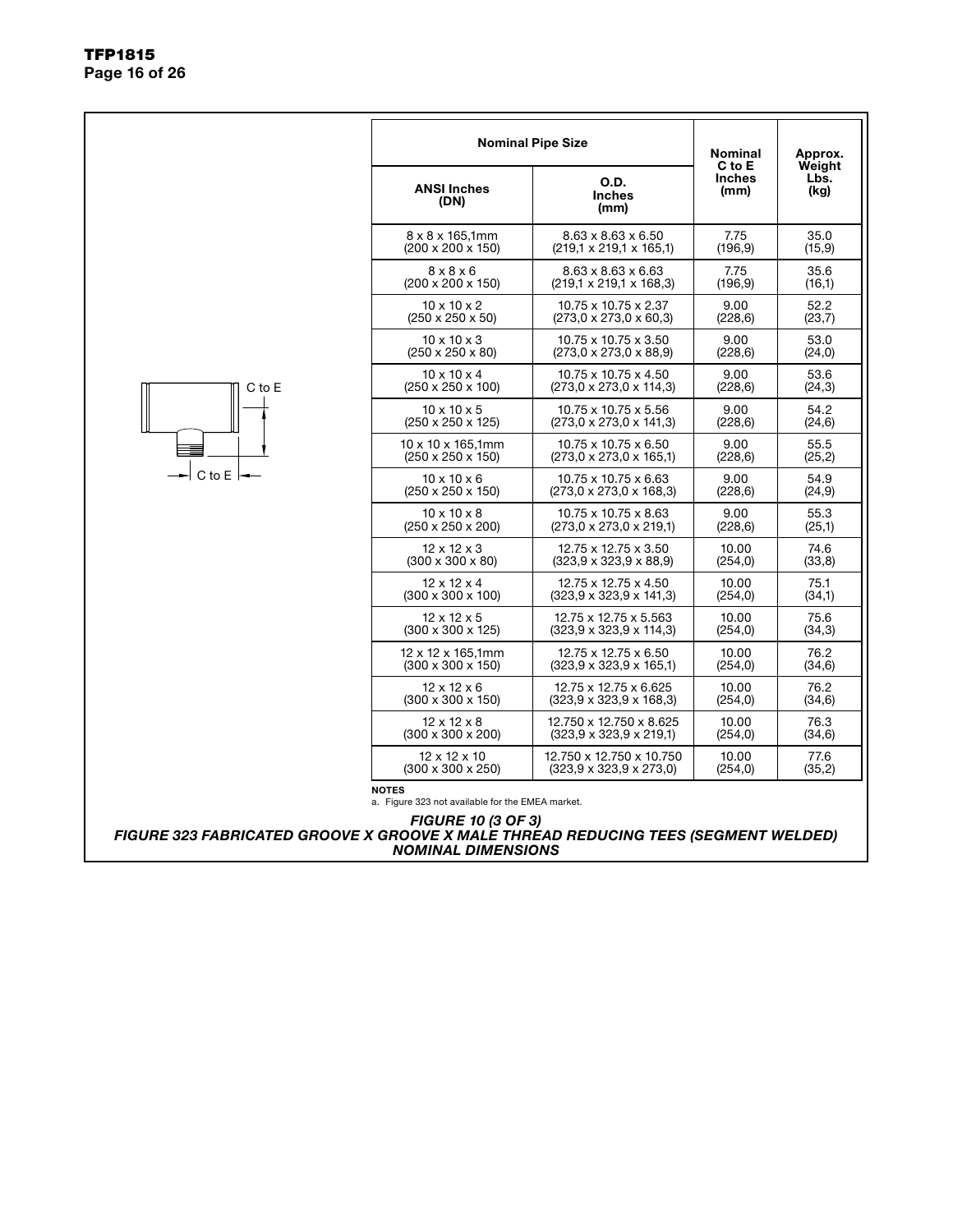|                          | <b>Nominal Pipe Size</b><br>Pipe O.D.<br><b>Inches</b><br>(DN)<br>(mm) |         | Approx.                |
|--------------------------|------------------------------------------------------------------------|---------|------------------------|
| <b>ANSI Inches</b>       |                                                                        |         | Weight<br>Lbs.<br>(kg) |
| $1 - 1/2 \times 1$       | $1.90 \times 1.31$                                                     | 2.50    | 0.6                    |
| $(40 \times 25)$         | $(48,3 \times 33,7)$                                                   | (63, 5) | (0,3)                  |
| $2 \times 3/4$           | 2.37 x 1.05                                                            | 2.50    | 1.0                    |
| $(50 \times 20)$         | $(60, 3 \times 26, 7)$                                                 | (63, 5) | (0,5)                  |
| $2 \times 1$             | 2.37 x 1.31                                                            | 2.50    | 0.8                    |
| (50 x 25)                | $(60, 3 \times 33, 4)$                                                 | (63, 5) | (0, 4)                 |
| $2 \times 1 - 1/4$       | 2.37 x 1.66                                                            | 2.50    | 0.8                    |
| $(50 \times 32)$         | (60,3 x 42,4)                                                          | (63, 5) | (0, 4)                 |
| $2 \times 1 - 1/2$       | 2.37 x 1.90                                                            | 2.50    | 0.8                    |
| $(50 \times 40)$         | $(60, 3 \times 48, 3)$                                                 | (63, 5) | (0,4)                  |
| $2 - 1/2 \times 1$       | 2.87 x 1.31                                                            | 2.50    | 0.9                    |
| $(65 \times 25)$         | $(73.0 \times 33.4)$                                                   | (63, 5) | (0, 4)                 |
| $2 - 1/2 \times 1 - 1/4$ | 2.87 x 1.66                                                            | 2.50    | 1.0                    |
| $(65 \times 32)$         | $(73.0 \times 42.4)$                                                   | (63,5)  | (0,5)                  |
| $2 - 1/2 \times 1 - 1/2$ | 2.87 x 1.90                                                            | 2.50    | 1.3                    |
| $(65 \times 40)$         | $(73,0 \times 48,3)$                                                   | (63, 5) | (0,6)                  |
| $2 - 1/2 \times 2$       | 2.87 x 2.37                                                            | 2.50    | 1.2                    |
| (65 x 50)                | $(73,0 \times 60,3)$                                                   | (63, 5) | (0,5)                  |
| 76.1mm x 1-1/4           | $3.00 \times 1.66$                                                     | 2.50    | 1.0                    |
| $(65 \times 32)$         | $(76, 1 \times 42, 4)$                                                 | (63, 5) | (0, 5)                 |
| 76,1mm x 1-1/2           | $3.00 \times 1.90$                                                     | 2.50    | $1.1$                  |
| $(65 \times 40)$         | (76,1 x 48,3)                                                          | (63, 5) | (0,5)                  |
| 76,1mm x 2               | $3.00 \times 2.37$                                                     | 2.50    | 1.2                    |
| (65 x 50)                | (76,1 x 60,3)                                                          | (63, 5) | (0,5)                  |
| $3 \times 3/4$           | $3.50 \times 1.05$                                                     | 2.50    | 1.1                    |
| (80 x 20)                | $(88, 9 \times 26, 7)$                                                 | (63, 5) | (0,5)                  |
| $3 \times 1$             | $3.50 \times 1.31$                                                     | 2.50    | 1.3                    |
| (80 x 25)                | $(88, 9 \times 33, 4)$                                                 | (63, 5) | (0,6)                  |
| $3 \times 1 - 1/4$       | $3.50 \times 1.66$                                                     | $2.5\,$ | 1.3                    |
| $(80 \times 32)$         | $(88, 9 \times 42, 4)$                                                 | (63,5)  | (0,6)                  |
| $3 \times 1 - 1/2$       | $3.50 \times 1.90$                                                     | 2.50    | 1.3                    |
| (80 x 40)                | $(88, 9 \times 48, 3)$                                                 | (63.5)  | (0,6)                  |
| 3 x 2                    | $3.50 \times 2.37$                                                     | 2.50    | 1.3                    |
| $(80 \times 50)$         | $(88, 9 \times 60, 3)$                                                 | (63.5)  | (0, 6)                 |
| $3 \times 2 - 1/2$       | $3.50 \times 2.87$                                                     | 2.50    | 1.5                    |
| $(80 \times 65)$         | $(88, 9 \times 73, 0)$                                                 | (63.5)  | (0,7)                  |
| $3 \times 76,1$ mm       | $3.50 \times 3.00$                                                     | 2.50    | 1.5                    |
| (80 x 65)                | $(88, 9 \times 76, 1)$                                                 | (63.5)  | (0,7)                  |
| $4 \times 1$             | 4.50 x 1.31                                                            | 3.00    | 1.8                    |
| (100 x 25)               | (114,3 x 33,4)                                                         | (76,2)  | (0,8)                  |
| $4 \times 1 - 1/4$       | 4.50 x 1.66                                                            | 3.00    | 2.0                    |
| (100 x 32)               | (114,3 x 42,4)                                                         | (76,2)  | (0,9)                  |
| $4 \times 1 - 1/2$       | 4.50 x 1.90                                                            | 3.00    | 2.3                    |
| $(100 \times 40)$        | (114,3 x 48,3)                                                         | (76,2)  | (1,0)                  |
| 4 x 2                    | 4.50 x 2.37                                                            | 3.00    | 2.3                    |
| $(100 \times 50)$        | (114,3 x 60,3)                                                         | (76, 2) | (1,0)                  |
| $4 \times 2 - 1/2$       | 4.50 x 2.87                                                            | 3.00    | 2.3                    |
| $(100 \times 65)$        | $(114, 3 \times 73, 0)$                                                | (76, 2) | (1,0)                  |



NOTES

a. Figure 372 not available for the EMEA market.

#### *FIGURE 11 (1 OF 2) FIGURE 372 FABRICATED CONCENTRIC REDUCER GROOVE X MALE THREAD (MPT) NOMINAL DIMENSIONS*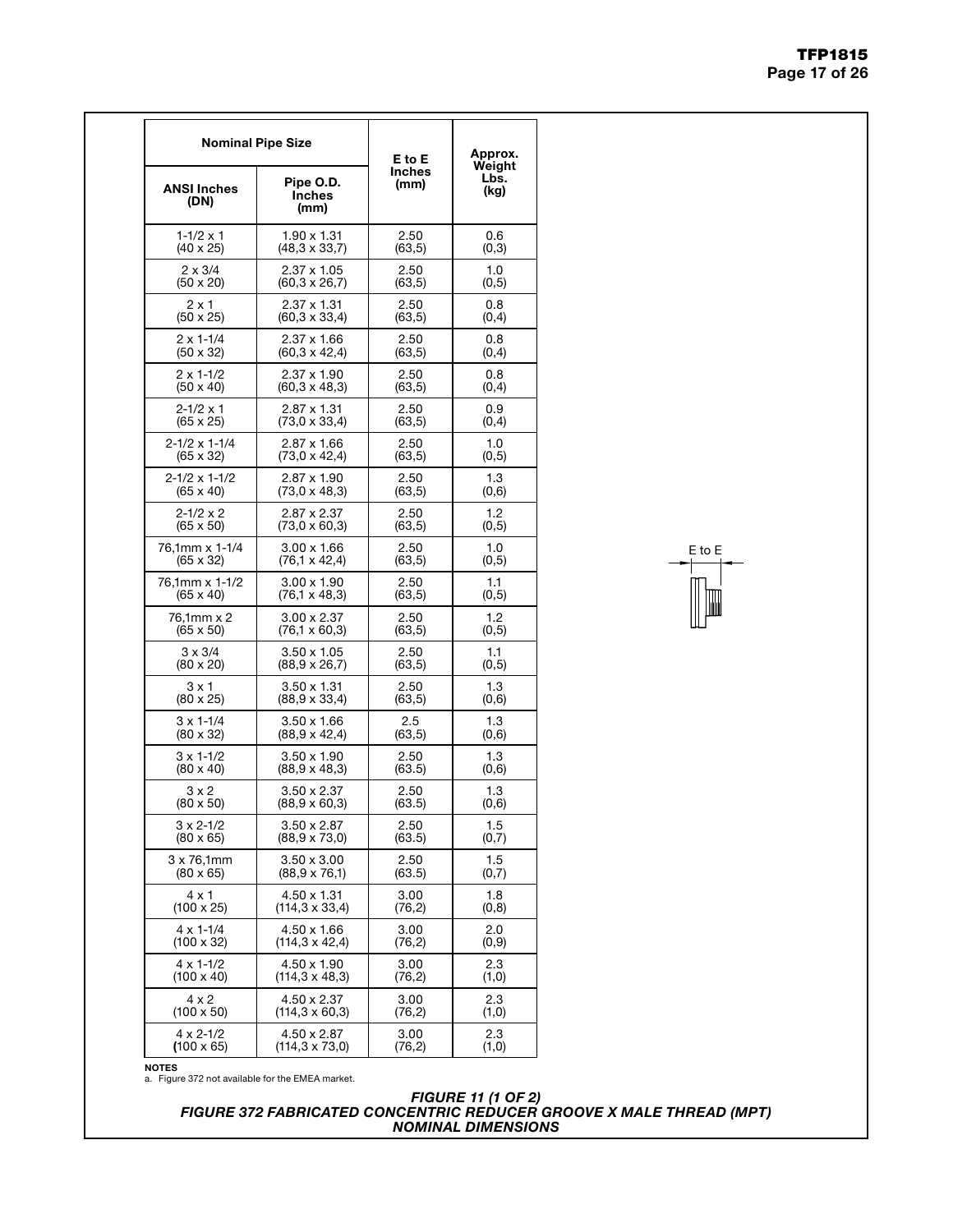|                                                                     | <b>ANSI Inches</b><br>(DN)                                                                    | Pipe O.D.<br><b>Inches</b><br>(mm) | E to E<br><b>Inches</b><br>(mm) | Approx.<br>Weight<br>Lbs.<br>(kg) |  |  |  |  |  |  |
|---------------------------------------------------------------------|-----------------------------------------------------------------------------------------------|------------------------------------|---------------------------------|-----------------------------------|--|--|--|--|--|--|
|                                                                     | $4 \times 3$                                                                                  | 4.50 x 3.50                        | 3.00                            | 2.6                               |  |  |  |  |  |  |
|                                                                     | $(100 \times 80)$                                                                             | $(114.3 \times 88.9)$              | (76, 2)                         | (1,2)                             |  |  |  |  |  |  |
|                                                                     | $5 \times 4$                                                                                  | 5.56 x 4.50                        | 3.50                            | 4.5                               |  |  |  |  |  |  |
|                                                                     | $(125 \times 100)$                                                                            | $(141.3 \times 114.3)$             | (88, 9)                         | (2,0)                             |  |  |  |  |  |  |
|                                                                     | 165,1mm $x$ 1                                                                                 | $6.50 \times 1.31$                 | 4.00                            | 1.2                               |  |  |  |  |  |  |
|                                                                     | $(150 \times 25)$                                                                             | $(165.1 \times 33.4)$              | (101, 6)                        | (0, 5)                            |  |  |  |  |  |  |
|                                                                     | 165,1mm x 2                                                                                   | $6.50 \times 2.37$                 | 4.00                            | 5.5                               |  |  |  |  |  |  |
|                                                                     | $(150 \times 50)$                                                                             | $(165.1 \times 60.3)$              | (101, 6)                        | (2,5)                             |  |  |  |  |  |  |
| E to E                                                              | 165,1mm x 76,1mm                                                                              | $6.50 \times 3.00$                 | 4.00                            | 5.7                               |  |  |  |  |  |  |
|                                                                     | $(150 \times 65)$                                                                             | $(165.1 \times 76.1)$              | (101.6)                         | (2,6)                             |  |  |  |  |  |  |
|                                                                     | $165.1$ mm $\times$ 3                                                                         | $6.50 \times 3.50$                 | 4.00                            | 5.8                               |  |  |  |  |  |  |
|                                                                     | $(150 \times 50)$                                                                             | $(165, 1 \times 88, 9)$            | (101, 6)                        | (2,6)                             |  |  |  |  |  |  |
|                                                                     | $165.1$ mm $\times$ 4                                                                         | $6.50 \times 4.50$                 | 4.00                            | 5.8                               |  |  |  |  |  |  |
|                                                                     | $(150 \times 50)$                                                                             | $(165.1 \times 114.3)$             | (101.6)                         | (2,6)                             |  |  |  |  |  |  |
|                                                                     | $165.1$ mm $\times$ 5                                                                         | $6.50 \times 5.563$                | 4.00                            | 5.8                               |  |  |  |  |  |  |
|                                                                     | $(150 \times 50)$                                                                             | $(165, 1 \times 141, 3)$           | (101, 6)                        | (2,6)                             |  |  |  |  |  |  |
|                                                                     | 6x1                                                                                           | $6.63 \times 1.31$                 | 4.00                            | 5.2                               |  |  |  |  |  |  |
|                                                                     | $(150 \times 25)$                                                                             | $(168.3 \times 33.4)$              | (101.6)                         | (2,4)                             |  |  |  |  |  |  |
|                                                                     | 6x2                                                                                           | $6.63 \times 2.37$                 | 4.00                            | 5.4                               |  |  |  |  |  |  |
|                                                                     | $(150 \times 50)$                                                                             | $(168, 3 \times 60, 3)$            | (101, 6)                        | (2,4)                             |  |  |  |  |  |  |
|                                                                     | $6 \times 2 - 1/2$                                                                            | $6.63 \times 2.87$                 | 4.00                            | 5.6                               |  |  |  |  |  |  |
|                                                                     | $(150 \times 65)$                                                                             | $(168, 3 \times 73, 0)$            | (101, 6)                        | (2,5)                             |  |  |  |  |  |  |
|                                                                     | $6 \times 76.1$ mm                                                                            | $6.63 \times 3.00$                 | 4.00                            | 5.8                               |  |  |  |  |  |  |
|                                                                     | $(150 \times 65)$                                                                             | $(168, 3 \times 76, 1)$            | (101.6)                         | (2,6)                             |  |  |  |  |  |  |
|                                                                     | $6 \times 3$                                                                                  | $6.63 \times 3.50$                 | 4.00                            | 6.0                               |  |  |  |  |  |  |
|                                                                     | $(150 \times 80)$                                                                             | $(168.3 \times 88.9)$              | (101.6)                         | (2,7)                             |  |  |  |  |  |  |
|                                                                     | $6 \times 4$                                                                                  | $6.63 \times 4.50$                 | 4.00                            | 6.2                               |  |  |  |  |  |  |
|                                                                     | $(150 \times 100)$                                                                            | (168,3 x 114,3)                    | (101.6)                         | (2,8)                             |  |  |  |  |  |  |
|                                                                     | 6x5                                                                                           | $6.63 \times 5.56$                 | 4.00                            | 6.7                               |  |  |  |  |  |  |
|                                                                     | $(150 \times 125)$                                                                            | $(168.3 \times 141.3)$             | (101, 6)                        | (3,0)                             |  |  |  |  |  |  |
| FIGURE 372 FABRICATED CONCENTRIC REDUCER GROOVE X MALE THREAD (MPT) | <b>NOTES</b><br>a. Figure 372 not available for the EMEA market.<br><b>FIGURE 11 (2 OF 2)</b> |                                    |                                 |                                   |  |  |  |  |  |  |
|                                                                     | <b>NOMINAL DIMENSIONS</b>                                                                     |                                    |                                 |                                   |  |  |  |  |  |  |

Nominal Pipe Size

Approx.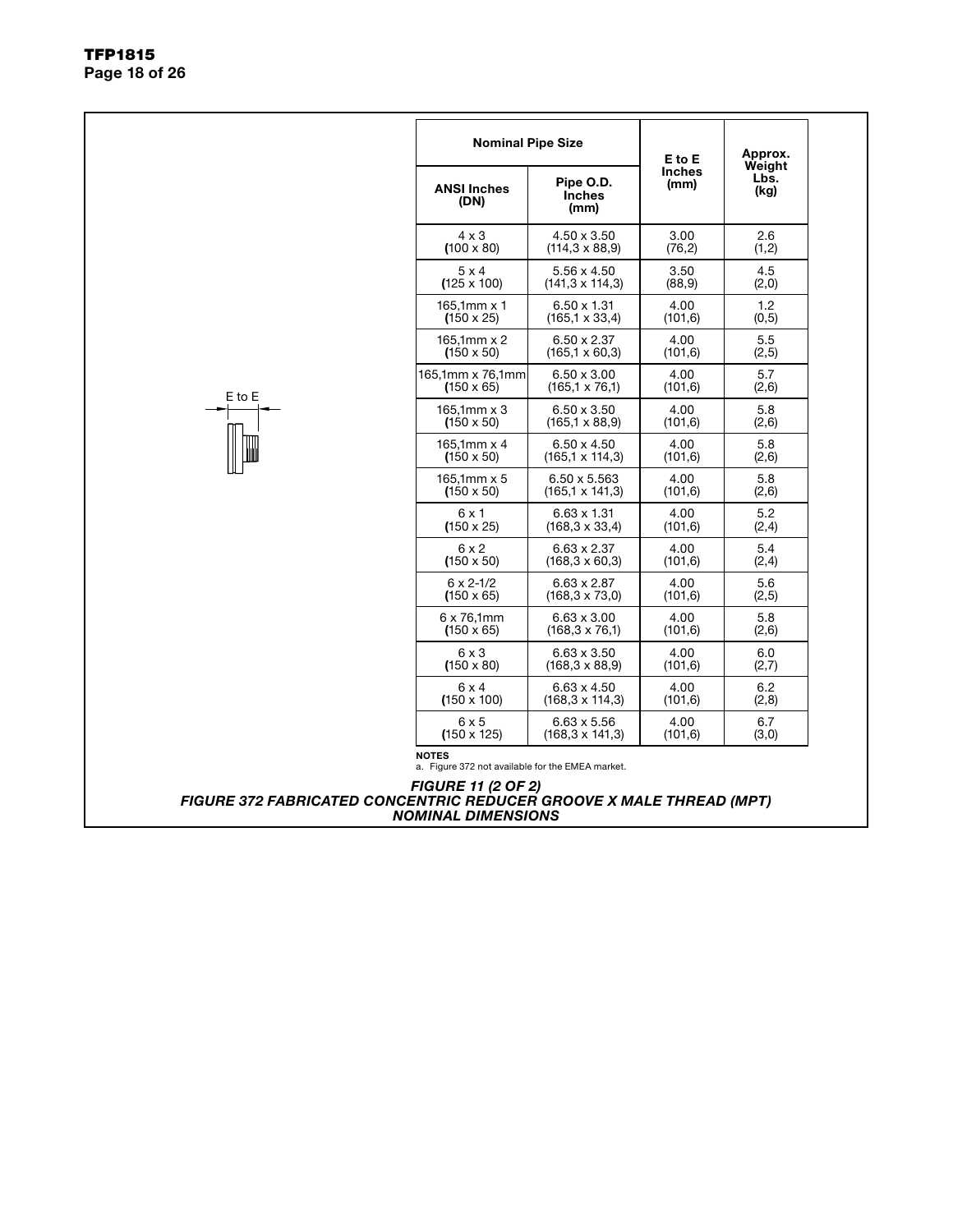#### TFP1815 Page 19 of 26

| <b>Nominal Pipe Size</b>   |                               |                                                   | Figures 211, 311, & 511           | Figures 212, 312, & 512                           |                                   |  |  |
|----------------------------|-------------------------------|---------------------------------------------------|-----------------------------------|---------------------------------------------------|-----------------------------------|--|--|
| <b>ANSI Inches</b><br>(DN) | O.D.<br><b>Inches</b><br>(mm) | <b>Nominal</b><br>C to E<br><b>Inches</b><br>(mm) | Approx.<br>Weight<br>Lbs.<br>(kg) | <b>Nominal</b><br>C to E<br><b>Inches</b><br>(mm) | Approx.<br>Weight<br>Lbs.<br>(kg) |  |  |
| $1 - 1/4$                  | 1.660                         | 1.38                                              | 0.4                               | 1.75                                              | 0.4                               |  |  |
| (32)                       | (42, 4)                       | (35,1)                                            | (0,2)                             | (44, 5)                                           | (0, 2)                            |  |  |
| $1 - 1/2$                  | 1.900                         | 1.38                                              | 0.5                               | 1.75                                              | 0.5                               |  |  |
| (40)                       | (48,3)                        | (35,1)                                            | (0,2)                             | (44,5)                                            | (0,2)                             |  |  |
| $\overline{2}$             | 2.375                         | 1.38                                              | 0.6                               | 1.88                                              | 0.6                               |  |  |
| (50)                       | (60, 3)                       | (35,1)                                            | (0,3)                             | (47, 8)                                           | (0,3)                             |  |  |
| $2 - 1/2a$                 | 2.875                         | 1.50                                              | 1.1                               | 2.00                                              | 0.7                               |  |  |
| $(65)$ <sub>b</sub>        | (73,0)                        | (38,1)                                            | (0,5)                             | (50, 8)                                           | (0.3)                             |  |  |
| 76,1mm                     | 3.000                         | 1.50                                              | 1.1                               | 2.00                                              | 1.2                               |  |  |
| (65)                       | (76,1)                        | (38,1)                                            | (0,5)                             | (50, 8)                                           | (0, 5)                            |  |  |
| 3                          | 3.500                         | 1.50                                              | 1.2                               | 2.25                                              | 1.4                               |  |  |
| (80)                       | (88, 9)                       | (38,1)                                            | (0,5)                             | (57,2)                                            | (0,6)                             |  |  |
| 4                          | 4.500                         | 1.75                                              | 2.2                               | 2.63                                              | 2.4                               |  |  |
| (100)                      | (114,3)                       | (44, 5)                                           | (1,0)                             | (66, 8)                                           | (1,1)                             |  |  |
| 139,7mm                    | 5.500                         | 2.00                                              | 2.3                               | 2.88                                              | 2.5                               |  |  |
| (125)                      | (139,7)                       | (50, 8)                                           | (1,0)                             | (73,2)                                            | (1,1)                             |  |  |
| 5                          | 5.563                         | 2.00                                              | 3.3                               | 2.88                                              | 4.1                               |  |  |
| (125)                      | (141, 3)                      | (50, 8)                                           | (1, 5)                            | (73,2)                                            | (1, 9)                            |  |  |
| 165,1mm                    | 6.500                         | 2.00                                              | 3.5                               | 3.13                                              | 4.3                               |  |  |
| (150)                      | (165,1)                       | (50.8)                                            | (1,6)                             | (79, 5)                                           | (2,0)                             |  |  |
| 6                          | 6.625                         | 2.00                                              | 4.6                               | 3.13                                              | 5.6                               |  |  |
| (150)                      | (168, 3)                      | (50.8)                                            | (2,1)                             | (79, 5)                                           | (2, 5)                            |  |  |
| 8                          | 8.625                         | 2.00                                              | 8.7                               | 3.88                                              | 11.1                              |  |  |
| (200)                      | (219,1)                       | (50, 8)                                           | (3,9)                             | (98, 6)                                           | (5,0)                             |  |  |
| 10                         | 10.750                        | 2.13                                              | 9.1                               | 4.38                                              | 14.0                              |  |  |
| (250)                      | (273,0)                       | (54,1)                                            | (4, 1)                            | (111,3)                                           | (6, 4)                            |  |  |
| 12                         | 12.750                        | 2.25                                              | 16.7                              | 4.88                                              | 22.0                              |  |  |
| (300)                      | (323, 9)                      | (57,2)                                            | (7,6)                             | (124, 0)                                          | (10, 0)                           |  |  |



#### FIGURES 211, 311, & 511 FABRICATED 11¼° ELBOW (SEGMENT WELDED)



## FIGURES 212, 312, & 512

FABRICATED 22½° ELBOW (SEGMENT WELDED)

NOTES

a. Nominal Pipe Size 2-1/2 in. no longer Figure 311. b. Nominal Pipe Size 2-1/2 in. no longer Figure 312.

*FIGURE 12*

*FIGURES 211, 311, AND 511 FABRICATED ELBOWS AND FIGURES 212, 312, AND 512 FABRICATED ELBOWS NOMINAL DIMENSIONS*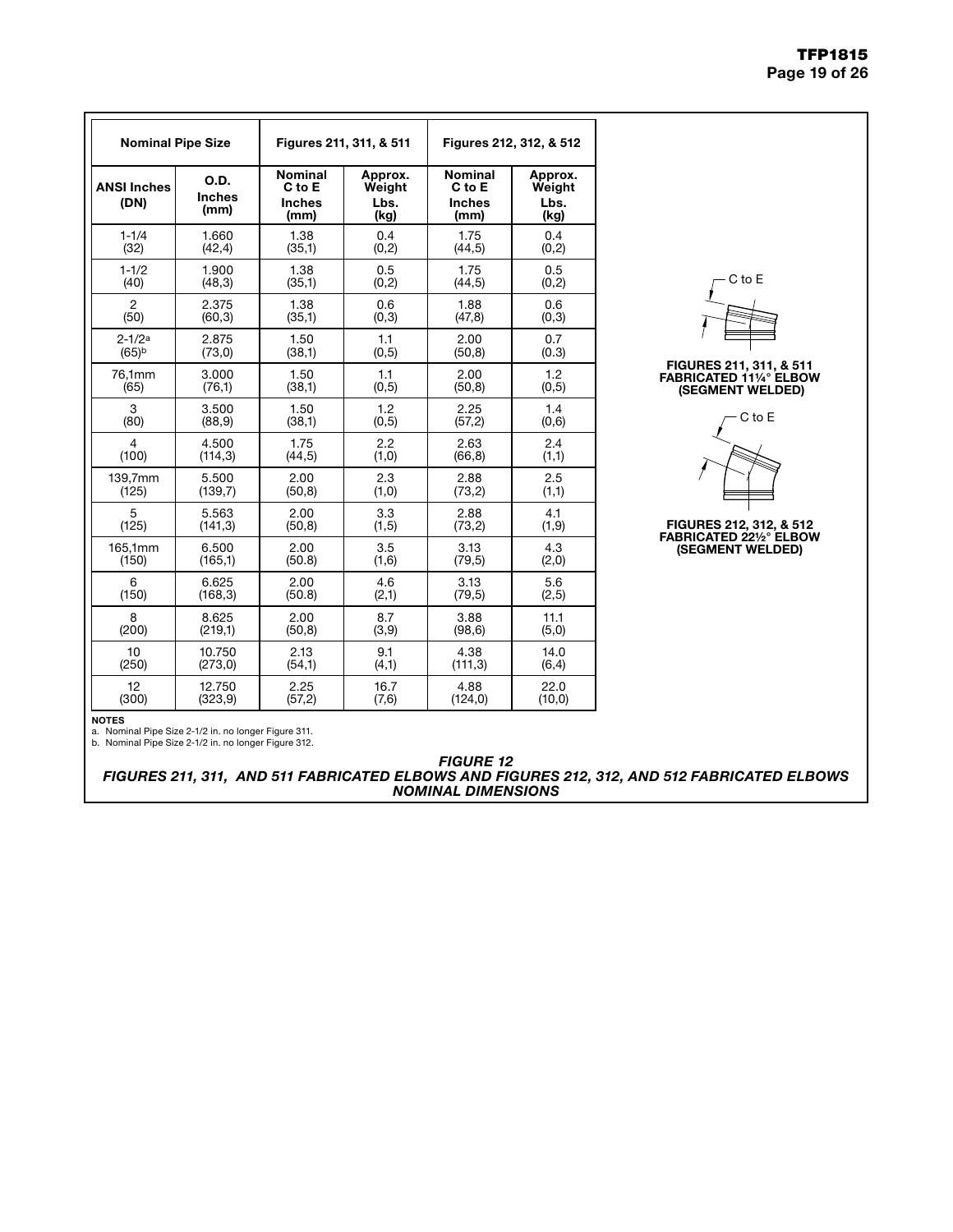#### TFP1815 Page 20 of 26

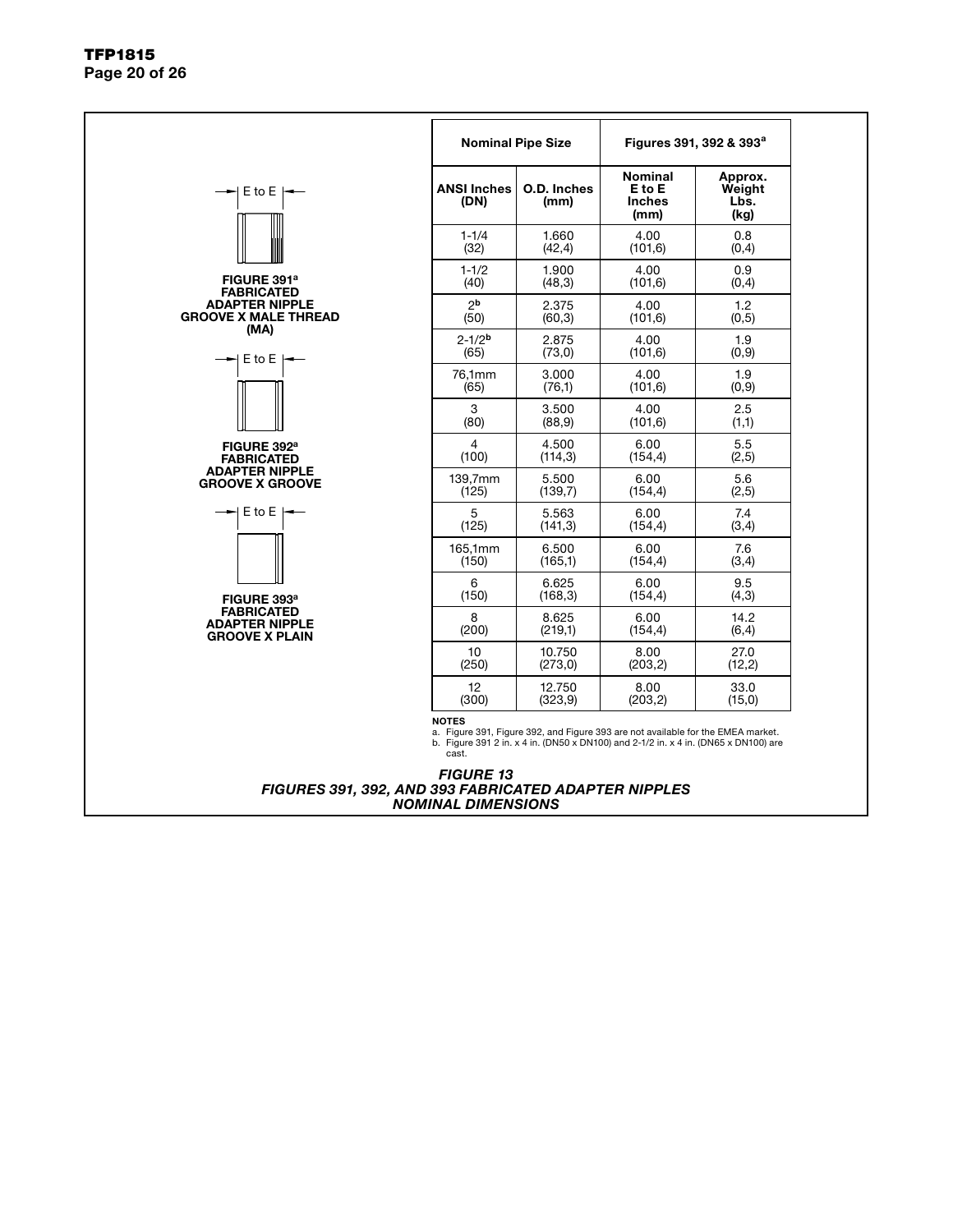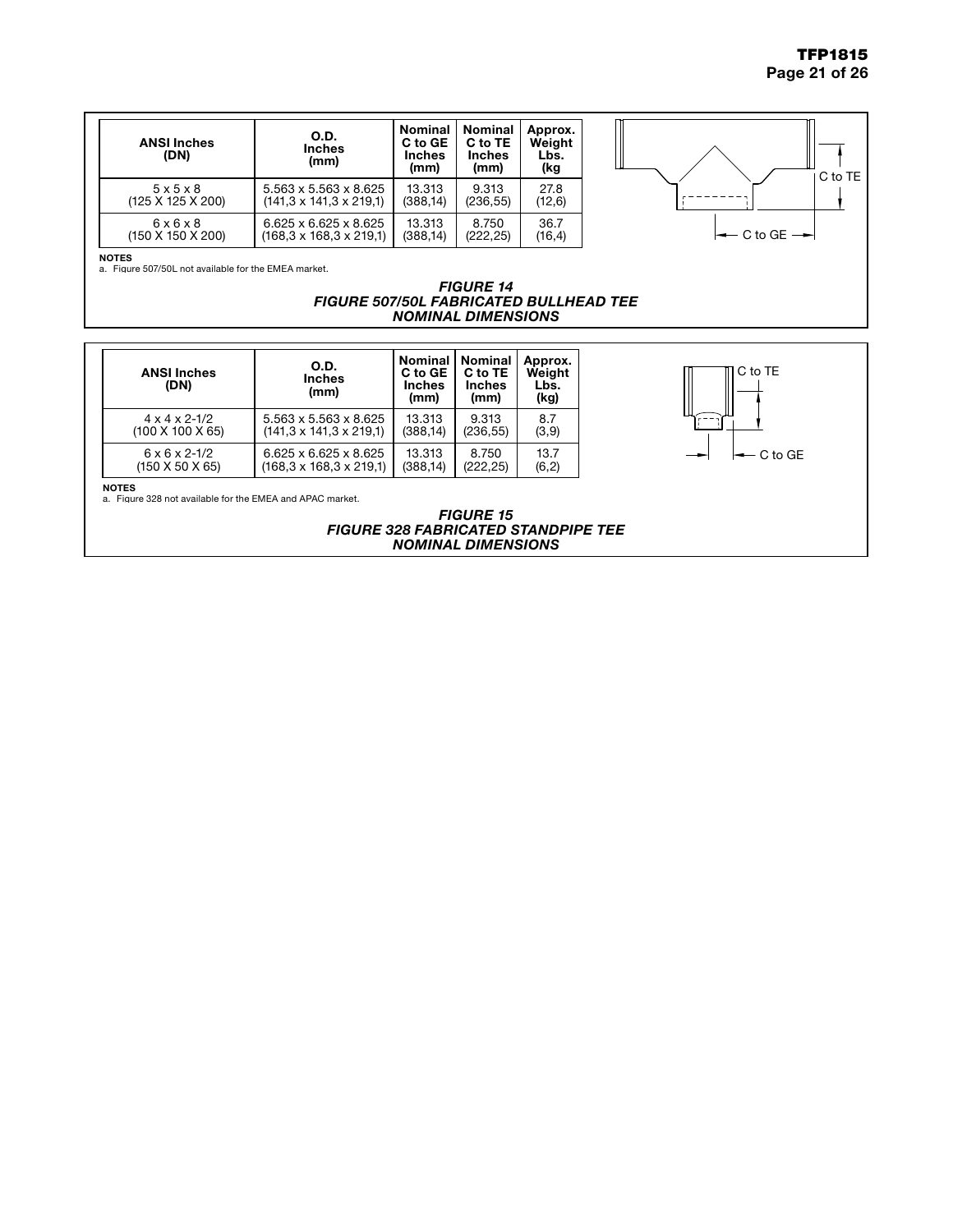|                            |                                      | <b>Friction Resistance</b>  |                               |                         |                          |
|----------------------------|--------------------------------------|-----------------------------|-------------------------------|-------------------------|--------------------------|
| <b>Nominal Pipe Size</b>   |                                      | <b>Elbows</b><br>$90^\circ$ | <b>Elbows</b><br>$45^{\circ}$ | Tee(1)<br><b>Branch</b> | <b>Tee</b><br><b>Run</b> |
| <b>ANSI Inches</b><br>(DN) | <b>O.D.</b><br><b>Inches</b><br>(mm) | Feet<br>(m)                 | Feet<br>(m)                   | Feet<br>(m)             | Feet<br>(m)              |
| $\mathbf{1}$               | 1.31                                 | 1.3                         | 0.8                           | 3.7                     | 1.3                      |
| (25)                       | (33,4)                               | (0,4)                       | (0.3)                         | (1,1)                   | (0.6)                    |
| $1 - 1/4$                  | 1.7                                  | 1.9                         | 1.0                           | 4.8                     | 1.9                      |
| (32)                       | (42, 4)                              | (0,6)                       | (0,3)                         | (1,5)                   | (0,6)                    |
| $1 - 1/2$                  | 1.9                                  | 2.3                         | 1.2                           | 5.8                     | 2.3                      |
| (40)                       | (48,3)                               | (0,7)                       | (0, 4)                        | (1,8)                   | (0,7)                    |
| $\overline{2}$             | 2.4                                  | 3.2                         | 1.6                           | 8.0                     | 3.2                      |
| (50)                       | (60, 3)                              | (1,0)                       | (0, 5)                        | (2, 5)                  | (1,0)                    |
| $2 - 1/2$                  | 2.9                                  | 3.9                         | 2.0                           | 9.8                     | 3.9                      |
| (65)                       | (73,0)                               | (1,2)                       | (0,6)                         | (3,0)                   | (1,2)                    |
| $\overline{\phantom{0}}$   | 3.0                                  | 4.1                         | 2.1                           | 10.3                    | 4.1                      |
| (65)                       | (76,1)                               | (1,2)                       | (0,6)                         | (3,1)                   | (1,2)                    |
| 3                          | 3.5                                  | 4.9                         | 2.4                           | 12.2                    | 4.9                      |
| (80)                       | (88, 9)                              | (1, 5)                      | (0,7)                         | (3,7)                   | (1, 5)                   |
| $\overline{4}$             | 4.5                                  | 6.5                         | 3.3                           | 16.3                    | 6.5                      |
| (100)                      | (114,3)                              | (2,0)                       | (1,0)                         | (5,0)                   | (2,0)                    |
| (125)                      | 5.5                                  | 8.0                         | 4.1                           | 20.0                    | 8.0                      |
|                            | (139,7)                              | (2,4)                       | (1,3)                         | (6,1)                   | (2,4)                    |
| 5                          | 5.6                                  | 8.2                         | 4.1                           | 20.5                    | 8.2                      |
| (125)                      | (141, 3)                             | (2, 5)                      | (1,3)                         | (6,3)                   | (2, 5)                   |
| (150)                      | 6.5                                  | 9.5                         | 4.8                           | 23.8                    | 9.5                      |
|                            | (165,1)                              | (2,9)                       | (1,4)                         | (7,2)                   | (2,9)                    |
| 6                          | 6.6                                  | 9.9                         | 5.0                           | 24.8                    | 9.9                      |
| (150)                      | (168, 3)                             | (3,0)                       | (1, 5)                        | (7,6)                   | (3,0)                    |
| 8                          | 8.6                                  | 13.1                        | 6.6                           | 32.8                    | 13.1                     |
| (200)                      | (219,1)                              | (4, 0)                      | (2,0)                         | (10, 0)                 | (4,0)                    |
| 10                         | 10.8                                 | 16.5                        | 8.3                           | 41.3                    | 16.5                     |
| (250)                      | (273,0)                              | (5,0)                       | (2, 5)                        | (12,6)                  | (5,0)                    |
| 12                         | 12.8                                 | 19.9                        | 9.9                           | 49.7                    | 19.9                     |
| (300)                      | (323, 9)                             | (6,1)                       | (3,0)                         | (15,1)                  | (6,1)                    |

NOTES

a. For the reducing tee branches, use the value that is corresponding to the branch size.

Example:<br>For 8 in. x 8 in. x 2 in. tee, the branch value of 2 in. is 8.0 feet.<br>For sizes not listed interpolate from the values shown.

*TABLE A FRICTION RESISTANCE FOR FIGURES 501, 510, 510DE AND 519 (EXPRESSED AS EQUIVALENT STRAIGHT PIPE)*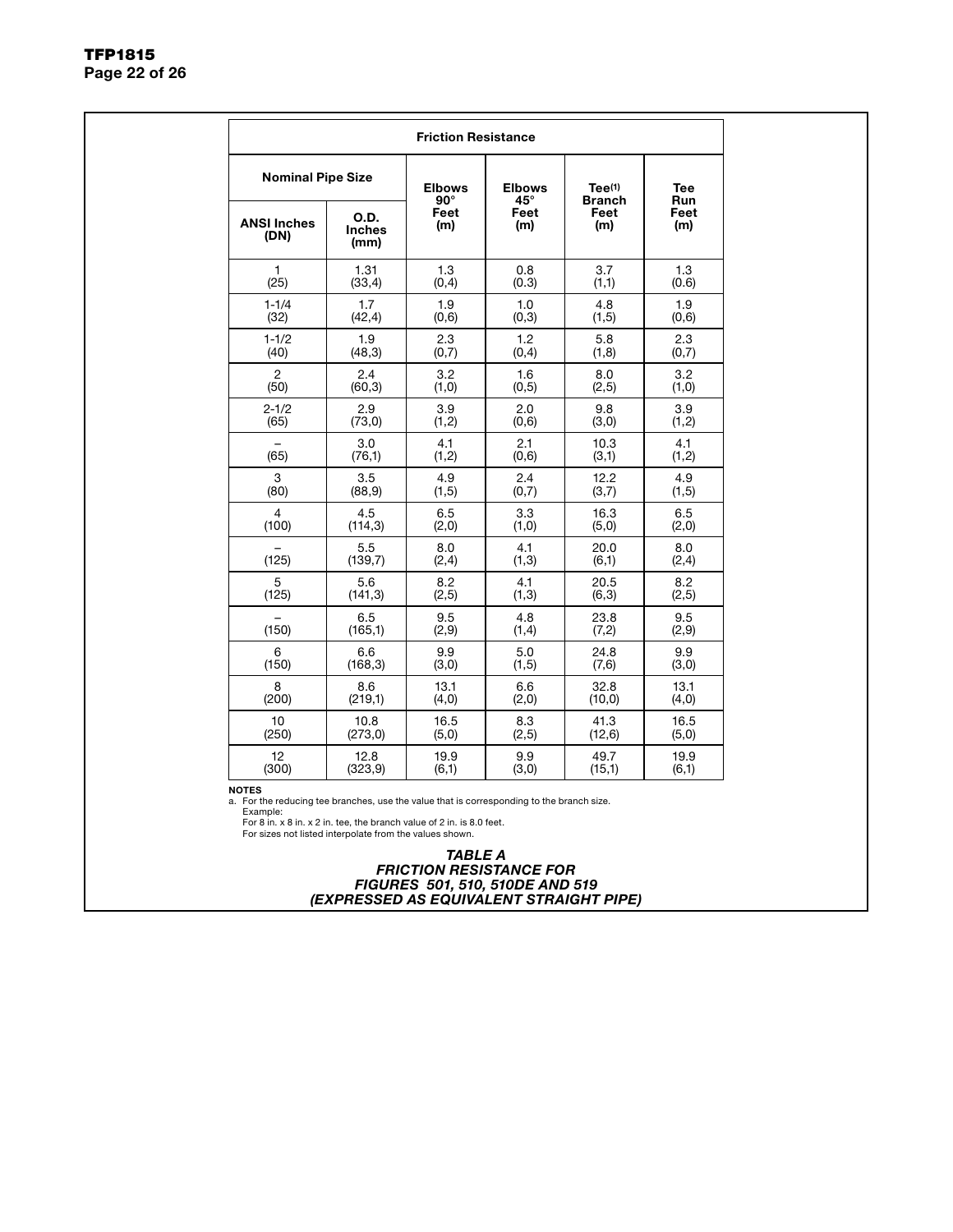|                                                                     | <b>Friction Resistance</b>                           |                                          |                             |              |                               |                       |                          |  |
|---------------------------------------------------------------------|------------------------------------------------------|------------------------------------------|-----------------------------|--------------|-------------------------------|-----------------------|--------------------------|--|
|                                                                     | <b>Nominal Pipe Size</b>                             |                                          | <b>Elbows</b><br>$90^\circ$ |              | <b>Elbows</b><br>$45^{\circ}$ | Tee*<br><b>Branch</b> | <b>Tee</b><br><b>Run</b> |  |
| <b>ANSI Inches</b><br>(DN)                                          | O.D.<br><b>Inches</b><br>(mm)                        | Feet<br>Feet<br>(m)<br>(m)<br>3.5<br>1.6 |                             | Feet<br>(m)  | Feet<br>(m)                   |                       |                          |  |
| $\overline{2}$<br>(50)                                              | 2.4<br>(60, 3)                                       | (1,1)                                    | (0, 5)                      | 8.0<br>(2,4) | 3.2<br>(1,0)                  |                       |                          |  |
| $2 - 1/2$                                                           | 2.9                                                  | 4.3                                      | 2.0                         | 9.8          | 3.9                           |                       |                          |  |
| (65)                                                                | (73,0)                                               | (1,3)                                    | (0,6)                       | (3,0)        | (1,2)                         |                       |                          |  |
| (65)                                                                | 3.0                                                  | 4.3                                      | 2.1                         | 10.3         | 4.1                           |                       |                          |  |
|                                                                     | (76,1)                                               | (1,3)                                    | (0,6)                       | (3,1)        | (1,2)                         |                       |                          |  |
| 3                                                                   | 3.5                                                  | 5.0                                      | 2.4                         | 12.2         | 4.9                           |                       |                          |  |
| (80)                                                                | (88, 9)                                              | (1, 5)                                   | (0,7)                       | (3,7)        | (1,5)                         |                       |                          |  |
| $\overline{4}$                                                      | 4.5                                                  | 6.7                                      | 3.3                         | 16.3         | 6.5                           |                       |                          |  |
| (100)                                                               | (114,3)                                              | (2, 0)                                   | (1,0)                       | (5,0)        | (2, 0)                        |                       |                          |  |
| (125)                                                               | 5.5                                                  | 8.3                                      | 4.1                         | 20.0         | 8.0                           |                       |                          |  |
|                                                                     | (139,7)                                              | (2, 5)                                   | (1,2)                       | (6,1)        | (2,4)                         |                       |                          |  |
| 5                                                                   | 5.6                                                  | 8.5                                      | 4.3                         | 21.5         | 8.6                           |                       |                          |  |
| (125)                                                               | (141, 3)                                             | (2, 5)                                   | (1,3)                       | (6, 5)       | (2,6)                         |                       |                          |  |
| ÷                                                                   | 6.5                                                  | 9.6                                      | 4.8                         | 23.8         | 9.5                           |                       |                          |  |
| (150)                                                               | (165,1)                                              | (2,9)                                    | (1, 5)                      | (7,3)        | (2,9)                         |                       |                          |  |
| 6                                                                   | 6.6                                                  | 10.0                                     | 5.0                         | 24.8         | 9.9                           |                       |                          |  |
| (150)                                                               | (168, 3)                                             | (3,0)                                    | (1, 5)                      | (7, 6)       | (3,0)                         |                       |                          |  |
| 8                                                                   | 8.6                                                  | 13.1                                     | 6.6                         | 32.8         | 13.0                          |                       |                          |  |
| (200)                                                               | (219,1)                                              | (4,0)                                    | (2,0)                       | (10, 0)      | (4,0)                         |                       |                          |  |
| (EXPRESSED AS EQUIVALENT LENGTH OF STRAIGHT SCHEDULE 40 STEEL PIPE) | <b>FRICTION RESISTANCE FOR FIGURES 510S AND 519S</b> | <b>TABLE B</b>                           |                             |              |                               |                       |                          |  |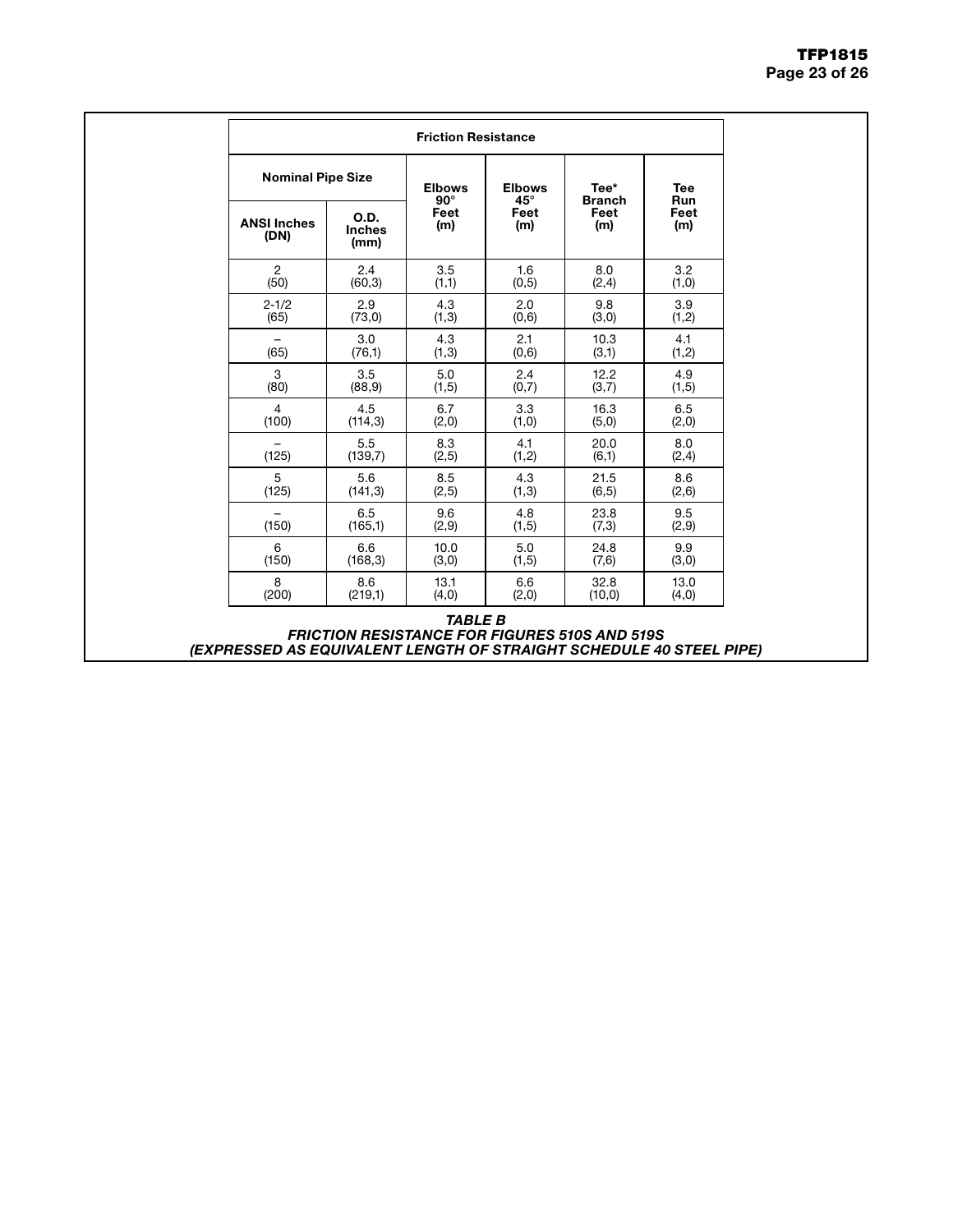| <b>Nominal Pipe</b><br><b>Size</b>     |                             | Figure 501<br>Cast 45° Elbow<br>psi<br>bar |                |                |                          | Figure 510<br>Cast 90° Elbow<br>bar | psi            |                | Figure 519<br><b>Cast Tee</b><br>psi<br>bar |                |                          |                          |                |
|----------------------------------------|-----------------------------|--------------------------------------------|----------------|----------------|--------------------------|-------------------------------------|----------------|----------------|---------------------------------------------|----------------|--------------------------|--------------------------|----------------|
| Ansi<br><b>Inches</b><br>(DN)          | O.D.<br><b>Inches</b><br>mm | <b>UL</b>                                  | <b>FM</b>      | <b>VdS</b>     | <b>LPCB</b>              | <b>UL</b>                           | <b>FM</b>      | <b>VdS</b>     | <b>LPCB</b>                                 | UL             | <b>FM</b>                | <b>VdS</b>               | <b>LPCB</b>    |
| $\mathbf{1}$<br>(25)                   | 1.31<br>(33,4)              |                                            |                |                | —                        |                                     |                | —              |                                             | —              | $\overline{\phantom{0}}$ |                          |                |
| $1 - 1/4$<br>(32)                      | 1.66<br>(42, 4)             | —                                          | —              | —              |                          | 365<br>(25, 2)                      | 365<br>(25, 2) | 232<br>(16, 0) | 290<br>(20, 0)                              | —              | 365<br>(25, 2)           | 232<br>(16, 0)           | 290<br>(20, 0) |
| $1 - 1/2$<br>(40)                      | 1.90<br>(48, 3)             |                                            |                | —              | $\qquad \qquad -$        | 365<br>(25, 2)                      | 365<br>(25, 2) | 232<br>(16, 0) | 290<br>(20, 0)                              | —              | 365<br>(25, 2)           | 232<br>(16, 0)           | 290<br>(20, 0) |
| 2<br>(50)                              | 2.37<br>(60, 3)             | 365<br>(25, 2)                             | 365<br>(25, 2) | 232<br>(16, 0) | 290<br>(20, 0)           | 365<br>(25, 2)                      | 365<br>(25, 2) | 232<br>(16, 0) | 290<br>(20, 0)                              | 365<br>(25, 2) | 365<br>(25, 2)           | 232<br>(16, 0)           | 290<br>(20, 0) |
| $2 - 1/2$<br>(65)                      | 2.87<br>(73, 0)             | 365<br>(25, 2)                             | 365<br>(25, 2) | —              | $\qquad \qquad -$        | 365<br>(25, 2)                      | 365<br>(25, 2) | —              | —                                           | 365<br>(25, 2) | 365<br>(25, 2)           | -                        |                |
| 76,1mm<br>(65)                         | 3.00<br>(76,1)              | 365<br>(25, 2)                             | 365<br>(25,2)  | 232<br>(16, 0) | 290<br>(20, 0)           | 365<br>(25, 2)                      | 365<br>(25, 2) | 232<br>(16, 0) | 290<br>(20,0)                               | 365<br>(25, 2) | 365<br>(25, 2)           | 232<br>(16, 0)           | 290<br>(20, 0) |
| 3<br>(80)                              | 3.50<br>(88, 9)             | 365<br>(25, 2)                             | 365<br>(25, 2) | 232<br>(16, 0) | 290<br>(20, 0)           | 365<br>(25, 2)                      | 365<br>(25, 2) | 232<br>(16, 0) | 290<br>(20,0)                               | 365<br>(25, 2) | 365<br>(25, 2)           | 232<br>(16, 0)           | 290<br>(20, 0) |
| $\overline{4}$<br>(100)                | 4.50<br>(114, 3)            | 365<br>(25, 2)                             | 365<br>(25, 2) | 232<br>(16, 0) | 290<br>(20,0)            | 365<br>(25, 2)                      | 365<br>(25, 2) | 232<br>(16, 0) | 290<br>(20, 0)                              | 365<br>(25, 2) | 365<br>(25, 2)           | 232<br>(16, 0)           | 290<br>(20, 0) |
| 139,7mm<br>(125)                       | 5.50<br>(139,7)             | 365<br>(25, 2)                             | 365<br>(25,2)  | 232<br>(16, 0) |                          | 365<br>(25, 2)                      | 365<br>(25, 2) | 232<br>(16, 0) |                                             | 365<br>(25,2)  | 365<br>(25, 2)           | 232<br>(16,0)            |                |
| 5<br>(125)                             | 5.56<br>(141, 3)            |                                            | 365<br>(25, 2) |                | $\overline{\phantom{0}}$ |                                     | 365<br>(25, 2) |                |                                             |                | 365<br>(25, 2)           | $\overline{\phantom{0}}$ |                |
| 165,1mm<br>(150)                       | 6.50<br>(165,1)             | 365<br>(25, 2)                             | 365<br>(25, 2) |                | 290<br>(20, 0)           | 365<br>(25, 2)                      | 365<br>(25, 2) |                | 290<br>(20, 0)                              | 365<br>(25, 2) | 365<br>(25, 2)           | $\overline{\phantom{0}}$ | 290<br>(20, 0) |
| 6<br>(150)                             | 6.63<br>(168, 3)            | 365<br>(25, 2)                             | 365<br>(25,2)  | 232<br>(16, 0) | 290<br>(20, 0)           | 365<br>(25, 2)                      | 365<br>(25, 2) | 232<br>(16, 0) | 290<br>(20,0)                               | 365<br>(25, 2) | 365<br>(25, 2)           | 232<br>(16, 0)           | 290<br>(20, 0) |
| 8<br>(200)                             | 8.63<br>(219,1)             | 365<br>(25, 2)                             | 365<br>(25, 2) | 232<br>(16, 0) | 290<br>(20, 0)           | 365<br>(25, 2)                      | 365<br>(25, 2) | 232<br>(16, 0) | 290<br>(20,0)                               | 365<br>(25, 2) | 365<br>(25, 2)           | 232<br>(16, 0)           | 290<br>(20, 0) |
| 10<br>(250)a                           | 10.75<br>(273, 0)           | 450<br>(31,0)                              | —              | 232<br>(16, 0) | 290<br>(20, 0)           | 450<br>(31,0)                       | —              | 232<br>(16, 0) | 290<br>(20, 0)                              | 450<br>(31,0)  | -                        | 232<br>(16, 0)           | 290<br>(20, 0) |
| 12<br>(300) <sup>a</sup>               | 12.75<br>(323, 9)           | 450<br>(31,0)                              |                | 232<br>(16, 0) | 290<br>(20, 0)           | 450<br>(31,0)                       |                | 232<br>(16, 0) | 290<br>(20,0)                               | 450<br>(31,0)  |                          | 232<br>(16, 0)           | 290<br>(20, 0) |
| <b>NOTES</b><br>a. Marked as Grinnell. |                             |                                            |                |                |                          |                                     |                |                |                                             |                |                          |                          |                |

*TABLE C FIGURE 501 AND FIGURE 510 CAST ELBOWS, AND 519 CAST TEE LISTED/APPROVED PRESSURE RATING*

#### TFP1815 Page 24 of 26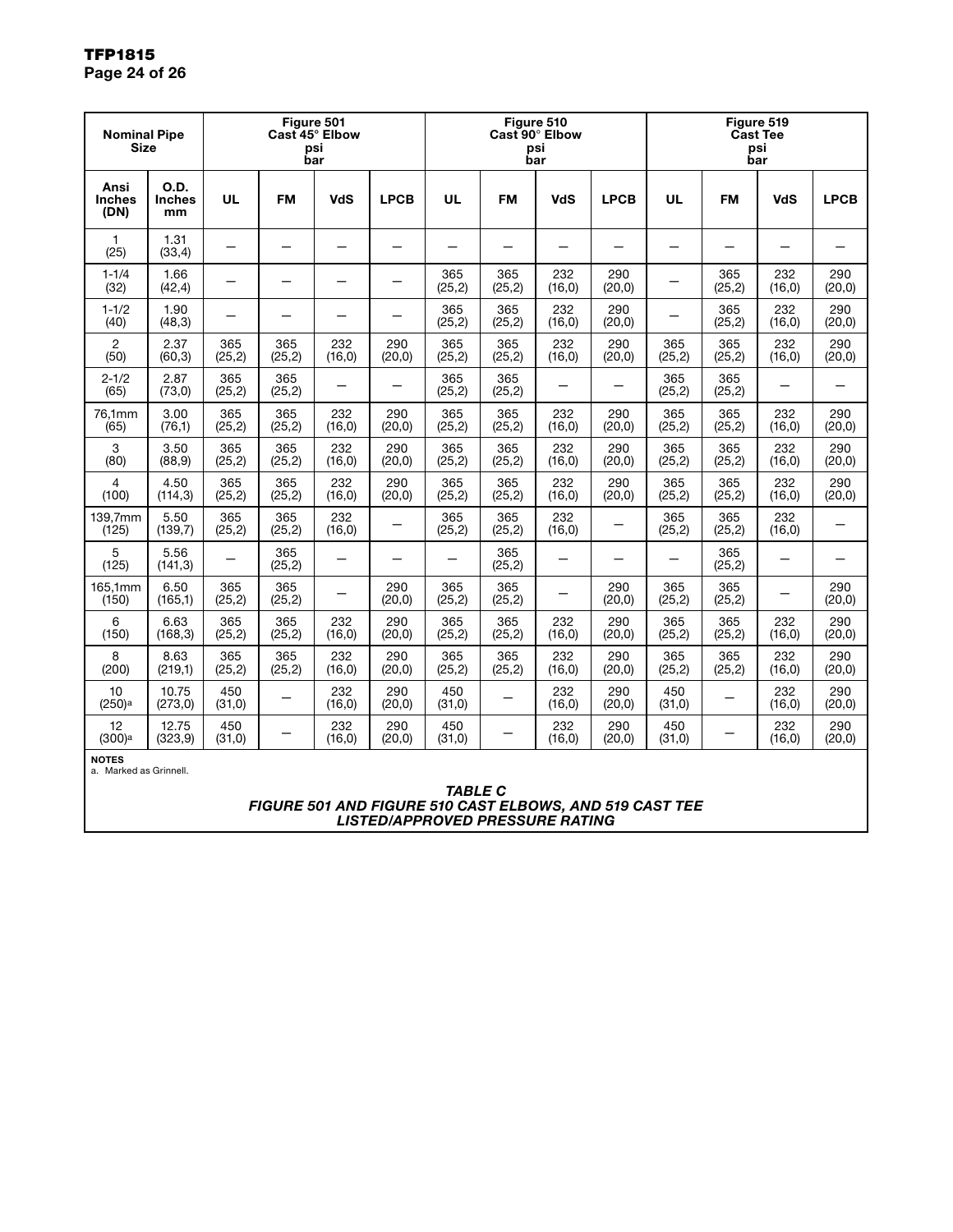| Figure 260<br><b>Nominal Pipe</b><br><b>Cast End Cap</b><br><b>Size</b><br>psi<br>bar |                                                                                                                                       |                | Figure 510S<br>Cast 90° Elbow<br>psi<br>bar |                          |                          |                | Figure 519S<br><b>Cast Tee</b><br>psi<br>bar |                          |                          |                |                          |                          |                          |
|---------------------------------------------------------------------------------------|---------------------------------------------------------------------------------------------------------------------------------------|----------------|---------------------------------------------|--------------------------|--------------------------|----------------|----------------------------------------------|--------------------------|--------------------------|----------------|--------------------------|--------------------------|--------------------------|
| Ansi<br><b>Inches</b><br>(DN)                                                         | <b>O.D.</b><br><b>Inches</b><br>(mm)                                                                                                  | UL             | <b>FM</b>                                   | <b>VdS</b>               | <b>LPCB</b>              | <b>UL</b>      | FM                                           | <b>VdS</b>               | <b>LPCB</b>              | UL             | <b>FM</b>                | VdS                      | <b>LPCB</b>              |
| 1<br>(25)                                                                             | 1.31<br>(33,4)                                                                                                                        | 500<br>(34,5)  | —                                           | —                        | $\overline{\phantom{0}}$ | —              | —                                            | $\qquad \qquad -$        | $\overline{\phantom{0}}$ | —              | —                        | —                        | —                        |
| $1 - 1/4$<br>(32)                                                                     | 1.66<br>(42, 4)                                                                                                                       | 500<br>(34,5)  | 500<br>(34,5)                               | —                        |                          |                |                                              | -                        |                          |                | -                        |                          |                          |
| $1 - 1/2$<br>(40)                                                                     | 1.90<br>(48,3)                                                                                                                        | 500<br>(34,5)  | 500<br>(34,5)                               | —                        |                          | -              |                                              | -                        |                          |                | $\overline{\phantom{0}}$ |                          | $\overline{\phantom{0}}$ |
| $\overline{2}$<br>(50)                                                                | 2.37<br>(60, 3)                                                                                                                       | 500<br>(34,5)  | 500<br>(34,5)                               |                          |                          | 365<br>(25, 2) | 365<br>(25, 2)                               | 232<br>(16, 0)           | 290<br>(20, 0)           | 365<br>(25, 2) | 365<br>(25,2)            | 232<br>(16, 0)           | 290<br>(20, 0)           |
| $2 - 1/2$<br>(65)                                                                     | 2.87<br>(73, 0)                                                                                                                       | 500<br>(34,5)  | 500<br>(34,5)                               |                          |                          | 365<br>(25, 2) | 365<br>(25, 2)                               | —                        |                          | 365<br>(25,2)  | 365<br>(25, 2)           | -                        |                          |
| 76,1mm<br>(65)                                                                        | 3.00<br>(76,1)                                                                                                                        | 500<br>(34,5)  | 500<br>(34,5)                               | —                        | —                        | 365<br>(25, 2) | 365<br>(25, 2)                               | 232<br>(16, 0)           | 290<br>(20, 0)           | 365<br>(25,2)  | 365<br>(25, 2)           |                          | 290<br>(20, 0)           |
| 3<br>(80)                                                                             | 3.50<br>(88, 9)                                                                                                                       | 500<br>(34,5)  | 500<br>(34, 5)                              | —                        | —                        | 365<br>(25, 2) | 365<br>(25, 2)                               | 232<br>(16, 0)           | 290<br>(20, 0)           | 365<br>(25,2)  | 365<br>(25, 2)           | 232<br>(16, 0)           | 290<br>(20, 0)           |
| 4<br>(100)                                                                            | 4.50<br>(114, 3)                                                                                                                      | 500<br>(34,5)  | 500<br>(34, 5)                              | —                        | $\qquad \qquad -$        | 365<br>(25,2)  | 365<br>(25,2)                                | 232<br>(16, 0)           | 290<br>(20, 0)           | 365<br>(25, 2) | 365<br>(25, 2)           | 232<br>(16, 0)           | 290<br>(20,0)            |
| 139,7mm<br>(125)                                                                      | 5.50<br>(139,7)                                                                                                                       | 500<br>(34,5)  | 500<br>(34,5)                               | —                        | $\overline{\phantom{0}}$ | 365<br>(25, 2) | 365<br>(25,2)                                | 232<br>(16, 0)           |                          | 365<br>(25, 2) | 365<br>(25, 2)           | 232<br>(16, 0)           | —                        |
| 5<br>(125)                                                                            | 5.56<br>(141,3)                                                                                                                       | 500<br>(34,5)  | 500<br>(34, 5)                              | —                        |                          | —              | 365<br>(25,2)                                | $\overline{\phantom{0}}$ |                          | —              | 365<br>(25, 2)           | -                        | $\overline{\phantom{0}}$ |
| 165,1mm<br>(150)                                                                      | 6.50<br>(165,1)                                                                                                                       | 500<br>(34,5)  | 500<br>(34,5)                               | —                        |                          | 365<br>(25,2)  | 365<br>(25, 2)                               |                          |                          | 365<br>(25, 2) | 365<br>(25, 2)           |                          | —                        |
| 6<br>(150)                                                                            | 6.63<br>(168, 3)                                                                                                                      | 500<br>(34,5)  | 500<br>(34,5)                               |                          |                          | 365<br>(25,2)  | 365<br>(25, 2)                               | 232<br>(16, 0)           | 290<br>(20, 0)           | 365<br>(25, 2) | 365<br>(25, 2)           | 232<br>(16, 0)           | 290<br>(20, 0)           |
| 8<br>(200)                                                                            | 8.63<br>(219,1)                                                                                                                       | 500<br>(34,5)  | 500<br>(34,5)                               | $\overline{\phantom{0}}$ |                          | 365<br>(25, 2) | 365<br>(25, 2)                               | 232<br>(16, 0)           | 290<br>(20, 0)           | 365<br>(25, 2) | 365<br>(25, 2)           | 232<br>(16, 0)           | 290<br>(20,0)            |
| 10<br>(250)                                                                           | 10.75<br>(273, 0)                                                                                                                     | 500<br>(34,5)  | 500<br>(34,5)                               | —                        |                          |                |                                              |                          |                          |                | $\qquad \qquad -$        | $\overline{\phantom{0}}$ |                          |
| 12<br>(300)                                                                           | 12.75<br>(323, 9)                                                                                                                     | 500<br>(34, 5) | 500<br>(34, 5)                              |                          |                          |                |                                              |                          |                          |                | -                        |                          | —                        |
|                                                                                       | <b>TABLE D</b><br>FIGURE 260 CAST END CAP, FIGURE 510S CAST ELBOW, AND FIGURE 519S CAST TEE<br><b>LISTED/APPROVED PRESSURE RATING</b> |                |                                             |                          |                          |                |                                              |                          |                          |                |                          |                          |                          |

l